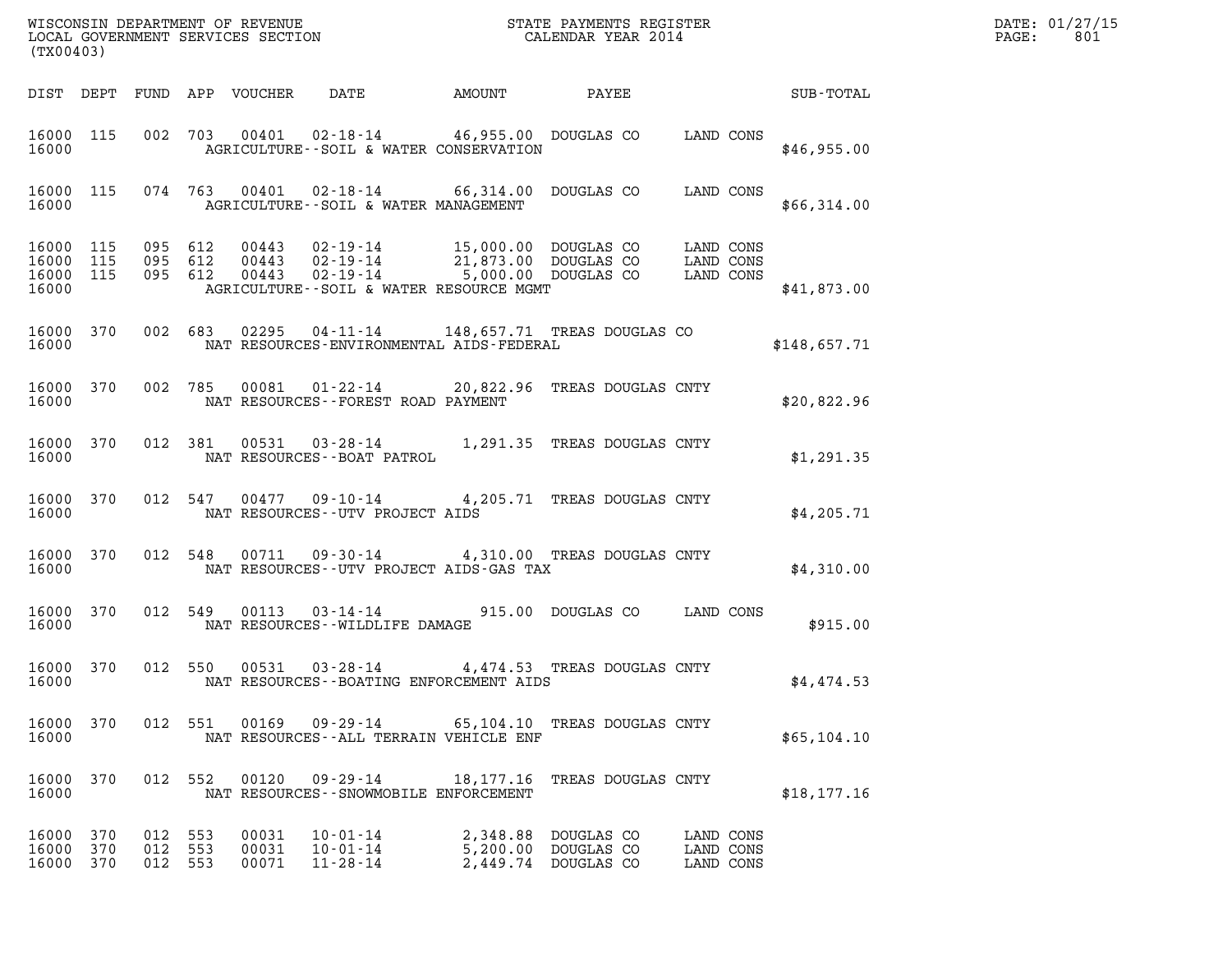| (TX00403)                                 |                          |                          |                          |                                  |                                                                      |                                                                                                   |                                                                                      |                                                  |              |  |
|-------------------------------------------|--------------------------|--------------------------|--------------------------|----------------------------------|----------------------------------------------------------------------|---------------------------------------------------------------------------------------------------|--------------------------------------------------------------------------------------|--------------------------------------------------|--------------|--|
| DIST                                      | DEPT                     | FUND                     | APP                      | VOUCHER                          | DATE                                                                 | AMOUNT                                                                                            | PAYEE                                                                                |                                                  | SUB-TOTAL    |  |
| 16000<br>16000<br>16000<br>16000<br>16000 | 370<br>370<br>370<br>370 | 012<br>012<br>012<br>012 | 553<br>553<br>553<br>553 | 00071<br>00113<br>00113<br>00199 | $11 - 28 - 14$<br>$03 - 14 - 14$<br>$03 - 14 - 14$<br>$06 - 10 - 14$ | 100.00<br>7,303.64<br>2,413.02<br>2,644.64<br>NAT RESOURCES - - WILDLIFE DAMAGE CLAIMS            | DOUGLAS CO<br>DOUGLAS CO<br>DOUGLAS CO<br>DOUGLAS CO                                 | LAND CONS<br>LAND CONS<br>LAND CONS<br>LAND CONS | \$22,459.92  |  |
| 16000<br>16000                            | 370                      | 012                      | 564                      | 00277                            | 04-04-14                                                             | 13, 122.65<br>NAT RESOURCES - - RECREATION AIDS - FISH                                            | DOUGLAS CO                                                                           | LAND CONS                                        | \$13, 122.65 |  |
| 16000<br>16000                            | 370                      | 012                      | 566                      | 00001                            | $09 - 16 - 14$                                                       | NAT RESOURCES-FOREST CROP/MANAGED FOREST                                                          | 43,816.50 TREAS DOUGLAS CNTY                                                         |                                                  | \$43,816.50  |  |
| 16000<br>16000<br>16000                   | 370<br>370               | 012<br>012               | 572<br>572               | 00005<br>00054                   | $04 - 01 - 14$<br>$07 - 14 - 14$                                     | NAT RESOURCES - - URBAN FORESTRY/CO FORESTS                                                       | 56,840.20 TREAS DOUGLAS CNTY<br>61,675.00 TREAS DOUGLAS CNTY                         |                                                  | \$118,515.20 |  |
| 16000<br>16000                            | 370                      | 012                      | 574                      | 00244                            | $08 - 18 - 14$                                                       | 37,812.50<br>NAT RESOURCES - - SNOWMOBILE TRAIL AIDS                                              | TREAS DOUGLAS CNTY                                                                   |                                                  | \$37,812.50  |  |
| 16000<br>16000<br>16000<br>16000          | 370<br>370<br>370        | 012<br>012<br>012        | 575<br>575<br>575        | 00503<br>00701<br>01392          | $09 - 16 - 14$<br>$09 - 29 - 14$<br>$01 - 14 - 14$                   | 18,304.08<br>37,812.50<br>3,190.16<br>NAT RESOURCES - - SNOWMOBILE TRAIL AIDS                     | TREAS DOUGLAS CNTY<br>TREAS DOUGLAS CNTY<br>TREAS DOUGLAS CNTY                       |                                                  | \$59,306.74  |  |
| 16000<br>16000<br>16000<br>16000<br>16000 | 370<br>370<br>370<br>370 | 012<br>012<br>012<br>012 | 576<br>576<br>576<br>576 | 00476<br>00478<br>00690<br>00691 | $09 - 10 - 14$<br>$09 - 10 - 14$<br>$09 - 29 - 14$<br>$09 - 29 - 14$ | 25,860.00<br>15,105.00<br>15,105.00<br>25,860.00<br>NAT RESOURCES - - ALL - TERRAIN VEHICLE TRAIL | TREAS DOUGLAS CNTY<br>TREAS DOUGLAS CNTY<br>TREAS DOUGLAS CNTY<br>TREAS DOUGLAS CNTY |                                                  | \$81,930.00  |  |
| 16000<br>16000                            | 370                      | 012                      | 584                      | 00064                            | $09 - 30 - 14$                                                       | 3,428.00<br>NAT RESOURCES -- PMT IN LIEU OF TAXES                                                 | TREAS DOUGLAS CNTY                                                                   |                                                  | \$3,428.00   |  |
| 16000<br>16000                            | 370                      | 074                      | 670                      | 41469                            | $05 - 23 - 14$                                                       | 51,457.00<br>NAT RESOURCES - - RU RECYCLING GRANT                                                 | TREAS DOUGLAS CNTY                                                                   |                                                  | \$51,457.00  |  |
| 16000<br>16000                            | 370                      |                          | 074 673                  | 41469                            | $05 - 23 - 14$                                                       | NAT RESOURCES - - RU CONSOLIDATED GRANT                                                           | 4,442.45 TREAS DOUGLAS CNTY                                                          |                                                  | \$4,442.45   |  |
| 16000<br>16000                            | 395                      | 011                      | 168                      | 14016                            | 05-05-14                                                             | TRANSPORTATION--ELDERLY & DISABLED                                                                | 108,665.00 COUNTY OF DOUGLAS                                                         |                                                  | \$108,665.00 |  |
|                                           |                          |                          |                          |                                  |                                                                      |                                                                                                   |                                                                                      |                                                  |              |  |

16000 395 011 170 05285 03-03-14 30,516.35 TREAS DOUGLAS CO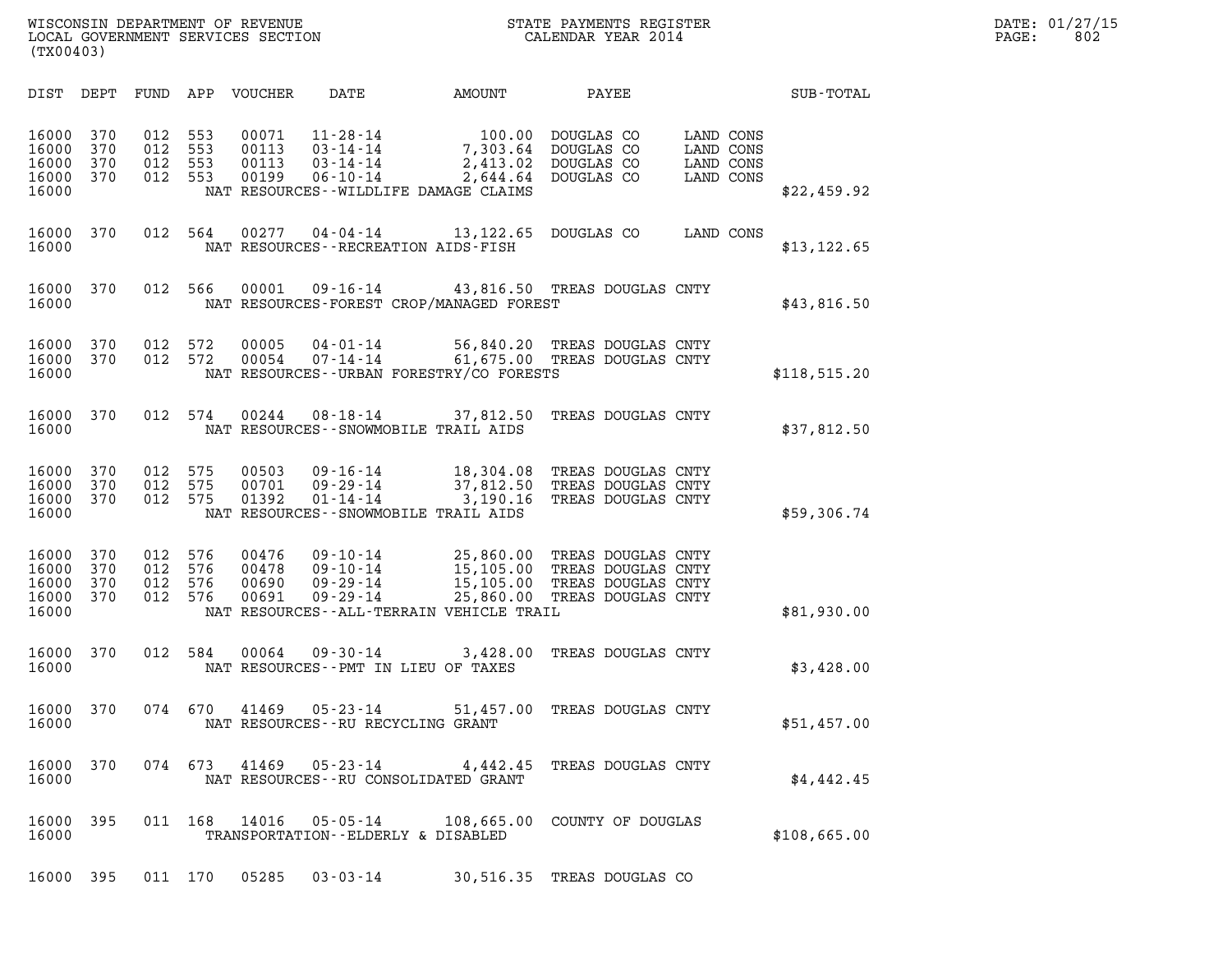| DATE: | 01/27/15 |
|-------|----------|
| PAGE: | 803      |

| (TX00403)                                                                                                                           |                                                                                                |                                                             |                                                                                                                    |                                                                                                                            | DATE: 01/27/15<br>PAGE:<br>803                                                                                                                                                                                                                                                           |                                                                                                                                                                                                      |                                                                                                                                                                              |                  |  |
|-------------------------------------------------------------------------------------------------------------------------------------|------------------------------------------------------------------------------------------------|-------------------------------------------------------------|--------------------------------------------------------------------------------------------------------------------|----------------------------------------------------------------------------------------------------------------------------|------------------------------------------------------------------------------------------------------------------------------------------------------------------------------------------------------------------------------------------------------------------------------------------|------------------------------------------------------------------------------------------------------------------------------------------------------------------------------------------------------|------------------------------------------------------------------------------------------------------------------------------------------------------------------------------|------------------|--|
|                                                                                                                                     |                                                                                                |                                                             |                                                                                                                    | DIST DEPT FUND APP VOUCHER                                                                                                 | DATE                                                                                                                                                                                                                                                                                     | AMOUNT                                                                                                                                                                                               | <b>PAYEE</b> FOR THE PAYEE                                                                                                                                                   | SUB-TOTAL        |  |
| 16000                                                                                                                               |                                                                                                |                                                             |                                                                                                                    |                                                                                                                            |                                                                                                                                                                                                                                                                                          |                                                                                                                                                                                                      | TRANSPORTATION--COUNTY FOREST ROAD AIDS                                                                                                                                      | \$30,516.35      |  |
| 16000<br>16000                                                                                                                      | 395                                                                                            |                                                             | 011 174                                                                                                            |                                                                                                                            | 32983 12-08-14<br>TRANSPORTATION--FLOOD DAMAGE AID                                                                                                                                                                                                                                       |                                                                                                                                                                                                      | 506,280.85 TREAS DOUGLAS CO                                                                                                                                                  | \$506,280.85     |  |
| 16000<br>16000<br>16000<br>16000<br>16000<br>16000<br>16000<br>16000                                                                | 395<br>395<br>395<br>395<br>395<br>395<br>395                                                  | 011 185                                                     | 011 185<br>011 185<br>011 185<br>011 185<br>011 185<br>011 185                                                     | 27401<br>27401<br>27401<br>27401<br>29197<br>29197<br>29381                                                                |                                                                                                                                                                                                                                                                                          | TRANSPORTATION - - HIGHWAY SAFETY - FEDERAL                                                                                                                                                          |                                                                                                                                                                              | \$7,896.35       |  |
| 16000<br>16000<br>16000<br>16000                                                                                                    | 395<br>395<br>395                                                                              |                                                             | 011 190<br>011 190<br>011 190                                                                                      | 02016<br>18016<br>28016                                                                                                    | $10 - 06 - 14$                                                                                                                                                                                                                                                                           | TRANSPORTATION--GENERAL TRANSP AIDS-GTA                                                                                                                                                              | 01-06-14 222,637.92 COUNTY OF DOUGLAS<br>07-07-14 445,275.84 COUNTY OF DOUGLAS<br>222,637.95 COUNTY OF DOUGLAS                                                               | \$890,551.71     |  |
| 16000<br>16000<br>16000<br>16000                                                                                                    | 395<br>395<br>395                                                                              |                                                             | 011 278<br>011 278<br>011 278                                                                                      | 19246<br>35285<br>98957                                                                                                    | $01 - 07 - 14$                                                                                                                                                                                                                                                                           | TRANSPORTATION - - LRIP/TRIP/MSIP GRANTS                                                                                                                                                             | 07-23-14 5,297.08 TREAS DOUGLAS CO<br>12-26-14 159,969.60 TREAS DOUGLAS CO<br>5,144.14 TREAS DOUGLAS CO                                                                      | \$170,410.82     |  |
| 16000<br>16000                                                                                                                      | 410                                                                                            |                                                             | 002 116                                                                                                            |                                                                                                                            | 11261 11-05-14<br>CORRECTIONS - - LOCAL AID                                                                                                                                                                                                                                              |                                                                                                                                                                                                      | 80,195.28 TREAS DOUGLAS CNTY                                                                                                                                                 | \$80,195.28      |  |
| 16000<br>16000<br>16000<br>16000<br>16000<br>16000<br>16000<br>16000<br>16000<br>16000<br>16000<br>16000<br>16000<br>16000<br>16000 | 435<br>435<br>435<br>435<br>435<br>435<br>435<br>435<br>435<br>435<br>435<br>435<br>435<br>435 | 005<br>005<br>005<br>005<br>005<br>005<br>005<br>005<br>005 | 005 000<br>005 000<br>005 000<br>005 000<br>000<br>005 000<br>000<br>000<br>000<br>000<br>000<br>000<br>000<br>000 | 90412<br>90415<br>90416<br>90417<br>90419<br>90420<br>90421<br>90500<br>90502<br>90503<br>90506<br>90508<br>90509<br>90510 | $01 - 01 - 14$<br>$02 - 01 - 14$<br>$03 - 01 - 14$<br>04-01-14<br>$05 - 01 - 14$<br>$06 - 01 - 14$<br>$06 - 30 - 14$<br>$07 - 01 - 14$<br>$08 - 01 - 14$<br>$08 - 08 - 14$<br>$09 - 01 - 14$<br>$10 - 01 - 14$<br>$11 - 01 - 14$<br>$12 - 01 - 14$<br>HEALTH SERVICES - - STATE/FED AIDS | 103,678.00 DOUGLAS CO<br>123,666.00 DOUGLAS CO<br>292,987.00 DOUGLAS CO<br>86,059.00<br>35,539.00<br>1, 118, 614.00<br>147,236.00<br>1,210.00<br>172,789.00<br>304,718.00<br>106,690.00<br>81,977.00 | 286,138.00 DOUGLAS CO<br>255,056.00 DOUGLAS CO<br>DOUGLAS CO<br>DOUGLAS CO<br>DOUGLAS CO<br>DOUGLAS CO<br>DOUGLAS CO<br>DOUGLAS CO<br>DOUGLAS CO<br>DOUGLAS CO<br>DOUGLAS CO | \$3, 116, 357.00 |  |
| 16000<br>16000<br>16000                                                                                                             | 437<br>437<br>437                                                                              | 005<br>005<br>005                                           | 000<br>000<br>000                                                                                                  | 00000<br>00000<br>00000                                                                                                    | $01 - 06 - 14$<br>$01 - 30 - 14$<br>$02 - 05 - 14$                                                                                                                                                                                                                                       | 26,813.85<br>178,609.06<br>32,991.86                                                                                                                                                                 | <b>DOUGLAS</b><br>DOUGLAS CHILD SUPPORT<br>DOUGLAS                                                                                                                           |                  |  |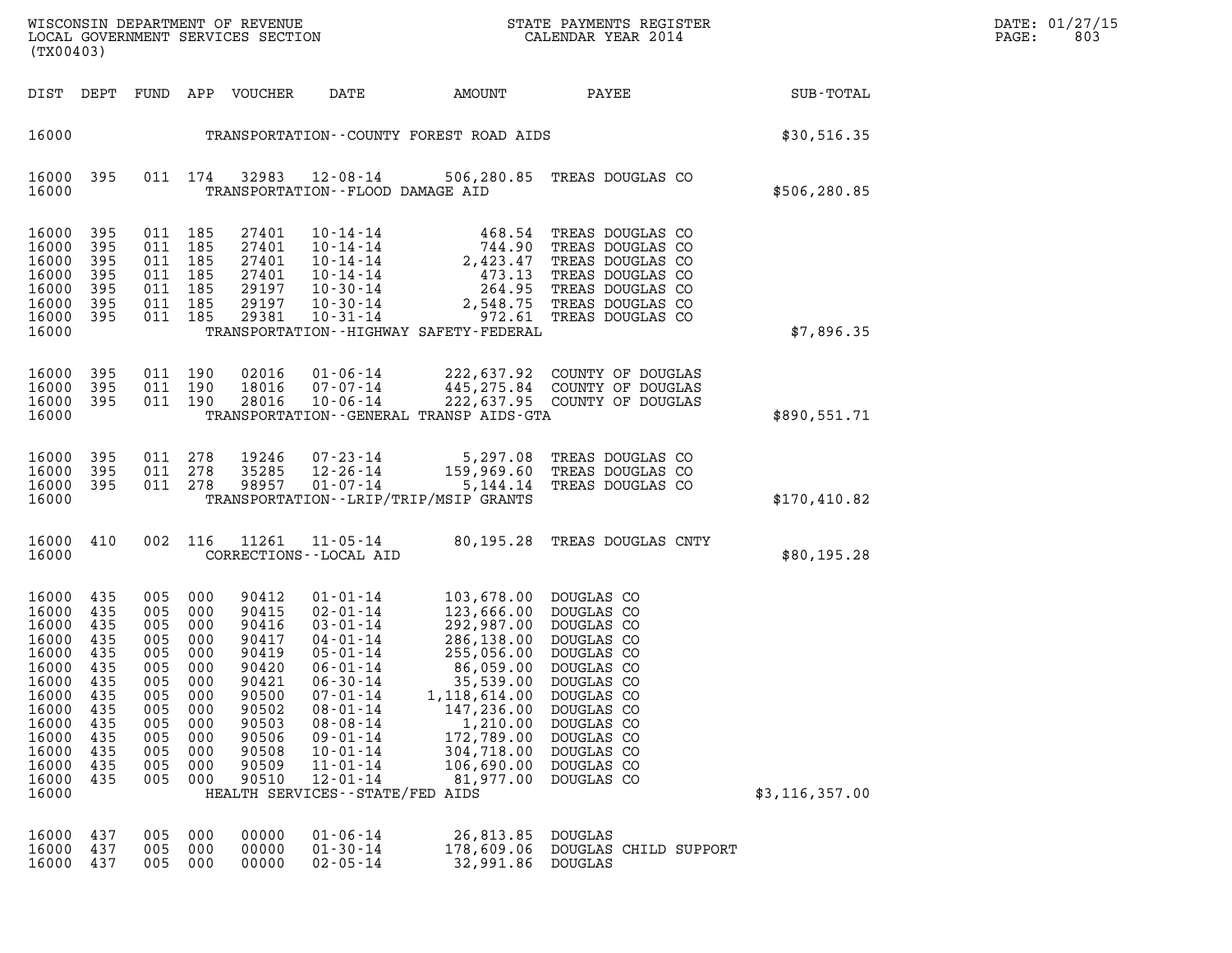(TX00403)

| (TX00403)                                                   |                                               |                                               |                                               |                                                             |                                                                                                                            |                                                                                               |                                                                                                                                  |                |
|-------------------------------------------------------------|-----------------------------------------------|-----------------------------------------------|-----------------------------------------------|-------------------------------------------------------------|----------------------------------------------------------------------------------------------------------------------------|-----------------------------------------------------------------------------------------------|----------------------------------------------------------------------------------------------------------------------------------|----------------|
| DIST                                                        | DEPT                                          | FUND                                          | APP                                           | VOUCHER                                                     | DATE                                                                                                                       | AMOUNT                                                                                        | PAYEE                                                                                                                            | SUB-TOTAL      |
| 16000<br>16000<br>16000<br>16000<br>16000<br>16000<br>16000 | 437<br>437<br>437<br>437<br>437<br>437<br>437 | 005<br>005<br>005<br>005<br>005<br>005<br>005 | 000<br>000<br>000<br>000<br>000<br>000<br>000 | 00000<br>00000<br>00000<br>00000<br>00000<br>00000<br>00000 | $03 - 05 - 14$<br>$04 - 07 - 14$<br>$04 - 10 - 14$<br>$04 - 30 - 14$<br>$05 - 05 - 14$<br>$06 - 05 - 14$<br>$07 - 07 - 14$ | 126, 194.96<br>253,990.15<br>30,318.30<br>208,671.49<br>47,661.78<br>37,260.40<br>38, 137. 25 | <b>DOUGLAS</b><br>DOUGLAS<br>DOUGLAS CHILD SUPPORT<br>DOUGLAS CHILD SUPPORT<br><b>DOUGLAS</b><br>DOUGLAS<br><b>DOUGLAS</b>       |                |
| 16000<br>16000<br>16000<br>16000<br>16000<br>16000          | 437<br>437<br>437<br>437<br>437<br>437        | 005<br>005<br>005<br>005<br>005<br>005        | 000<br>000<br>000<br>000<br>000<br>000        | 00000<br>00000<br>00000<br>00000<br>00000<br>00000          | $07 - 08 - 14$<br>$07 - 30 - 14$<br>$08 - 12 - 14$<br>$08 - 29 - 14$<br>$09 - 05 - 14$<br>$10 - 06 - 14$                   | .39<br>222,624.81<br>42,981.55<br>547,356.80<br>41,497.35<br>41,850.92                        | <b>DOUGLAS</b><br>DOUGLAS CHILD SUPPORT<br>DOUGLAS<br><b>DOUGLAS</b><br>DOUGLAS<br><b>DOUGLAS</b>                                |                |
| 16000<br>16000<br>16000<br>16000<br>16000<br>16000          | 437<br>437<br>437<br>437<br>437<br>437        | 005<br>005<br>005<br>005<br>005<br>005        | 000<br>000<br>000<br>000<br>000<br>000        | 00000<br>00000<br>00000<br>00000<br>00000<br>00000          | $10 - 30 - 14$<br>$-1 - 03 - 14$<br>$11 - 04 - 14$<br>$11 - 05 - 14$<br>$11 - 14 - 14$<br>$12 - 05 - 14$                   | 225,454.21<br>1,583.00<br>37,657.72<br>58.45<br>38,039.00<br>45,940.20                        | DOUGLAS CHILD SUPPORT<br>DOUGLAS CHILD SUPPORT<br>DOUGLAS CHILD SUPPORT<br>DOUGLAS<br>DOUGLAS<br><b>DOUGLAS</b>                  |                |
| 16000                                                       |                                               |                                               |                                               |                                                             |                                                                                                                            | CHILDREN & FAMILIES - - STATE/FEDERAL AIDS                                                    |                                                                                                                                  | \$2,225,693.50 |
| 16000<br>16000                                              | 455                                           | 002                                           | 202                                           | 00071                                                       | $07 - 22 - 14$                                                                                                             | 10,787.54<br>JUSTICE--LAW ENFORCEMENT TRAINING REIMB                                          | TREAS DOUGLAS CNTY                                                                                                               | \$10,787.54    |
| 16000<br>16000                                              | 455                                           | 002                                           | 221                                           | 13                                                          | $07 - 30 - 14$                                                                                                             | 1,580.00<br>JUSTICE--LAW ENFORCEMENT SERVICES AID                                             | TREAS DOUGLAS CNTY                                                                                                               | \$1,580.00     |
| 16000<br>16000<br>16000                                     | 455<br>455                                    | 002<br>002                                    | 225<br>225                                    | 01399<br>03289                                              | $02 - 18 - 14$<br>$12 - 22 - 14$                                                                                           | 16,806.00<br>16,806.00<br>JUSTICE - - LAW ENFORCEMENT - - DRUG CRIMES                         | TREAS DOUGLAS CNTY<br>TREAS DOUGLAS CNTY                                                                                         | \$33,612.00    |
| 16000<br>16000                                              | 455                                           | 002                                           | 231                                           | 01344                                                       | $02 - 18 - 14$<br>JUSTICE - - LAW ENFORCEMENT TRAINING                                                                     | 9,760.00                                                                                      | TREAS DOUGLAS CNTY                                                                                                               | \$9,760.00     |
| 16000<br>16000<br>16000<br>16000<br>16000<br>16000          | 455<br>455<br>455<br>455<br>455<br>455        | 002<br>002<br>002<br>002<br>002<br>002        | 251<br>251<br>251<br>251<br>251<br>251        | 00241<br>00635<br>02392<br>02513<br>02524<br>02635          | $08 - 04 - 14$<br>$08 - 22 - 14$<br>$11 - 10 - 14$<br>$11 - 14 - 14$<br>$04 - 16 - 14$<br>04-29-14                         | 8,535.00<br>9,796.70<br>3,944.47<br>3,825.00<br>18,100.00<br>3,705.00                         | TREAS DOUGLAS CNTY<br>TREAS DOUGLAS CNTY<br>TREAS DOUGLAS CNTY<br>TREAS DOUGLAS CNTY<br>TREAS DOUGLAS CNTY<br>TREAS DOUGLAS CNTY |                |
| 16000                                                       |                                               |                                               |                                               |                                                             |                                                                                                                            | JUSTICE - - TRUANCY PROGRAM - GRANT FUNDS                                                     |                                                                                                                                  | \$47,906.17    |
| 16000<br>16000<br>16000                                     | 455<br>455                                    | 002                                           | 002 532<br>532                                | 02894                                                       | $07 - 22 - 14$<br>$03 - 10 - 14$                                                                                           | 31,088.49<br>JUSTICE - - VICTIM/WITNESS ASSISTANCE SERV                                       | TREAS DOUGLAS CNTY<br>6,878.10 TREAS DOUGLAS CNTY                                                                                | \$37,966.59    |
|                                                             | 16000 455                                     |                                               | 002 539                                       | 02894                                                       | $03 - 10 - 14$                                                                                                             |                                                                                               | 26,365.13 TREAS DOUGLAS CNTY                                                                                                     |                |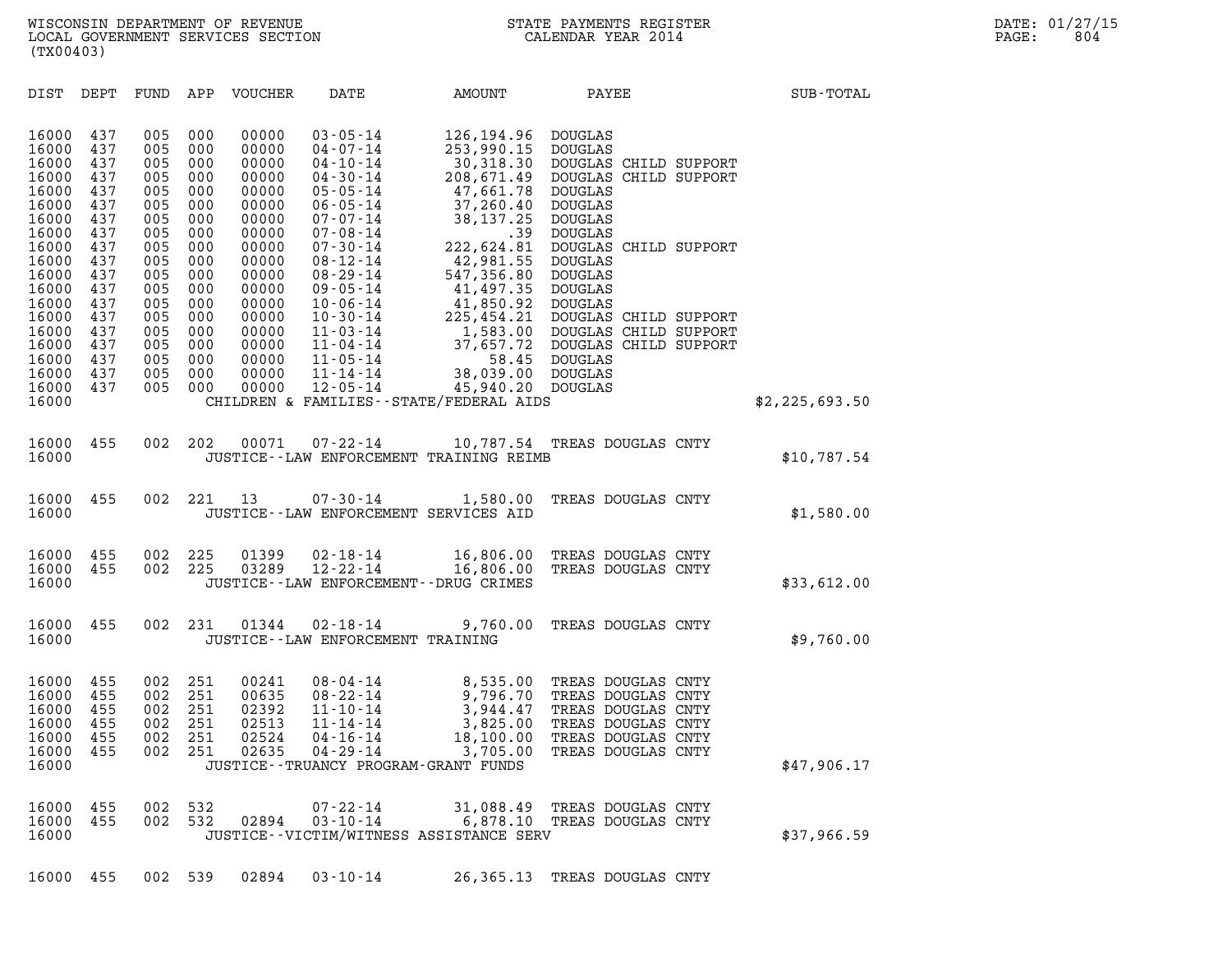| (TX00403)                                                                              |                                                                    |                                                                    |                                                                    |                                                                                        | WISCONSIN DEPARTMENT OF REVENUE<br>LOCAL GOVERNMENT SERVICES SECTION                                                                                                             |                                                                                                                        | STATE PAYMENTS REGISTER<br>CALENDAR YEAR 2014                                                                                                                                                                            |             | DATE: 01/27/15<br>PAGE:<br>805 |
|----------------------------------------------------------------------------------------|--------------------------------------------------------------------|--------------------------------------------------------------------|--------------------------------------------------------------------|----------------------------------------------------------------------------------------|----------------------------------------------------------------------------------------------------------------------------------------------------------------------------------|------------------------------------------------------------------------------------------------------------------------|--------------------------------------------------------------------------------------------------------------------------------------------------------------------------------------------------------------------------|-------------|--------------------------------|
|                                                                                        |                                                                    |                                                                    |                                                                    | DIST DEPT FUND APP VOUCHER                                                             | DATE                                                                                                                                                                             | AMOUNT                                                                                                                 | PAYEE                                                                                                                                                                                                                    | SUB-TOTAL   |                                |
| 16000                                                                                  |                                                                    |                                                                    |                                                                    |                                                                                        | JUSTICE - - VICTIM/WITNESS SERVICES                                                                                                                                              |                                                                                                                        | \$26, 365.13                                                                                                                                                                                                             |             |                                |
| 16000<br>16000                                                                         | 465                                                                |                                                                    | 002 308                                                            |                                                                                        | 00255 10-02-14                                                                                                                                                                   | MILITARY AFFAIRS-EMER MGMT-RESPONSE EQMT                                                                               | 9,063.00 TREAS DOUGLAS CNTY                                                                                                                                                                                              | \$9,063.00  |                                |
| 16000<br>16000                                                                         | 465                                                                |                                                                    | 002 337                                                            | 01542                                                                                  | 07-09-14                                                                                                                                                                         | MILITARY AFFAIRS-EMERGENCY MGMT PLANNING                                                                               | 5,200.00 TREAS DOUGLAS CNTY                                                                                                                                                                                              | \$5,200.00  |                                |
| 16000<br>16000<br>16000 465<br>16000                                                   | 465<br>465                                                         | 002 342<br>002 342                                                 | 002 342                                                            | 00977<br>01412                                                                         | 01-15-14<br>05-06-14                                                                                                                                                             | MILITARY AFFAIRS-EMERGENCY MGMT-FED FUND                                                                               | 24,208.65 TREAS DOUGLAS CNTY<br>20,636.46 TREAS DOUGLAS CNTY<br>01607  07-11-14  25,299.17  TREAS DOUGLAS CNTY                                                                                                           | \$70,144.28 |                                |
| 16000<br>16000 465<br>16000 465<br>16000                                               | 465                                                                | 002 350<br>002 350<br>002 350                                      |                                                                    | 00323<br>00839<br>01368                                                                | $10 - 16 - 14$<br>$03 - 12 - 14$<br>$07 - 24 - 14$                                                                                                                               | MILITARY AFFAIRS--HOMELAND SEC GRANT                                                                                   | 5,843.74 TREAS DOUGLAS CNTY<br>28,994.75 TREAS DOUGLAS CNTY<br>15,190.66 TREAS DOUGLAS CNTY                                                                                                                              | \$50,029.15 |                                |
| 16000<br>16000                                                                         | 465                                                                | 072 364                                                            |                                                                    | 00924                                                                                  | $01 - 10 - 14$                                                                                                                                                                   | MILITARY AFFAIRS-EMER MGMT-PLANNING AID                                                                                | 4,980.00 TREAS DOUGLAS CNTY                                                                                                                                                                                              | \$4,980.00  |                                |
| 16000<br>16000                                                                         | 485                                                                | 002 127                                                            |                                                                    | 06264                                                                                  | $06 - 19 - 14$<br>VETERANS AFFAIRS GRANTS                                                                                                                                        |                                                                                                                        | 1,000.00 TREAS DOUGLAS CNTY                                                                                                                                                                                              | \$1,000.00  |                                |
| 16000<br>16000                                                                         | 485                                                                |                                                                    | 082 267                                                            | 06264                                                                                  |                                                                                                                                                                                  | VETERANS AFFAIRS -- GRANTS TO COUNTIES                                                                                 | 06-19-14 4,500.00 TREAS DOUGLAS CNTY                                                                                                                                                                                     | \$4,500.00  |                                |
| 16000<br>16000                                                                         | 485                                                                |                                                                    | 082 280                                                            | 03405                                                                                  | 01-30-14<br>VETERANS AFFAIRS - - GRANTS                                                                                                                                          |                                                                                                                        | 13,513.03 TREAS DOUGLAS CNTY                                                                                                                                                                                             | \$13,513.03 |                                |
| 16000<br>16000                                                                         | 485                                                                | 083                                                                | 370                                                                | 06264                                                                                  | $06 - 19 - 14$                                                                                                                                                                   | 4,500.00<br>VETERANS AFFAIRS - - GRANTS TO COUNTIES                                                                    | TREAS DOUGLAS CNTY                                                                                                                                                                                                       | \$4,500.00  |                                |
| 16000<br>16000<br>16000<br>16000<br>16000<br>16000<br>16000<br>16000<br>16000<br>16000 | 505<br>505<br>505<br>505<br>505<br>505<br>505<br>505<br>505<br>505 | 002<br>002<br>002<br>002<br>002<br>002<br>002<br>002<br>002<br>002 | 155<br>155<br>155<br>155<br>155<br>155<br>155<br>155<br>155<br>155 | 60089<br>60089<br>60368<br>60368<br>60381<br>60381<br>60517<br>60517<br>60545<br>60545 | $08 - 26 - 14$<br>$08 - 26 - 14$<br>$12 - 24 - 14$<br>$12 - 24 - 14$<br>$01 - 08 - 14$<br>$01 - 08 - 14$<br>$03 - 12 - 14$<br>$03 - 12 - 14$<br>$03 - 26 - 14$<br>$03 - 26 - 14$ | 1,052.00<br>1,049.00<br>12,932.00<br>12,975.00<br>3,237.00<br>3,248.00<br>1,553.00<br>1,548.00<br>1,857.00<br>1,851.00 | TREAS DOUGLAS CNTY<br>TREAS DOUGLAS CNTY<br>TREAS DOUGLAS CNTY<br>TREAS DOUGLAS CNTY<br>TREAS DOUGLAS CNTY<br>TREAS DOUGLAS CNTY<br>TREAS DOUGLAS CNTY<br>TREAS DOUGLAS CNTY<br>TREAS DOUGLAS CNTY<br>TREAS DOUGLAS CNTY |             |                                |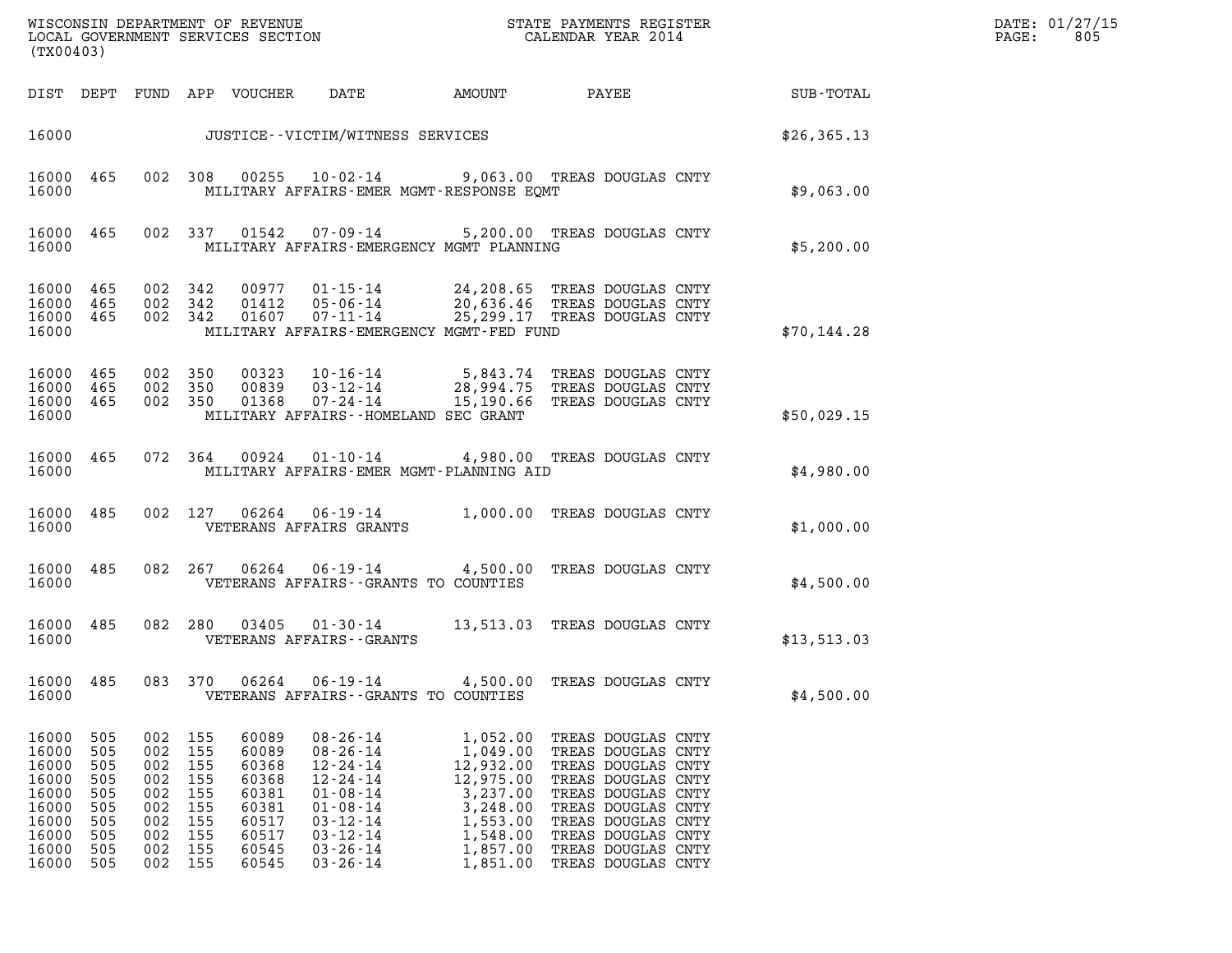|                                                                                                                                                                                                                               | (TX00403)                                                                                                                                                            |                                                                                                                                                                      |                                                                                                                                                                      |                                                                                                                                                                                                                      |                                                                                                                                                                                                                                                                                        |                                                                                                                                                                                                                                                                          |                                                                                                                                                                                                                                                                                                                                                                                                                                                                                                                                                                                                |              |  |  |  |
|-------------------------------------------------------------------------------------------------------------------------------------------------------------------------------------------------------------------------------|----------------------------------------------------------------------------------------------------------------------------------------------------------------------|----------------------------------------------------------------------------------------------------------------------------------------------------------------------|----------------------------------------------------------------------------------------------------------------------------------------------------------------------|----------------------------------------------------------------------------------------------------------------------------------------------------------------------------------------------------------------------|----------------------------------------------------------------------------------------------------------------------------------------------------------------------------------------------------------------------------------------------------------------------------------------|--------------------------------------------------------------------------------------------------------------------------------------------------------------------------------------------------------------------------------------------------------------------------|------------------------------------------------------------------------------------------------------------------------------------------------------------------------------------------------------------------------------------------------------------------------------------------------------------------------------------------------------------------------------------------------------------------------------------------------------------------------------------------------------------------------------------------------------------------------------------------------|--------------|--|--|--|
| DIST                                                                                                                                                                                                                          | DEPT                                                                                                                                                                 | FUND                                                                                                                                                                 | APP                                                                                                                                                                  | VOUCHER                                                                                                                                                                                                              | DATE                                                                                                                                                                                                                                                                                   | AMOUNT                                                                                                                                                                                                                                                                   | PAYEE                                                                                                                                                                                                                                                                                                                                                                                                                                                                                                                                                                                          | SUB-TOTAL    |  |  |  |
| 16000<br>16000<br>16000<br>16000<br>16000<br>16000<br>16000                                                                                                                                                                   | 505<br>505<br>505<br>505<br>505<br>505                                                                                                                               | 002<br>002<br>002<br>002<br>002<br>002                                                                                                                               | 155<br>155<br>155<br>155<br>155<br>155                                                                                                                               | 60696<br>60696<br>60767<br>60767<br>60810<br>60810                                                                                                                                                                   | 05-27-14<br>05-27-14<br>06-25-14<br>06-25-14<br>07-09-14<br>07-09-14                                                                                                                                                                                                                   | 1,953.00<br>1,959.00<br>2,144.00<br>2,151.00<br>3,387.00<br>3,376.00<br>DOA-HOUSING ASSISTANCE-FEDERAL FUNDS                                                                                                                                                             | TREAS DOUGLAS CNTY<br>TREAS DOUGLAS CNTY<br>TREAS DOUGLAS CNTY<br>TREAS DOUGLAS CNTY<br>TREAS DOUGLAS CNTY<br>TREAS DOUGLAS CNTY                                                                                                                                                                                                                                                                                                                                                                                                                                                               | \$56, 272.00 |  |  |  |
| 16000<br>16000<br>16000<br>16000<br>16000<br>16000<br>16000<br>16000<br>16000<br>16000<br>16000<br>16000<br>16000<br>16000<br>16000<br>16000<br>16000<br>16000<br>16000<br>16000<br>16000<br>16000<br>16000<br>16000<br>16000 | 505<br>505<br>505<br>505<br>505<br>505<br>505<br>505<br>505<br>505<br>505<br>505<br>505<br>505<br>505<br>505<br>505<br>505<br>505<br>505<br>505<br>505<br>505<br>505 | 002<br>002<br>002<br>002<br>002<br>002<br>002<br>002<br>002<br>002<br>002<br>002<br>002<br>002<br>002<br>002<br>002<br>002<br>002<br>002<br>002<br>002<br>002<br>002 | 743<br>743<br>743<br>743<br>743<br>743<br>743<br>743<br>743<br>743<br>743<br>743<br>743<br>743<br>743<br>743<br>743<br>743<br>743<br>743<br>743<br>743<br>743<br>743 | 00587<br>00599<br>00962<br>01251<br>01616<br>01616<br>01967<br>02159<br>02314<br>02674<br>02729<br>02855<br>02855<br>02962<br>03067<br>03361<br>03671<br>03873<br>03944<br>04156<br>04156<br>09159<br>09160<br>09960 | 06-10-14<br>DOA--HOUSING ASSISTANCE GRANTS                                                                                                                                                                                                                                             | 08-14-14<br>14,365.00<br>08-25-14<br>47,008.00<br>09-25-14<br>40,154.00<br>09-17-14<br>56,665.00<br>09-17-14<br>56,665.00<br>09-17-14<br>25,131.00<br>10-01-14<br>15,874.00<br>10-20-14<br>18,785.00<br>10-20-14<br>18,785.00<br>10-20-14<br>18,785.00<br>10-20-14<br>18 | TREAS DOUGLAS CNTY<br>TREAS DOUGLAS CNTY<br>TREAS DOUGLAS CNTY<br>TREAS DOUGLAS CNTY<br>TREAS DOUGLAS CNTY<br>TREAS DOUGLAS CNTY<br>TREAS DOUGLAS CNTY<br>TREAS DOUGLAS CNTY<br>TREAS DOUGLAS CNTY<br>TREAS DOUGLAS CNTY<br>TREAS DOUGLAS CNTY<br>TREAS DOUGLAS CNTY<br>TREAS DOUGLAS CNTY<br>TREAS DOUGLAS CNTY<br>TREAS DOUGLAS CNTY<br>TREAS DOUGLAS CNTY<br>TREAS DOUGLAS CNTY<br>TREAS DOUGLAS CNTY<br>TREAS DOUGLAS CNTY<br>15,131.00 TREAS DOUGLAS CNTY<br>17,944.00 TREAS DOUGLAS CNTY<br>10,000.00 TREAS DOUGLAS CNTY<br>10,000.00 TREAS DOUGLAS CNTY<br>12,962.00 TREAS DOUGLAS CNTY | \$742,693.00 |  |  |  |
| 16000<br>16000<br>16000<br>16000<br>16000<br>16000<br>16000<br>16000<br>16000<br>16000<br>16000<br>16000<br>16000<br>16000<br>16000<br>16000<br>16000                                                                         | 505<br>505<br>505<br>505<br>505<br>505<br>505<br>505<br>505<br>505<br>505<br>505<br>505<br>505<br>505<br>505<br>505                                                  | 035<br>035<br>035<br>035<br>035<br>035<br>035<br>035<br>035<br>035<br>035<br>035<br>035<br>035<br>035<br>035<br>035                                                  | 371<br>371<br>371<br>371<br>371<br>371<br>371<br>371<br>371<br>371<br>371<br>371<br>371<br>371<br>371<br>371<br>371                                                  | 60089<br>60089<br>60089<br>60368<br>60368<br>60381<br>60381<br>60381<br>60517<br>60517<br>60517<br>60545<br>60545<br>60545<br>60696<br>60696<br>60696                                                                | $08 - 26 - 14$<br>$08 - 26 - 14$<br>08-26-14<br>12-24-14<br>$12 - 24 - 14$<br>01-08-14<br>01-08-14<br>$01 - 08 - 14$<br>$03 - 12 - 14$<br>$03 - 12 - 14$<br>$03 - 12 - 14$<br>$03 - 26 - 14$<br>$03 - 26 - 14$<br>$03 - 26 - 14$<br>$05 - 27 - 14$<br>$05 - 27 - 14$<br>$05 - 27 - 14$ | 320.00<br>504.00<br>$\begin{array}{ccc} 721.00 \\ 8,886.00 \\ 6,220.00 \\ 2,224.00 \\ 2,390.00 \end{array},$<br>2,390.00<br>1,557.00<br>1,143.00<br>745.00<br>1,064.00<br>890.00<br>1,367.00<br>1,272.00<br>1,342.00<br>1,442.00<br>939.00                               | TREAS DOUGLAS CNTY<br>TREAS DOUGLAS CNTY<br>TREAS DOUGLAS CNTY<br>TREAS DOUGLAS CNTY<br>TREAS DOUGLAS CNTY<br>TREAS DOUGLAS CNTY<br>TREAS DOUGLAS CNTY<br>TREAS DOUGLAS CNTY<br>TREAS DOUGLAS CNTY<br>TREAS DOUGLAS CNTY<br>TREAS DOUGLAS CNTY<br>TREAS DOUGLAS CNTY<br>TREAS DOUGLAS CNTY<br>TREAS DOUGLAS CNTY<br>TREAS DOUGLAS CNTY<br>TREAS DOUGLAS CNTY<br>TREAS DOUGLAS CNTY                                                                                                                                                                                                             |              |  |  |  |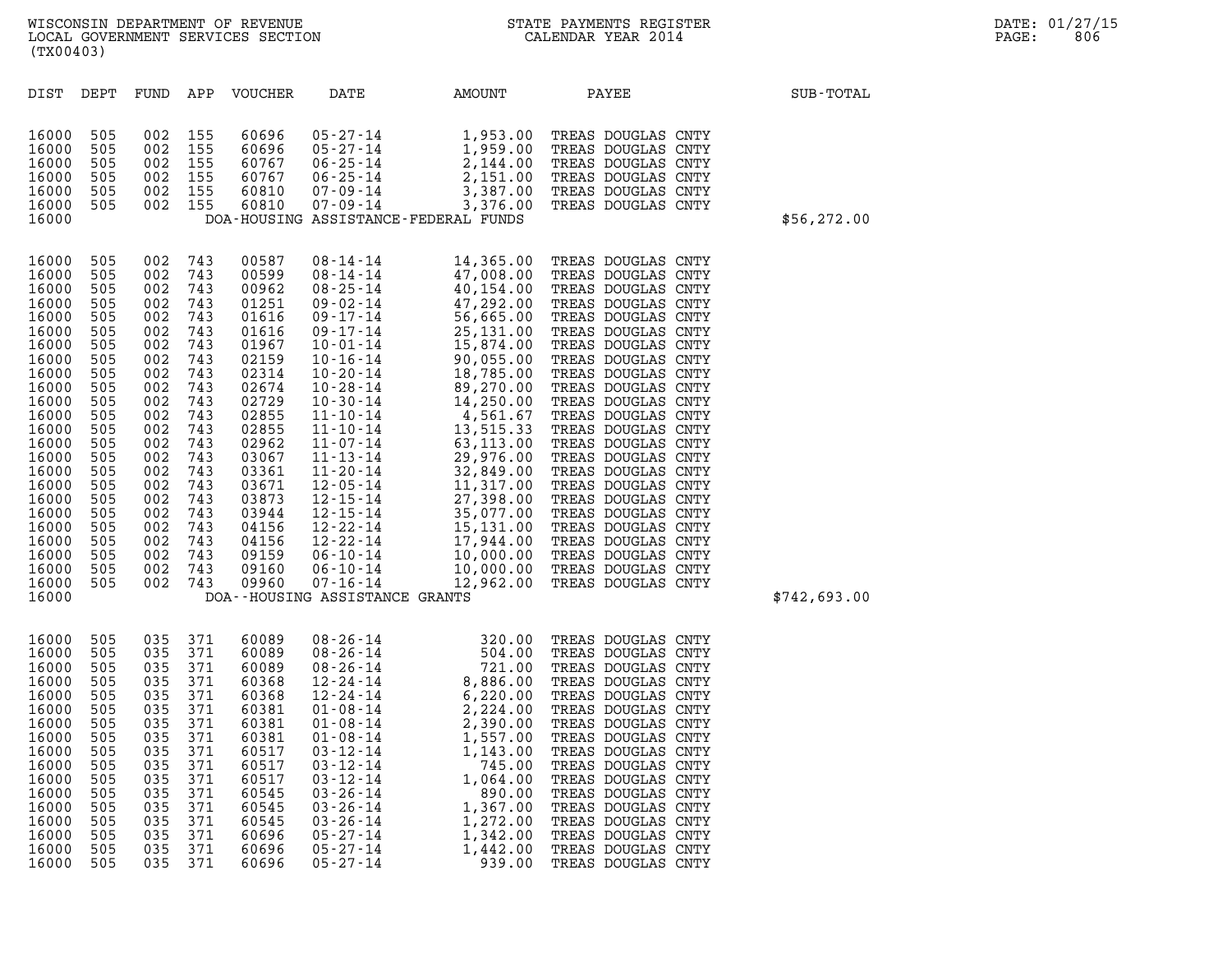| (TX00403)                                                   |                                        |                                        |                                        |                                                    |                                                                                                                           |                                                 |                                                                      |                                                                                                                                  |                  |
|-------------------------------------------------------------|----------------------------------------|----------------------------------------|----------------------------------------|----------------------------------------------------|---------------------------------------------------------------------------------------------------------------------------|-------------------------------------------------|----------------------------------------------------------------------|----------------------------------------------------------------------------------------------------------------------------------|------------------|
| DIST                                                        | DEPT                                   | <b>FUND</b>                            | APP                                    | VOUCHER                                            | DATE                                                                                                                      | AMOUNT                                          |                                                                      | PAYEE                                                                                                                            | <b>SUB-TOTAL</b> |
| 16000<br>16000<br>16000<br>16000<br>16000<br>16000<br>16000 | 505<br>505<br>505<br>505<br>505<br>505 | 035<br>035<br>035<br>035<br>035<br>035 | 371<br>371<br>371<br>371<br>371<br>371 | 60767<br>60767<br>60767<br>60810<br>60810<br>60810 | $06 - 25 - 14$<br>$06 - 25 - 14$<br>$06 - 25 - 14$<br>07-09-14<br>07-09-14<br>$07 - 09 - 14$<br>DOA--PUBLIC BENEFITS FUND |                                                 | 1,583.00<br>1,031.00<br>1,473.00<br>2,320.00<br>2,493.00<br>1,624.00 | TREAS DOUGLAS CNTY<br>TREAS DOUGLAS CNTY<br>TREAS DOUGLAS CNTY<br>TREAS DOUGLAS CNTY<br>TREAS DOUGLAS CNTY<br>TREAS DOUGLAS CNTY | \$43,550.00      |
| 16000<br>16000<br>16000                                     | 505<br>505                             | 089<br>089                             | 166<br>166                             | 00152<br>05099                                     | $08 - 11 - 14$<br>$01 - 28 - 14$<br>DOA--LAND INFORMATION FUND                                                            |                                                 | 17,385.00<br>1,000.00                                                | TREAS DOUGLAS CO<br>TREAS DOUGLAS CO                                                                                             | \$18,385.00      |
| 16000<br>16000<br>16000                                     | 835<br>835                             | 002<br>002                             | 105<br>105                             | 43370<br>80473                                     | $11 - 17 - 14$<br>REVENUE - - STATE SHARED REVENUES                                                                       | $07 - 28 - 14$ 329,063.26<br>1,871,739.28       |                                                                      | TREAS DOUGLAS CNTY<br>TREAS DOUGLAS CNTY                                                                                         | \$2,200,802.54   |
| 16000<br>16000                                              | 835                                    | 002                                    | 109                                    | 01016                                              | $07 - 28 - 14$<br>REVENUE--EXEMPT COMPUTER AID                                                                            |                                                 | 26,470.00                                                            | TREAS DOUGLAS CNTY                                                                                                               | \$26,470.00      |
| 16000<br>16000<br>16000                                     | 835<br>835                             | 002<br>002                             | 302<br>302                             | 10026<br>11026                                     | $07 - 28 - 14$<br>$07 - 28 - 14$<br>REVENUE-FIRST DOLLAR/SCHOOL LEVY CREDITS                                              | 4,974,641.48 TREAS DOUGLAS CNTY<br>1,305,064.92 |                                                                      | TREAS DOUGLAS CNTY                                                                                                               | \$6,279,706.40   |
| 16000<br>16000                                              | 835                                    | 021                                    | 363                                    | 37307                                              | $03 - 24 - 14$<br>REVENUE - - LOTTERY CREDIT -                                                                            | 1,207,113.42                                    |                                                                      | TREAS DOUGLAS CNTY                                                                                                               | \$1,207,113.42   |
| 16000                                                       |                                        |                                        |                                        |                                                    | DISTRICT TOTAL APPROPRIATIONS                                                                                             |                                                 |                                                                      |                                                                                                                                  | \$18,901,857.59  |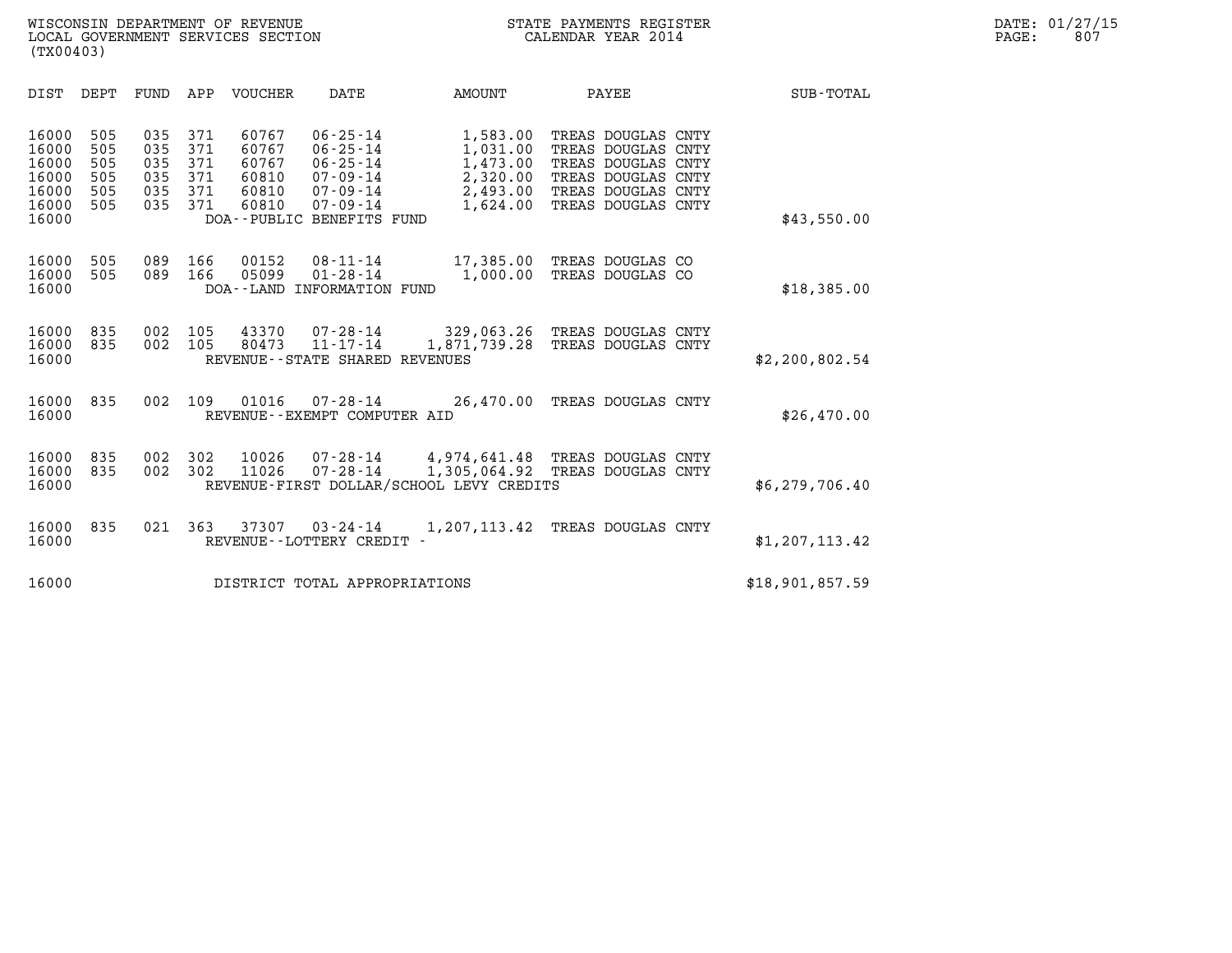| (TX00403)                                 |                            |                                          | WISCONSIN DEPARTMENT OF REVENUE<br>LOCAL GOVERNMENT SERVICES SECTION |                                                  |                                                                                      | STATE PAYMENTS REGISTER<br>CALENDAR YEAR 2014                                                                                      |              | DATE: 01/27/15<br>808<br>PAGE: |
|-------------------------------------------|----------------------------|------------------------------------------|----------------------------------------------------------------------|--------------------------------------------------|--------------------------------------------------------------------------------------|------------------------------------------------------------------------------------------------------------------------------------|--------------|--------------------------------|
| DIST DEPT                                 |                            |                                          | FUND APP VOUCHER                                                     | <b>DATE</b>                                      | AMOUNT                                                                               | PAYEE                                                                                                                              | SUB-TOTAL    |                                |
| 16002 165<br>16002                        |                            | 002                                      | 225                                                                  |                                                  | SAFETY/PROF SERV--FIRE INSURANCE DUES                                                | 00436  06-30-14  2,839.19  TREAS TN AMNICON                                                                                        | \$2,839.19   |                                |
| 16002 370<br>16002                        |                            | 000 001                                  | 01DNR                                                                |                                                  | NAT RESOURCES-SEVERANCE/YIELD/WITHDRAWAL                                             | 06-19-14 13,707.77 TREAS TOWN AMNICON                                                                                              | \$13,707.77  |                                |
| 16002 370<br>16002                        |                            |                                          | 012 571                                                              |                                                  | NAT RESOURCES - - FOREST CROP/MFL/CO FOREST                                          | 37453   06-16-14   47.39   TREAS TN AMNICON                                                                                        | \$47.39      |                                |
| 16002 370<br>16002 370<br>16002           |                            | 012 579<br>012 579                       | 19261<br>19261                                                       |                                                  | 04 - 16 - 14 244.58<br>04 - 16 - 14 478.38<br>NAT RESOURCES -- AIDS IN LIEU OF TAXES | TREAS TN AMNICON<br>TREAS TN AMNICON                                                                                               | \$722.96     |                                |
| 16002<br>16002<br>16002<br>16002<br>16002 | 395<br>395<br>395<br>- 395 | 011 191<br>011 191<br>011 191<br>011 191 | 20434<br>30434                                                       | $10434$ $04-07-14$<br>07-07-14<br>$10 - 06 - 14$ | TRANSPORTATION - - GENERAL TRANSP AIDS-GTA                                           | 04434  01-06-14  25,007.06  TOWN OF AMNICON<br>25,007.06 TOWN OF AMNICON<br>25,007.06 TOWN OF AMNICON<br>25,007.07 TOWN OF AMNICON | \$100,028.25 |                                |
| 16002<br>16002 835<br>16002               | 835                        | 002 105<br>002 105                       | 43348<br>80451                                                       | $11 - 17 - 14$<br>REVENUE--STATE SHARED REVENUES |                                                                                      | 07-28-14 6,914.33 TREAS TN AMNICON<br>39,172.44 TREAS TN AMNICON                                                                   | \$46,086.77  |                                |
| 16002 835<br>16002                        |                            |                                          | 002 109<br>02408                                                     | 07-28-14<br>REVENUE--EXEMPT COMPUTER AID         |                                                                                      | 3.00 TREAS TN AMNICON                                                                                                              | \$3.00       |                                |
| 16002 835<br>16002                        |                            |                                          | 002 501<br>00001                                                     | 02-03-14                                         | DOA-PAYMENT FOR MUNICIPAL SERVICES AID                                               | 48.41 TREAS TN AMNICON                                                                                                             | \$48.41      |                                |
| 16002                                     |                            |                                          |                                                                      | DISTRICT TOTAL APPROPRIATIONS                    |                                                                                      |                                                                                                                                    | \$163,483.74 |                                |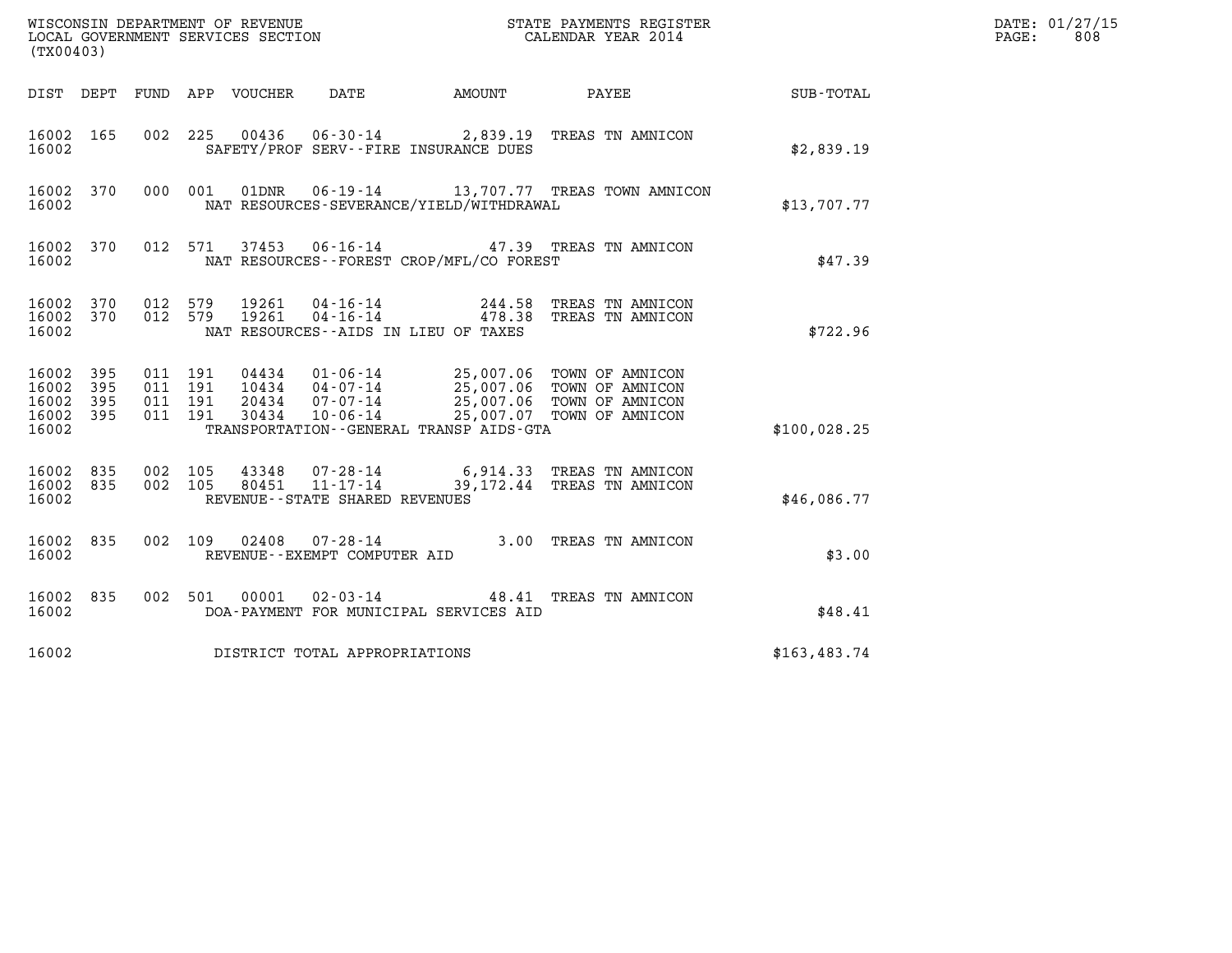| (TX00403)                                         |            |         |                               |                                  |                                              |                                                                                                                                                                       |                                                        |              | DATE: 01/27/15<br>PAGE:<br>809 |
|---------------------------------------------------|------------|---------|-------------------------------|----------------------------------|----------------------------------------------|-----------------------------------------------------------------------------------------------------------------------------------------------------------------------|--------------------------------------------------------|--------------|--------------------------------|
|                                                   |            |         |                               | DIST DEPT FUND APP VOUCHER       | DATE                                         | AMOUNT                                                                                                                                                                | PAYEE                                                  | SUB-TOTAL    |                                |
| 16004 165<br>16004                                |            |         |                               |                                  |                                              | 002 225 00437 06-30-14 1,886.80 TREAS TN BENNETT<br>SAFETY/PROF SERV--FIRE INSURANCE DUES                                                                             |                                                        | \$1,886.80   |                                |
| 16004 370<br>16004                                |            |         | 000 001                       | 01DNR                            |                                              | 06-19-14 16,954.28 TREAS TOWN BENNETT<br>NAT RESOURCES-SEVERANCE/YIELD/WITHDRAWAL                                                                                     |                                                        | \$16,954.28  |                                |
| 16004 370<br>16004 370                            |            | 002 503 | 002 503                       | 16506<br>16506                   | $01 - 30 - 14$                               | 01-30-14 280.75 TREAS TN BENNETT                                                                                                                                      | 2,520.47 TREAS TN BENNETT<br>TOWN SHARE 427.55         |              |                                |
| 16004                                             |            |         |                               |                                  |                                              | NAT RESOURCES--AIDS IN LIEU OF TAXES                                                                                                                                  |                                                        | \$2,801.22   |                                |
| 16004 370<br>16004                                |            |         |                               |                                  |                                              | 002 785 00105 12-01-14 11,431.00 TREAS TN BENNETT<br>NAT RESOURCES - - FOREST ROAD PAYMENT                                                                            |                                                        | \$11,431.00  |                                |
| 16004 370<br>16004 370<br>16004                   |            |         | 012 571<br>012 571            | 37454<br>37454                   | 06-16-14<br>$06 - 16 - 14$                   | NAT RESOURCES - - FOREST CROP/MFL/CO FOREST                                                                                                                           | 1,037.16 TREAS TN BENNETT<br>1,987.47 TREAS TN BENNETT | \$3,024.63   |                                |
| 16004 370<br>16004                                |            |         | 012 579                       | 19262                            |                                              | 04-16-14 2,106.73 TREAS TN BENNETT<br>NAT RESOURCES -- AIDS IN LIEU OF TAXES                                                                                          |                                                        | \$2,106.73   |                                |
| 16004<br>16004 395<br>16004<br>16004 395<br>16004 | 395<br>395 | 011 191 | 011 191<br>011 191<br>011 191 | 04435<br>10435<br>20435<br>30435 | 04-07-14<br>$07 - 07 - 14$<br>$10 - 06 - 14$ | 01-06-14 23,212.90 TOWN OF BENNETT<br>23,212.90 TOWN OF BENNETT<br>23,212.90 TOWN OF BENNETT<br>23, 212.92 TOWN OF BENNETT<br>TRANSPORTATION--GENERAL TRANSP AIDS-GTA |                                                        | \$92,851.62  |                                |
| 16004 505                                         |            |         | 002 174                       | 58920                            |                                              | 04-30-14 29,401.00 TREAS TN BENNETT                                                                                                                                   |                                                        |              |                                |
| 16004                                             |            |         |                               |                                  |                                              | DOA--TRANSMISSION LINE FEE DISTRIBUTION                                                                                                                               |                                                        | \$29,401.00  |                                |
| 16004 835<br>16004                                |            |         | 002 105                       | 43349                            | 07-28-14<br>REVENUE--STATE SHARED REVENUES   | 16004 835 002 105 80452 11-17-14 26,506.53 TREAS TN BENNETT                                                                                                           | 4,677.62 TREAS TN BENNETT                              | \$31,184.15  |                                |
| 16004 835<br>16004                                |            |         |                               |                                  | REVENUE--EXEMPT COMPUTER AID                 | 002 109 02409 07-28-14 10.00 TREAS TN BENNETT                                                                                                                         |                                                        | \$10.00      |                                |
| 16004 835<br>16004                                |            |         |                               |                                  |                                              | 002 501 00001 02-03-14 68.11 TREAS TN BENNETT<br>DOA-PAYMENT FOR MUNICIPAL SERVICES AID                                                                               |                                                        | \$68.11      |                                |
| 16004                                             |            |         |                               |                                  | DISTRICT TOTAL APPROPRIATIONS                |                                                                                                                                                                       |                                                        | \$191,719.54 |                                |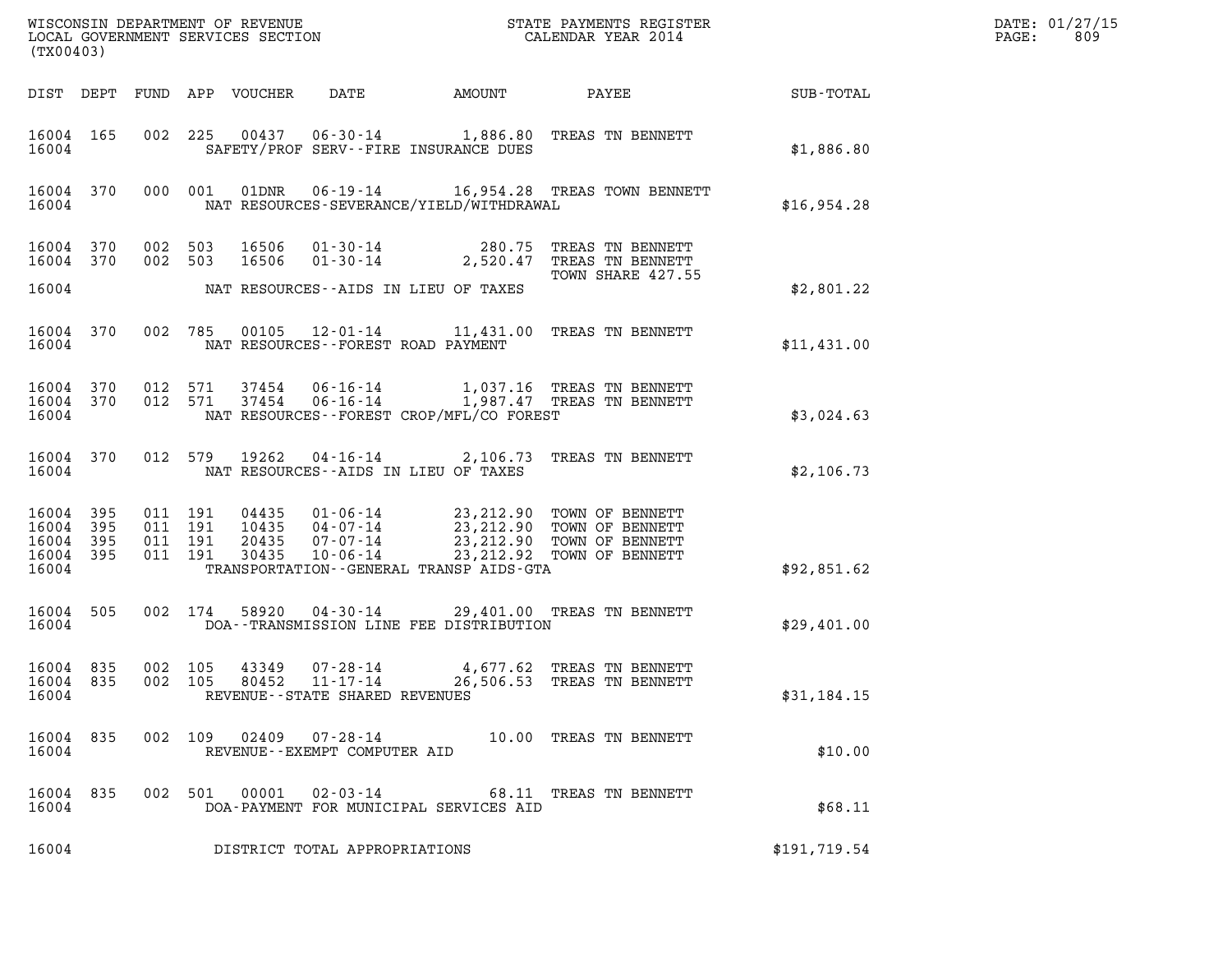| (TX00403)                                         |              |                    |                    |                |                                                  |                                                                                                                                                                                                           |                          |              | DATE: 01/27/15<br>$\mathtt{PAGE:}$<br>810 |
|---------------------------------------------------|--------------|--------------------|--------------------|----------------|--------------------------------------------------|-----------------------------------------------------------------------------------------------------------------------------------------------------------------------------------------------------------|--------------------------|--------------|-------------------------------------------|
|                                                   |              |                    |                    |                |                                                  |                                                                                                                                                                                                           |                          | SUB-TOTAL    |                                           |
| 16006 165<br>16006                                |              |                    |                    |                |                                                  | 002 225 00438 06-30-14 1,689.14 TREAS TN BRULE<br>SAFETY/PROF SERV--FIRE INSURANCE DUES                                                                                                                   |                          | \$1,689.14   |                                           |
| 16006 370                                         |              |                    | 002 503            |                |                                                  | 16507 01-30-14 16,706.38 TREAS TN BRULE                                                                                                                                                                   | TOWN SHARE 2468.10       |              |                                           |
| 16006                                             |              |                    |                    |                |                                                  | NAT RESOURCES--AIDS IN LIEU OF TAXES                                                                                                                                                                      |                          | \$16,706.38  |                                           |
| 16006 370<br>16006 370<br>16006                   |              |                    |                    |                |                                                  | 012 571 37455 06-16-14 159.55 TREAS TN BRULE<br>012 571 37455 06-16-14 2,000.90 TREAS TN BRULE<br>NAT RESOURCES--FOREST CROP/MFL/CO FOREST                                                                |                          | \$2,160.45   |                                           |
| 16006 370<br>16006 370<br>16006                   |              | 012 579            | 012 579            | 19263<br>19263 |                                                  | 04-16-14 11,124.53 TREAS TN BRULE<br>04-16-14 1.00 TREAS TN BRULE<br>NAT RESOURCES--AIDS IN LIEU OF TAXES                                                                                                 |                          | \$11, 128.53 |                                           |
| 16006 395<br>16006<br>16006<br>16006 395<br>16006 | 395<br>- 395 | 011 191<br>011 191 | 011 191<br>011 191 | 10436<br>30436 |                                                  | 04436 01-06-14 36,957.52 TOWN OF BRULE<br>10436 04-07-14 36,957.52 TOWN OF BRULE<br>20436 07-07-14 36,957.52 TOWN OF BRULE<br>10-06-14 36,957.55 TOWN OF BRULE<br>TRANSPORTATION--GENERAL TRANSP AIDS-GTA |                          | \$147,830.11 |                                           |
| 16006 395<br>16006                                |              |                    |                    |                |                                                  | 011 278 03334 02-06-14 14,977.07 TREAS TN BRULE<br>TRANSPORTATION - - LRIP/TRIP/MSIP GRANTS                                                                                                               |                          | \$14.977.07  |                                           |
| 16006 835<br>16006 835<br>16006                   |              | 002 105            | 002 105            | 43350          | 80453 11-17-14<br>REVENUE--STATE SHARED REVENUES | 07-28-14 5,696.24 TREAS TN BRULE                                                                                                                                                                          | 32,278.67 TREAS TN BRULE | \$37,974.91  |                                           |
| 16006 835<br>16006                                |              |                    |                    |                | REVENUE--EXEMPT COMPUTER AID                     | 002 109 02410 07-28-14 81.00 TREAS TN BRULE                                                                                                                                                               |                          | \$81.00      |                                           |
| 16006 835<br>16006                                |              |                    |                    |                |                                                  | 002 501 00001 02-03-14 789.61 TREAS TN BRULE<br>DOA-PAYMENT FOR MUNICIPAL SERVICES AID                                                                                                                    |                          | \$789.61     |                                           |
| 16006                                             |              |                    |                    |                | DISTRICT TOTAL APPROPRIATIONS                    |                                                                                                                                                                                                           |                          | \$233,337.20 |                                           |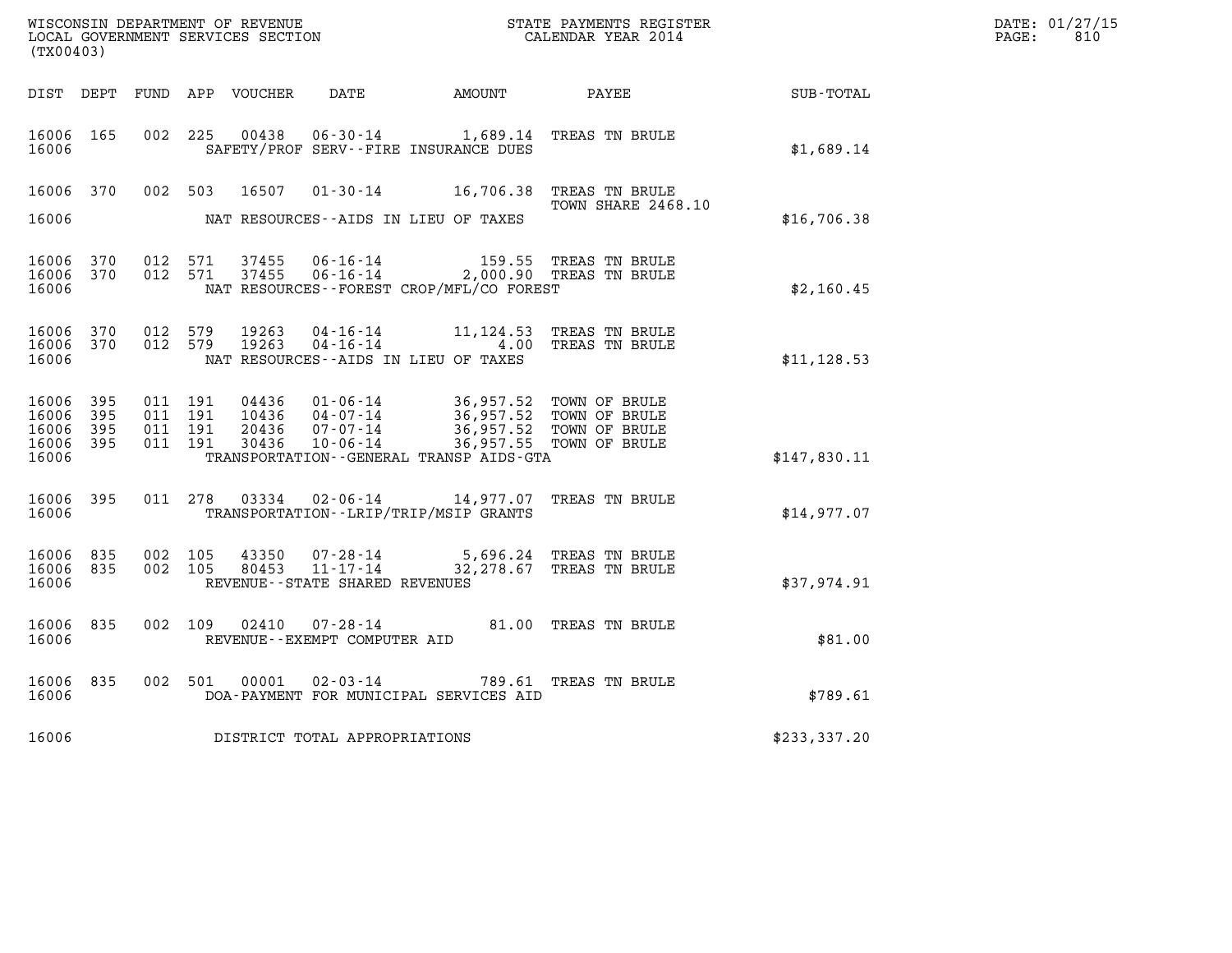| WISCONSIN DEPARTMENT OF REVENUE   | STATE PAYMENTS REGISTER | DATE: 01/27/15 |
|-----------------------------------|-------------------------|----------------|
| LOCAL GOVERNMENT SERVICES SECTION | CALENDAR YEAR 2014      | ن81<br>PAGE:   |

| (TX00403)                       |     |  |                                |                                |                                                                        | WISCONSIN DEPARTMENT OF REVENUE<br>LOCAL GOVERNMENT SERVICES SECTION<br>CALENDAR YEAR 2014                                                                                                                  |              | DATE: 01/27/15<br>PAGE: 811 |
|---------------------------------|-----|--|--------------------------------|--------------------------------|------------------------------------------------------------------------|-------------------------------------------------------------------------------------------------------------------------------------------------------------------------------------------------------------|--------------|-----------------------------|
|                                 |     |  |                                |                                |                                                                        | DIST DEPT FUND APP VOUCHER DATE AMOUNT PAYEE TOTAL                                                                                                                                                          |              |                             |
| 16008 165<br>16008              |     |  |                                |                                | 002 225 00439 06-30-14 575.03<br>SAFETY/PROF SERV--FIRE INSURANCE DUES | TREAS TN CLOVERLAND                                                                                                                                                                                         | \$575.03     |                             |
| 16008 370<br>16008 370          |     |  | 002 503 16508<br>002 503 16508 |                                |                                                                        | 01-30-14 126,707.87 TREAS TN CLOVERLAND<br>01-30-14 2,186.92 TREAS TN CLOVERLAND                                                                                                                            |              |                             |
| 16008                           |     |  |                                |                                | NAT RESOURCES--AIDS IN LIEU OF TAXES                                   | <b>TOWN SHARE 23174.66</b>                                                                                                                                                                                  | \$128,894.79 |                             |
| 16008 370<br>16008              |     |  |                                |                                | NAT RESOURCES--FOREST ROAD PAYMENT                                     | 002 785 00011 08-05-14 62,207.00 TREAS TN CLOVERLAND                                                                                                                                                        | \$62, 207.00 |                             |
| 16008<br>16008                  | 370 |  |                                |                                | NAT RESOURCES--FOREST CROP/MFL/CO FOREST                               | 012 571 37456 06-16-14 447.89 TREAS TN CLOVERLAND                                                                                                                                                           | \$447.89     |                             |
| 16008 370<br>16008              |     |  |                                |                                | NAT RESOURCES--AIDS IN LIEU OF TAXES                                   | 012 579 19264 04-16-14 4,937.95 TREAS TN CLOVERLAND                                                                                                                                                         | \$4,937.95   |                             |
| 16008 395<br>16008              | 395 |  |                                |                                |                                                                        |                                                                                                                                                                                                             |              |                             |
| 16008 395<br>16008 395<br>16008 |     |  |                                |                                | TRANSPORTATION - - GENERAL TRANSP AIDS - GTA                           |                                                                                                                                                                                                             | \$89,231.55  |                             |
| 16008 835<br>16008 835<br>16008 |     |  |                                | REVENUE--STATE SHARED REVENUES |                                                                        | $\begin{array}{cccc} 002 & 105 & 43351 & 07\text{-}28\text{-}14 & 4,585.83 & \text{TREAS TN CLOVERLAND} \\ 002 & 105 & 80454 & 11\text{-}17\text{-}14 & 25,986.38 & \text{TREAS TN CLOVERLAND} \end{array}$ | \$30,572.21  |                             |
| 16008 835<br>16008              |     |  |                                |                                | DOA-PAYMENT FOR MUNICIPAL SERVICES AID                                 | 002 501 00001 02-03-14 160.50 TREAS TN CLOVERLAND                                                                                                                                                           | \$160.50     |                             |
| 16008                           |     |  |                                | DISTRICT TOTAL APPROPRIATIONS  |                                                                        |                                                                                                                                                                                                             | \$317,026.92 |                             |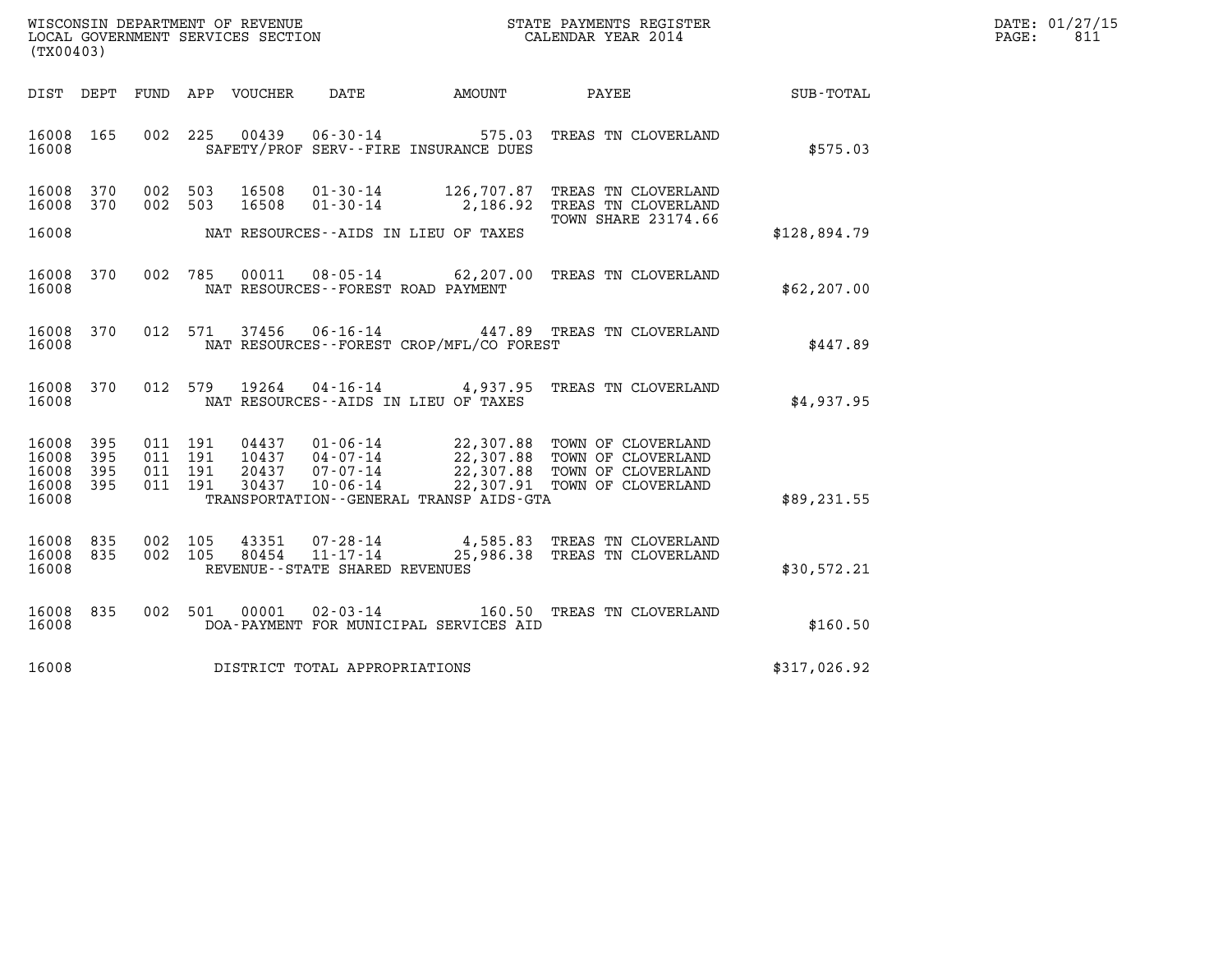| WISCONSIN DEPARTMENT OF REVENUE   | STATE PAYMENTS REGISTER | DATE: 01/27/15 |
|-----------------------------------|-------------------------|----------------|
| LOCAL GOVERNMENT SERVICES SECTION | CALENDAR YEAR 2014      | 812<br>PAGE:   |

| (TX00403)                                 |                          |                          |                          |                                  |                                                                    |                                                                                             |                                                                                  |               |
|-------------------------------------------|--------------------------|--------------------------|--------------------------|----------------------------------|--------------------------------------------------------------------|---------------------------------------------------------------------------------------------|----------------------------------------------------------------------------------|---------------|
| DIST                                      | DEPT                     | FUND                     | APP                      | VOUCHER                          | DATE                                                               | AMOUNT                                                                                      | PAYEE                                                                            | SUB-TOTAL     |
| 16010<br>16010                            | 165                      | 002                      | 225                      |                                  |                                                                    | 00440 06-30-14 790.66<br>SAFETY/PROF SERV--FIRE INSURANCE DUES                              | TREAS TN DAIRYLAND                                                               | \$790.66      |
| 16010<br>16010                            | 370                      | 000                      | 001                      | 02DNR                            | $09 - 11 - 14$                                                     | NAT RESOURCES-SEVERANCE/YIELD/WITHDRAWAL                                                    | 371.15 TREAS TOWN DAIRYLAND                                                      | \$371.15      |
| 16010<br>16010<br>16010                   | 370<br>370               | 012<br>012               | 571<br>571               | 37457                            |                                                                    | NAT RESOURCES - - FOREST CROP/MFL/CO FOREST                                                 | 06-16-14 16,026.51 TREAS TN DAIRYLAND                                            | \$17,563.35   |
| 16010<br>16010<br>16010<br>16010<br>16010 | 395<br>395<br>395<br>395 | 011<br>011<br>011<br>011 | 191<br>191<br>191<br>191 | 04438<br>10438<br>20438<br>30438 | 01-06-14<br>$04 - 07 - 14$<br>07-07-14<br>10-06-14                 | 43,133.87<br>43,133.87<br>43,133.87<br>43,133.89<br>TRANSPORTATION--GENERAL TRANSP AIDS-GTA | TOWN OF DAIRYLAND<br>TOWN OF DAIRYLAND<br>TOWN OF DAIRYLAND<br>TOWN OF DAIRYLAND | \$172, 535.50 |
| 16010<br>16010<br>16010                   | 835<br>835               | 002<br>002               | 105<br>105               | 43352<br>80455                   | $07 - 28 - 14$<br>$11 - 17 - 14$<br>REVENUE--STATE SHARED REVENUES |                                                                                             | 1,608.62 TREAS TN DAIRYLAND<br>9,109.62 TREAS TN DAIRYLAND                       | \$10,718.24   |
| 16010                                     |                          |                          |                          |                                  | DISTRICT TOTAL APPROPRIATIONS                                      |                                                                                             |                                                                                  | \$201,978.90  |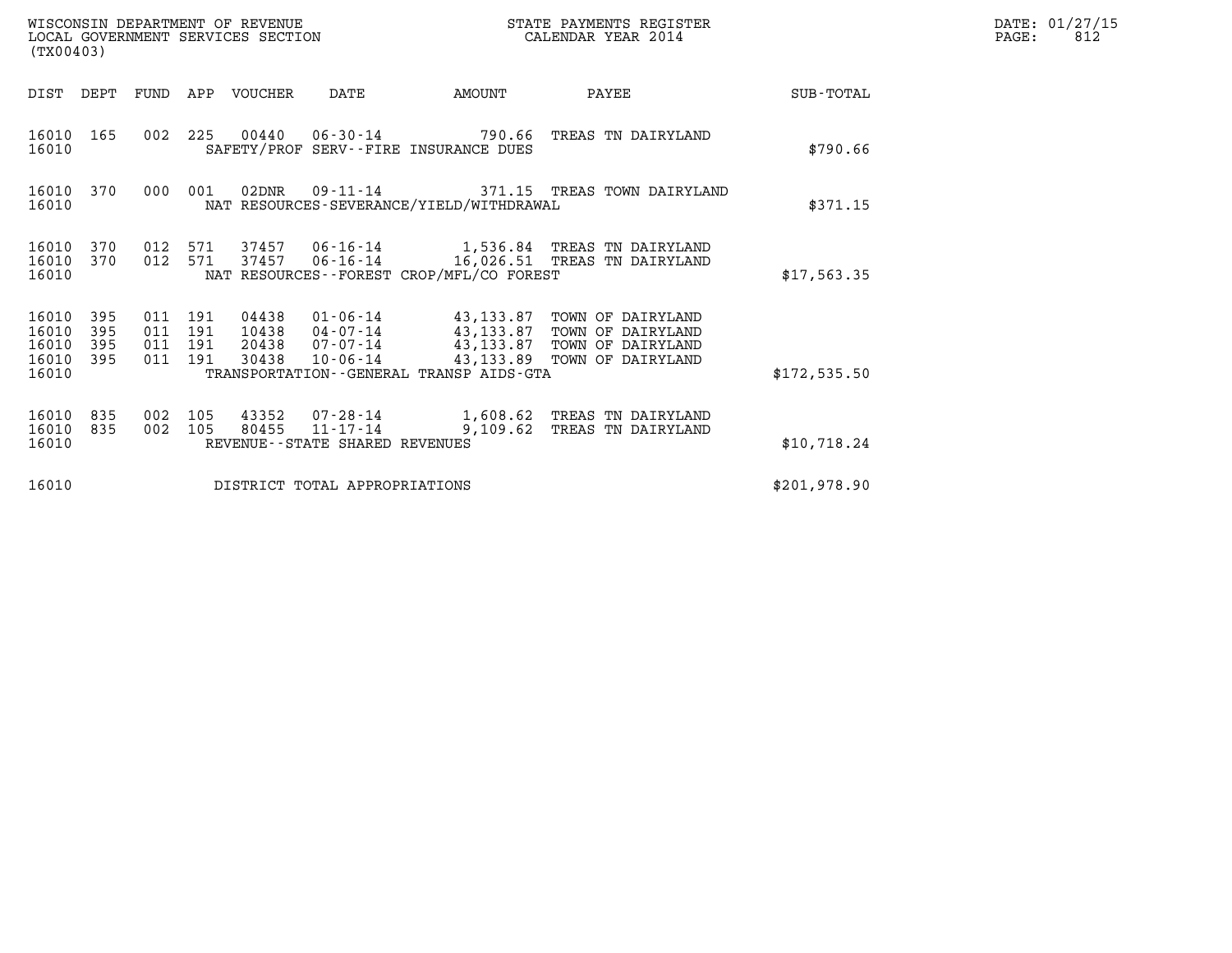| (TX00403)                                             |     |                               |                          |                                |                                            |                                                                                                                                                                                                                                  |              | DATE: 01/27/15<br>$\mathtt{PAGE:}$<br>813 |
|-------------------------------------------------------|-----|-------------------------------|--------------------------|--------------------------------|--------------------------------------------|----------------------------------------------------------------------------------------------------------------------------------------------------------------------------------------------------------------------------------|--------------|-------------------------------------------|
|                                                       |     |                               |                          |                                |                                            |                                                                                                                                                                                                                                  |              |                                           |
| 16012                                                 |     |                               |                          |                                | SAFETY/PROF SERV--FIRE INSURANCE DUES      | 16012 165 002 225 00441 06-30-14 2,641.53 TREAS TN GORDON                                                                                                                                                                        | \$2,641.53   |                                           |
| 16012 370<br>16012<br>16012 370<br>16012              | 370 | 000 001<br>000 001            | 000 001                  |                                | NAT RESOURCES-SEVERANCE/YIELD/WITHDRAWAL   |                                                                                                                                                                                                                                  | \$13,570.13  |                                           |
|                                                       |     |                               |                          |                                |                                            | 16012 370 002 503 16509 01-30-14 618.99 TREAS TN GORDON<br>TOWN SHARE 85.11                                                                                                                                                      |              |                                           |
|                                                       |     |                               |                          |                                | 16012 MAT RESOURCES--AIDS IN LIEU OF TAXES |                                                                                                                                                                                                                                  | \$618.99     |                                           |
| 16012 370<br>16012 370<br>16012                       |     |                               |                          |                                | NAT RESOURCES--FOREST CROP/MFL/CO FOREST   | 012 571 37458 06-16-14 4,633.18 TREAS TN GORDON<br>012 571 37458 06-16-14 15,771.51 TREAS TN GORDON                                                                                                                              | \$20,404.69  |                                           |
| 16012 370<br>16012 370<br>16012 370<br>16012          |     | 012 579                       | 012 579<br>012 579 19265 |                                | NAT RESOURCES--AIDS IN LIEU OF TAXES       | 19265  04-16-14   4.40 TREAS TN GORDON<br>19265  04-16-14   140.80 TREAS TN GORDON<br>19265  04-16-14   463.27 TREAS TN GORDON                                                                                                   | \$608.47     |                                           |
| 16012 395<br>16012<br>16012 395<br>16012 395<br>16012 | 395 | 011 191<br>011 191<br>011 191 | 011 191                  |                                |                                            | 04439  01-06-14  79,969.67  TOWN OF GORDON<br>10439  04-07-14  79,969.67  TOWN OF GORDON<br>20439  07-07-14  79,969.67  TOWN OF GORDON<br>30439  10-06-14  79,969.69  TOWN OF GORDON<br>TRANSPORTATION - GENERAL TRANSP AIDS-GTA | \$319,878.70 |                                           |
| 16012 435<br>16012                                    |     |                               |                          |                                | HS--AMBULANCE FUNDING ASSISTANCE GRANTS    | 005 162 01HSD 09-08-14 3,608.07 TREAS TOWN GORDON                                                                                                                                                                                | \$3,608.07   |                                           |
| 16012 435<br>16012                                    |     |                               |                          |                                | HS--PREPAID MEDICAL TRANSPORT REIMBURSE    | 005 163 01LGS 11-17-14 2,600.00 GORDON WASCOTT EMS                                                                                                                                                                               | \$2,600.00   |                                           |
| 16012 505<br>16012                                    |     |                               |                          |                                | DOA--TRANSMISSION LINE FEE DISTRIBUTION    | 002 174 58920 04-30-14 28,176.00 TREAS TN GORDON                                                                                                                                                                                 | \$28,176.00  |                                           |
| 16012 835<br>16012 835<br>16012                       |     | 002 105<br>002 105            | 43353<br>80456           | REVENUE--STATE SHARED REVENUES |                                            | 07-28-14 2,599.04 TREAS TN GORDON<br>11-17-14 12,061.39 TREAS TN GORDON                                                                                                                                                          | \$14,660.43  |                                           |
| 16012 835<br>16012                                    |     |                               | 002 109 02411            | REVENUE--EXEMPT COMPUTER AID   |                                            | 07-28-14 6.00 TREAS TN GORDON                                                                                                                                                                                                    | \$6.00       |                                           |

16012 835 002 501 00001 02-03-14 1,534.10 TREAS TN GORDON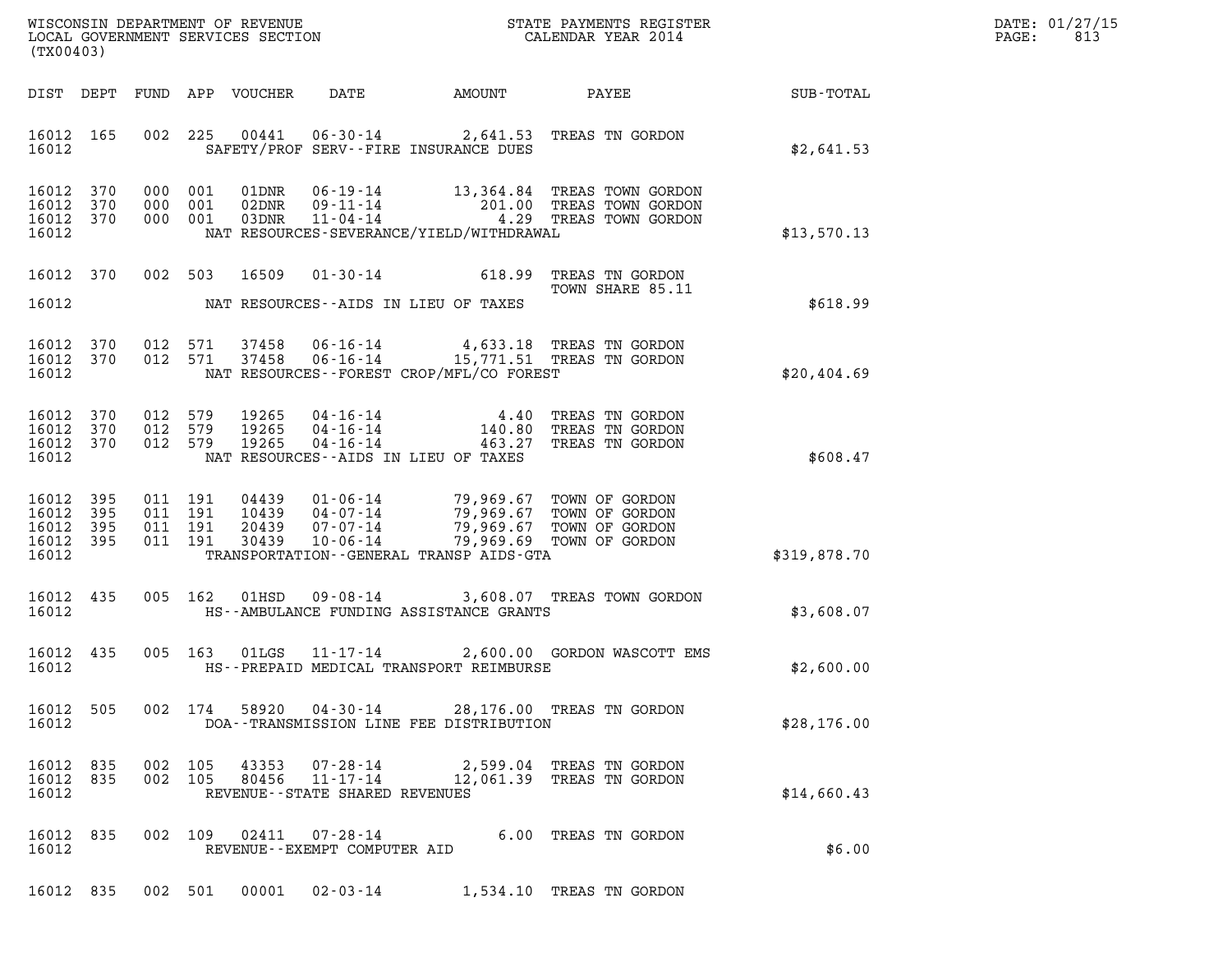| (TX00403) |      |      |     | WISCONSIN DEPARTMENT OF REVENUE<br>LOCAL GOVERNMENT SERVICES SECTION |                                        | STATE PAYMENTS REGISTER<br>CALENDAR YEAR 2014 |       |              | PAGE: | DATE: 01/27/15<br>814 |
|-----------|------|------|-----|----------------------------------------------------------------------|----------------------------------------|-----------------------------------------------|-------|--------------|-------|-----------------------|
| DIST      | DEPT | FUND | APP | <b>VOUCHER</b>                                                       | DATE                                   | AMOUNT                                        | PAYEE | SUB-TOTAL    |       |                       |
| 16012     |      |      |     |                                                                      | DOA-PAYMENT FOR MUNICIPAL SERVICES AID |                                               |       | \$1,534.10   |       |                       |
| 16012     |      |      |     |                                                                      | DISTRICT TOTAL APPROPRIATIONS          |                                               |       | \$408,307.11 |       |                       |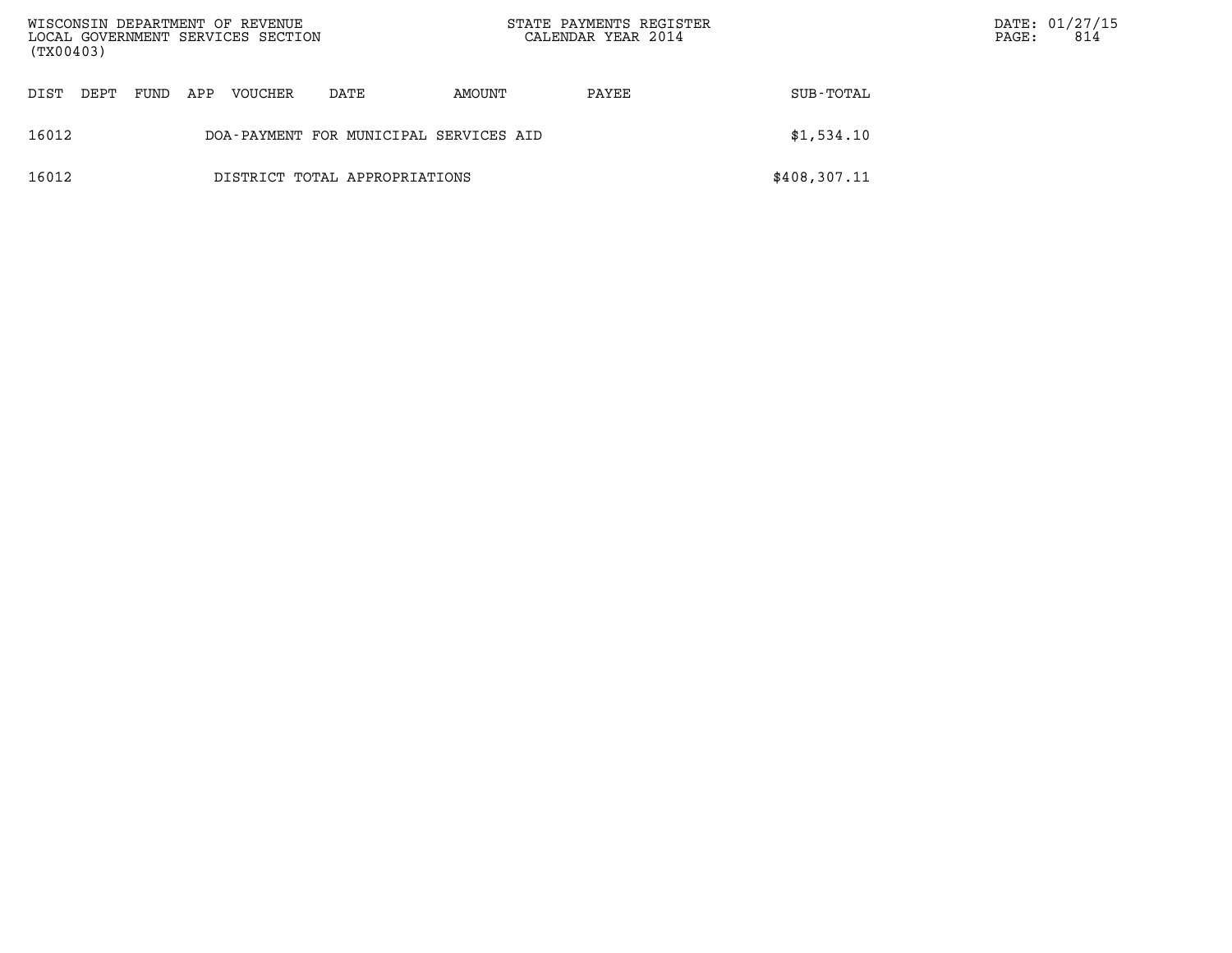| (TX00403)                                         |            |                                          |                               |                                                                 |                                             |                                                                                                                                            |              | DATE: 01/27/15<br>$\mathtt{PAGE}$ :<br>815 |
|---------------------------------------------------|------------|------------------------------------------|-------------------------------|-----------------------------------------------------------------|---------------------------------------------|--------------------------------------------------------------------------------------------------------------------------------------------|--------------|--------------------------------------------|
|                                                   |            |                                          | DIST DEPT FUND APP VOUCHER    | DATE                                                            | AMOUNT                                      | PAYEE                                                                                                                                      | SUB-TOTAL    |                                            |
| 16014 165<br>16014                                |            |                                          | 002 225<br>00442              |                                                                 | SAFETY/PROF SERV--FIRE INSURANCE DUES       | 06-30-14 2,551.68 TREAS TN HAWTHORNE                                                                                                       | \$2,551.68   |                                            |
| 16014 370<br>16014                                |            |                                          | 002 503<br>17236              |                                                                 | NAT RESOURCES--AIDS IN LIEU OF TAXES        | 03-31-14 4,810.79 TREAS TN HAWTHORNE<br>TOWN SHARE 414.36                                                                                  | \$4,810.79   |                                            |
| 16014 370<br>16014                                |            | 16014 370 012 571<br>012 571             | 37459<br>37459                | $06 - 16 - 14$                                                  | NAT RESOURCES - - FOREST CROP/MFL/CO FOREST | 1,766.06 TREAS TN HAWTHORNE<br>06-16-14 170.51 TREAS TN HAWTHORNE                                                                          | \$1,936.57   |                                            |
| 16014 370<br>16014                                |            | 012 579                                  | 19266                         | 04 - 16 - 14                                                    | NAT RESOURCES -- AIDS IN LIEU OF TAXES      | 1.85 TREAS TN HAWTHORNE                                                                                                                    | \$1.85       |                                            |
| 16014<br>16014 395<br>16014<br>16014 395<br>16014 | 395<br>395 | 011 191<br>011 191<br>011 191<br>011 191 | 04440<br>20440<br>30440       | 10440  04-07-14<br>07-07-14<br>10-06-14                         | TRANSPORTATION--GENERAL TRANSP AIDS-GTA     | 01-06-14 23,324.04 TOWN OF HAWTHORNE<br>04-07-14 23,324.04 TOWN OF HAWTHORNE<br>23,324.04 TOWN OF HAWTHORNE<br>23,324.07 TOWN OF HAWTHORNE | \$93, 296.19 |                                            |
| 16014 505<br>16014                                |            |                                          | 002 174<br>58920              |                                                                 | DOA--TRANSMISSION LINE FEE DISTRIBUTION     | 04-30-14 4,054.00 TREAS TN HAWTHORNE                                                                                                       | \$4,054.00   |                                            |
| 16014<br>16014 835<br>16014                       | 835        | 002 105<br>002 105                       | 43354<br>80457                | 07-28-14<br>$11 - 17 - 14$<br>REVENUE - - STATE SHARED REVENUES |                                             | 8,366.58 TREAS TN HAWTHORNE<br>47,410.60 TREAS TN HAWTHORNE                                                                                | \$55,777.18  |                                            |
| 16014 835<br>16014                                |            |                                          | 002 109 02412                 | $07 - 28 - 14$<br>REVENUE--EXEMPT COMPUTER AID                  |                                             | 47.00 TREAS TN HAWTHORNE                                                                                                                   | \$47.00      |                                            |
| 16014                                             |            |                                          | DISTRICT TOTAL APPROPRIATIONS |                                                                 |                                             |                                                                                                                                            | \$162,475.26 |                                            |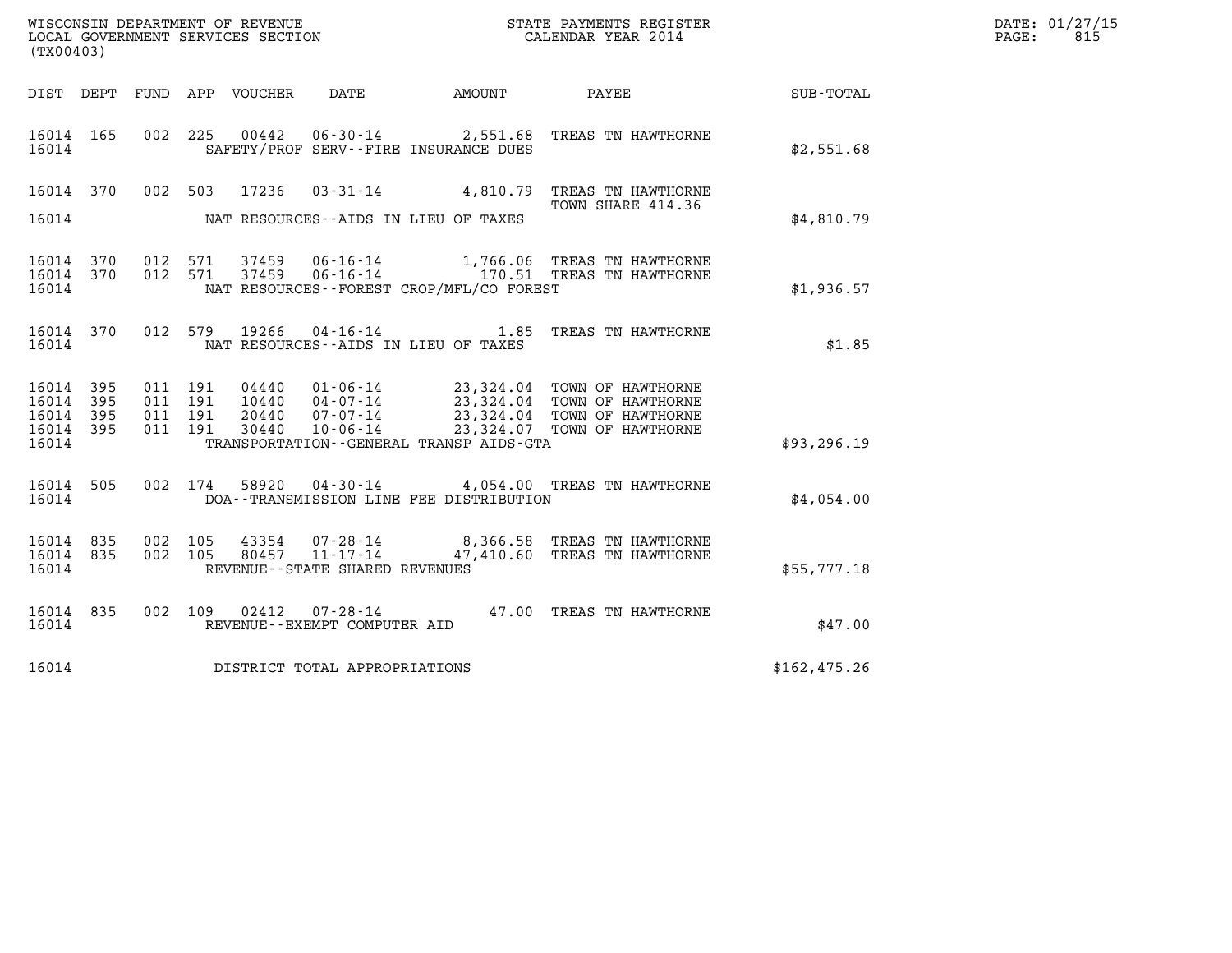| DATE: | 01/27/15 |
|-------|----------|
| PAGE: | 816      |

| (TX00403)                                     |                   |                                          | LOCAL GOVERNMENT SERVICES SECTION       |                                                           |                                          |                                                                                                                                                                   |              | DATE: 01/27/15<br>$\mathtt{PAGE}$ :<br>816 |
|-----------------------------------------------|-------------------|------------------------------------------|-----------------------------------------|-----------------------------------------------------------|------------------------------------------|-------------------------------------------------------------------------------------------------------------------------------------------------------------------|--------------|--------------------------------------------|
|                                               |                   |                                          | DIST DEPT FUND APP VOUCHER              | DATE                                                      |                                          | AMOUNT PAYEE                                                                                                                                                      | SUB-TOTAL    |                                            |
| 16016 165<br>16016                            |                   |                                          |                                         |                                                           | SAFETY/PROF SERV--FIRE INSURANCE DUES    | 002 225 00443 06-30-14 1,509.44 TREAS TN HIGHLAND                                                                                                                 | \$1,509.44   |                                            |
| 16016 370<br>16016 370<br>16016               |                   | 000 001<br>000 001                       |                                         |                                                           | NAT RESOURCES-SEVERANCE/YIELD/WITHDRAWAL |                                                                                                                                                                   | \$14,607.06  |                                            |
| 16016 370<br>16016                            |                   |                                          | NAT RESOURCES--AIDS IN LIEU OF TAXES    |                                                           |                                          | 002 503 16510 01-30-14 7,623.61 TREAS TN HIGHLAND<br>TOWN SHARE 997.03                                                                                            | \$7,623.61   |                                            |
| 16016 370<br>16016<br>16016                   | 370               | 012 571<br>012 571                       | 37460<br>37460                          |                                                           | NAT RESOURCES--FOREST CROP/MFL/CO FOREST |                                                                                                                                                                   | \$5,487.16   |                                            |
| 16016 370<br>16016                            |                   |                                          | 012 579                                 |                                                           | NAT RESOURCES -- AIDS IN LIEU OF TAXES   | 19267  04-16-14  9,442.62  TREAS TN HIGHLAND                                                                                                                      | \$9,442.62   |                                            |
| 16016 395<br>16016<br>16016<br>16016<br>16016 | 395<br>395<br>395 | 011 191<br>011 191<br>011 191<br>011 191 | 30441                                   | $10 - 06 - 14$                                            | TRANSPORTATION--GENERAL TRANSP AIDS-GTA  | 04441 01-06-14 56,349.24 TOWN OF HIGHLAND<br>10441 04-07-14 56,349.24 TOWN OF HIGHLAND<br>20441 07-07-14 56,349.24 TOWN OF HIGHLAND<br>56,349.27 TOWN OF HIGHLAND | \$225,396.99 |                                            |
| 16016 395<br>16016                            |                   |                                          |                                         |                                                           | TRANSPORTATION - - LRIP/TRIP/MSIP GRANTS | 011 278 30601 11-07-14 25,750.00 TREAS TN HIGHLAND                                                                                                                | \$25,750.00  |                                            |
| 16016 835<br>16016 835<br>16016               |                   | 002 105<br>002 105                       | 80458<br>REVENUE--STATE SHARED REVENUES | 43355 07-28-14<br>$11 - 17 - 14$                          |                                          | 972.13 TREAS TN HIGHLAND<br>5,508.76 TREAS TN HIGHLAND                                                                                                            | \$6,480.89   |                                            |
| 16016 835<br>16016                            |                   | 002 109                                  |                                         | $02413$ $07 - 28 - 14$<br>REVENUE - - EXEMPT COMPUTER AID |                                          | 4.00 TREAS TN HIGHLAND                                                                                                                                            | \$4.00       |                                            |
| 16016<br>16016                                | 835               | 002 501                                  | 00001                                   | $02 - 03 - 14$                                            | DOA-PAYMENT FOR MUNICIPAL SERVICES AID   | 366.09 TREAS TN HIGHLAND                                                                                                                                          | \$366.09     |                                            |
| 16016                                         |                   |                                          |                                         | DISTRICT TOTAL APPROPRIATIONS                             |                                          |                                                                                                                                                                   | \$296,667.86 |                                            |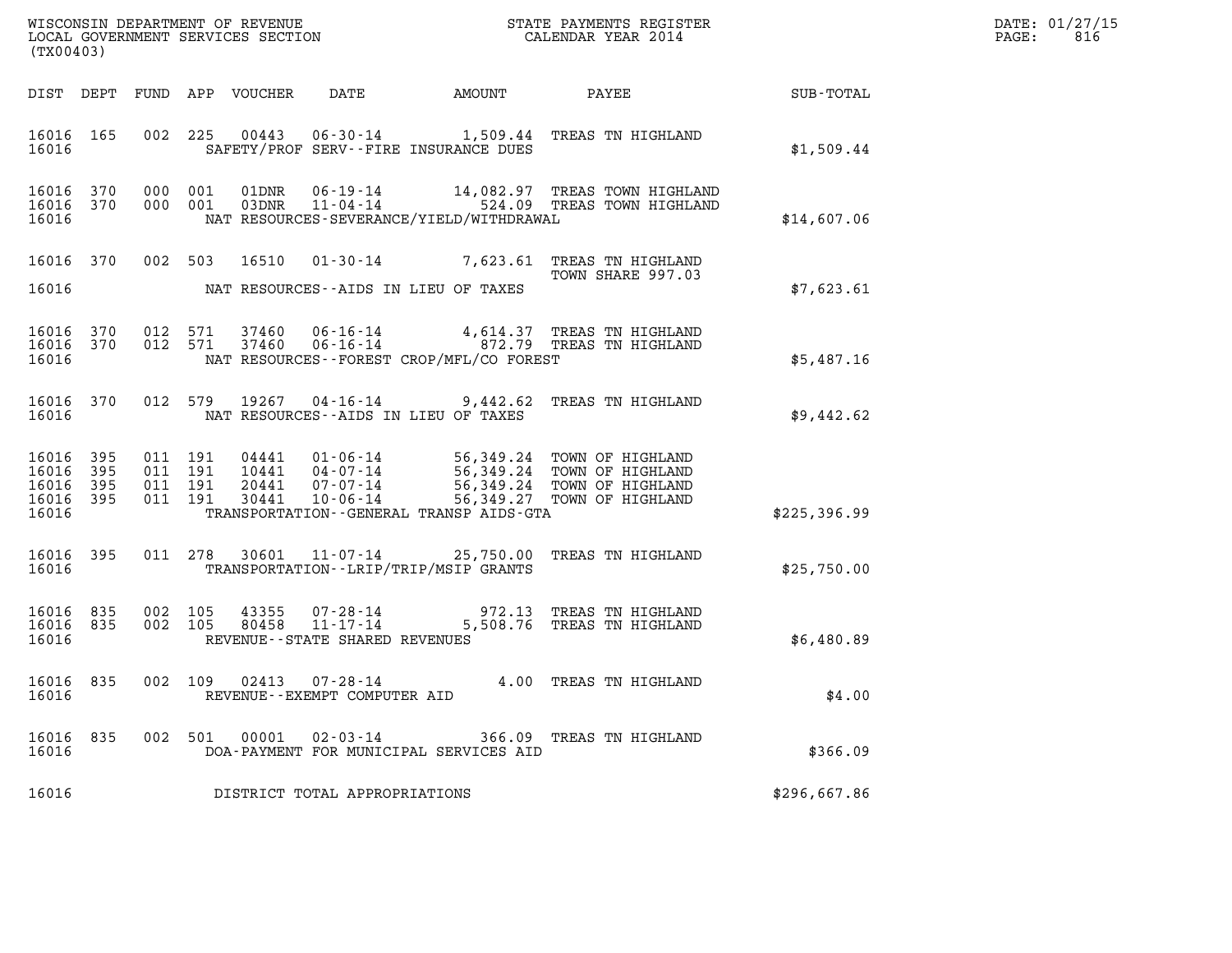| WISCONSIN DEPARTMENT OF REVENUE<br>LOCAL GOVERNMENT SERVICES SECTION<br>(TX00403) |                          |                          |                                  |                                                                                          |                                              | STATE PAYMENTS REGISTER<br>CALENDAR YEAR 2014                                                                        |               | DATE: 01/27/15<br>PAGE:<br>817 |
|-----------------------------------------------------------------------------------|--------------------------|--------------------------|----------------------------------|------------------------------------------------------------------------------------------|----------------------------------------------|----------------------------------------------------------------------------------------------------------------------|---------------|--------------------------------|
| DIST<br>DEPT                                                                      | FUND                     | APP                      | VOUCHER                          | DATE                                                                                     | AMOUNT                                       | PAYEE                                                                                                                | SUB-TOTAL     |                                |
| 16018<br>165<br>16018                                                             | 002                      | 225                      | 00444                            |                                                                                          | SAFETY/PROF SERV--FIRE INSURANCE DUES        | 06-30-14 1,832.90 TREAS TN LAKESIDE                                                                                  | \$1,832.90    |                                |
| 16018<br>370<br>16018<br>370<br>16018                                             | 012<br>012               | 571<br>571               | 37461<br>37461                   | 06-16-14<br>06-16-14 12.00 TREAS TN LAKESIDE<br>NAT RESOURCES--FOREST CROP/MFL/CO FOREST | \$205.37                                     |                                                                                                                      |               |                                |
| 16018<br>395<br>16018<br>395<br>16018<br>395<br>16018<br>395<br>16018             | 011<br>011<br>011<br>011 | 191<br>191<br>191<br>191 | 04442<br>10442<br>20442<br>30442 | 01-06-14<br>04-07-14<br>07-07-14<br>$10 - 06 - 14$                                       | TRANSPORTATION - - GENERAL TRANSP AIDS - GTA | 26,229.63 TOWN OF LAKESIDE<br>26,229.63 TOWN OF LAKESIDE<br>26,229.63 TOWN OF LAKESIDE<br>26,229.63 TOWN OF LAKESIDE | \$104, 918.52 |                                |
| 16018<br>835<br>16018<br>835<br>16018                                             | 002<br>002               | 105<br>105               | 43356<br>80459                   | 07-28-14<br>11-17-14<br>REVENUE--STATE SHARED REVENUES                                   | 43,599.79                                    | 7,697.21 TREAS TN LAKESIDE<br>TREAS TN LAKESIDE                                                                      | \$51,297.00   |                                |
| 16018                                                                             |                          |                          |                                  | DISTRICT TOTAL APPROPRIATIONS                                                            |                                              |                                                                                                                      | \$158, 253.79 |                                |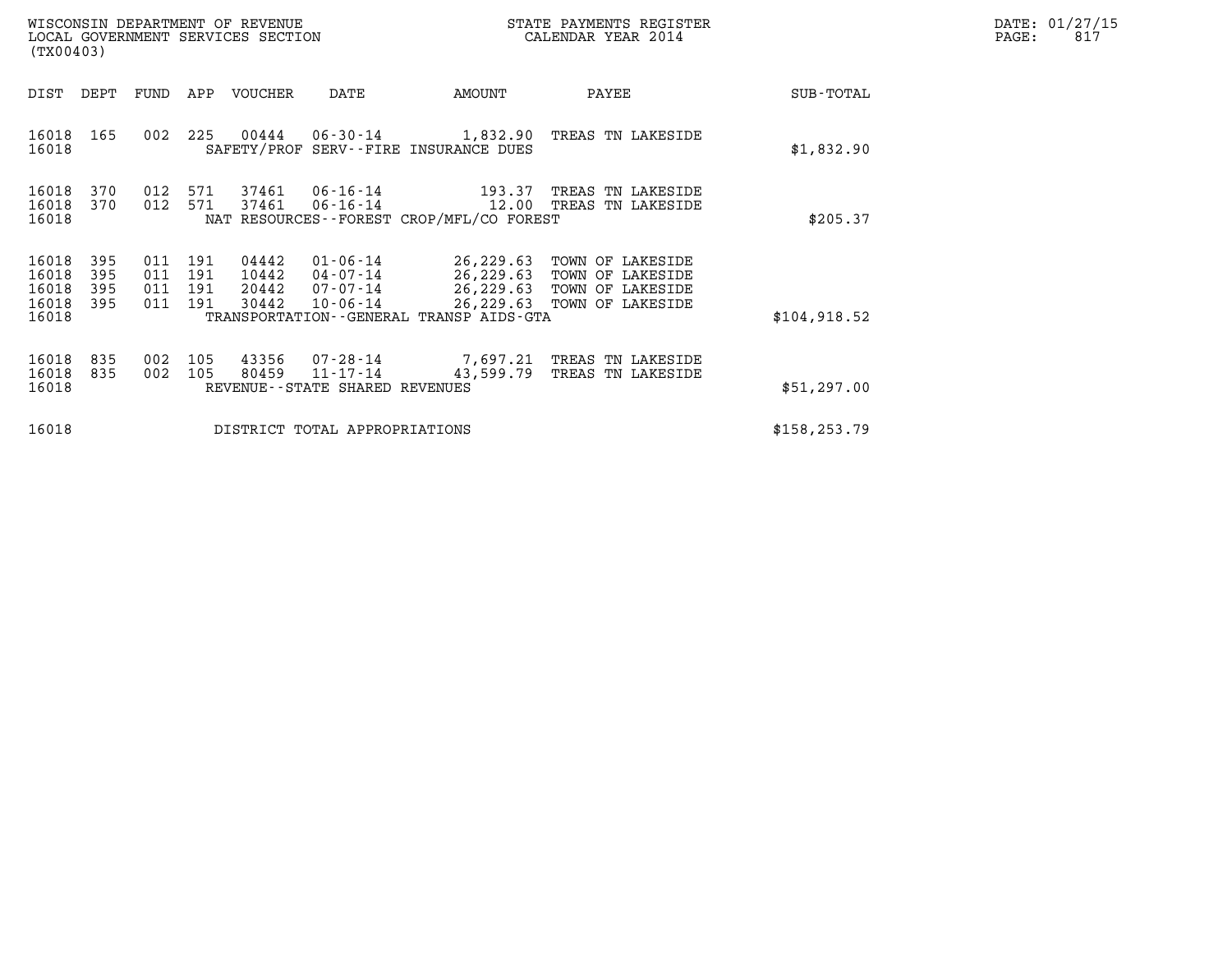| (TX00403)                                     |                     |                                          |         | WISCONSIN DEPARTMENT OF REVENUE<br>LOCAL GOVERNMENT SERVICES SECTION |                                                     |                                                                                                                                                          | STATE PAYMENTS REGISTER<br>CALENDAR YEAR 2014 |              | DATE: 01/27/15<br>$\mathtt{PAGE:}$<br>818 |
|-----------------------------------------------|---------------------|------------------------------------------|---------|----------------------------------------------------------------------|-----------------------------------------------------|----------------------------------------------------------------------------------------------------------------------------------------------------------|-----------------------------------------------|--------------|-------------------------------------------|
|                                               |                     |                                          |         | DIST DEPT FUND APP VOUCHER DATE                                      |                                                     | AMOUNT                                                                                                                                                   | <b>PAYEE</b>                                  | SUB-TOTAL    |                                           |
| 16020 165<br>16020                            |                     |                                          |         |                                                                      |                                                     | 002 225 00445 06-30-14 1,491.47 TREAS TN MAPLE<br>SAFETY/PROF SERV--FIRE INSURANCE DUES                                                                  |                                               | \$1,491.47   |                                           |
| 16020 370<br>16020 370<br>16020               |                     | 012 571                                  | 012 571 |                                                                      |                                                     | 37462   06-16-14   62.07 TREAS TN MAPLE<br>37462   06-16-14   1,050.83 TREAS TN MAPLE<br>NAT RESOURCES--FOREST CROP/MFL/CO FOREST                        |                                               | \$1,112.90   |                                           |
| 16020 395<br>16020                            |                     |                                          |         |                                                                      | TRANSPORTATION - - FLOOD DAMAGE AID                 | 011 174 34001 12-16-14 4,865.82 TREAS TN MAPLE                                                                                                           |                                               | \$4,865.82   |                                           |
| 16020 395<br>16020<br>16020<br>16020<br>16020 | 395<br>395<br>- 395 | 011 191<br>011 191<br>011 191<br>011 191 |         | 10443<br>20443<br>30443                                              | $07 - 07 - 14$<br>$10 - 06 - 14$                    | 04443  01-06-14  22,180.86  TOWN OF MAPLE<br>04-07-14 22,180.86 TOWN OF MAPLE<br>22,180.86 TOWN OF MAPLE<br>TRANSPORTATION - - GENERAL TRANSP AIDS - GTA | 22,180.89 TOWN OF MAPLE                       | \$88,723.47  |                                           |
| 16020 465<br>16020                            |                     | 072 365                                  |         |                                                                      |                                                     | 00143 12-02-14 7,317.26 TREAS TN MAPLE<br>MILITARY AFFAIRS - - EMERGENCY MANAGEMENT                                                                      |                                               | \$7,317.26   |                                           |
| 16020 835<br>16020<br>16020                   | 835                 | 002 105<br>002 105                       |         |                                                                      | 80460 11-17-14<br>REVENUE - - STATE SHARED REVENUES | 43357 07-28-14 9,983.67 TREAS TN MAPLE                                                                                                                   | 56,572.96 TREAS TN MAPLE                      | \$66,556.63  |                                           |
| 16020 835<br>16020                            |                     |                                          |         |                                                                      | REVENUE--EXEMPT COMPUTER AID                        | 002 109 02414 07-28-14 11.00 TREAS TN MAPLE                                                                                                              |                                               | \$11.00      |                                           |
| 16020                                         |                     |                                          |         |                                                                      | DISTRICT TOTAL APPROPRIATIONS                       |                                                                                                                                                          |                                               | \$170,078.55 |                                           |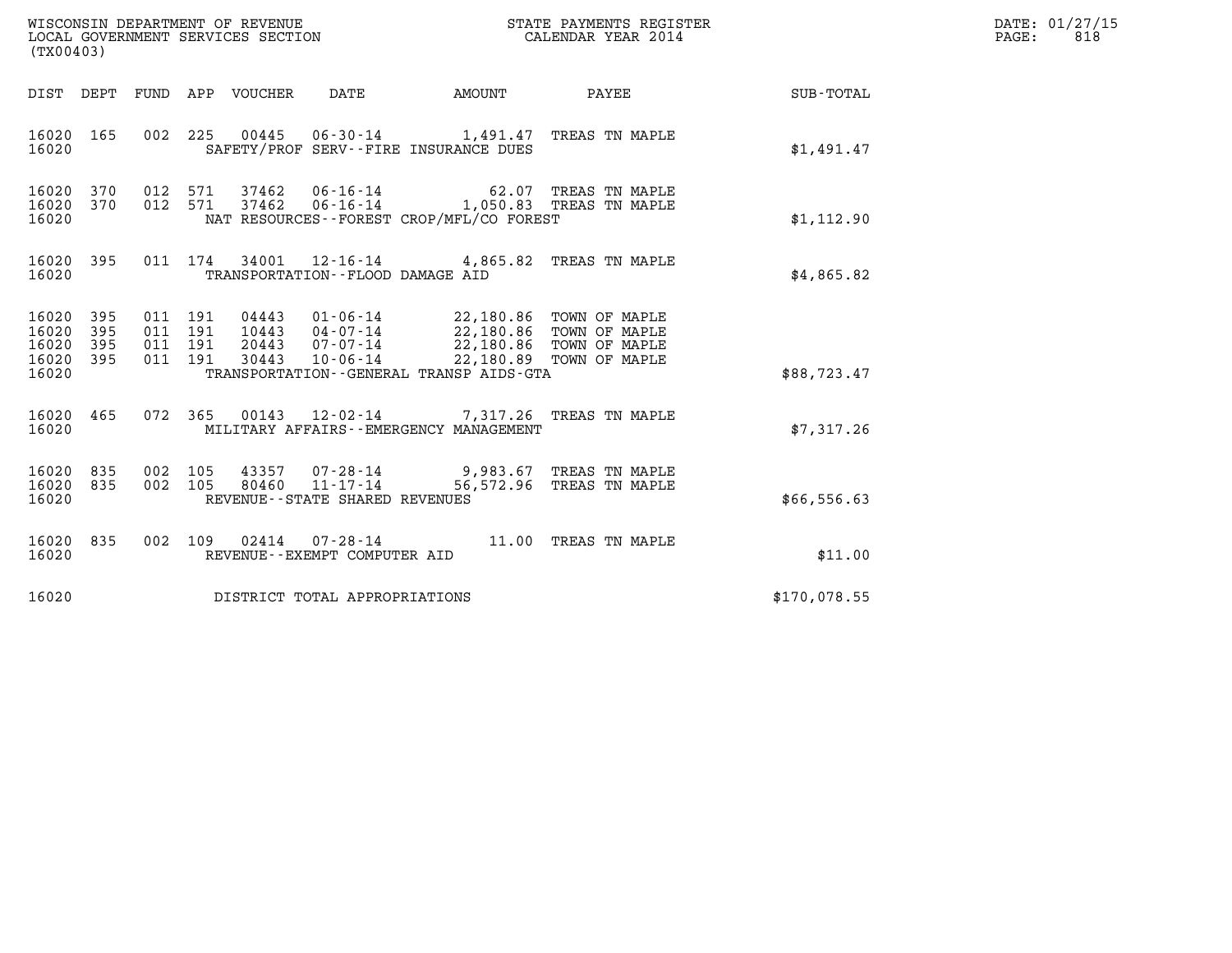| (TX00403)                                             |           |                               |         |                                 |                                                              |                                              |                                                                                                                                                                              | and the state of the state of the state of the state of the state of the state of the state of the state of th<br>The state of the state of the state of the state of the state of the state of the state of the state of the st | DATE: 01/27/15<br>PAGE:<br>819 |
|-------------------------------------------------------|-----------|-------------------------------|---------|---------------------------------|--------------------------------------------------------------|----------------------------------------------|------------------------------------------------------------------------------------------------------------------------------------------------------------------------------|----------------------------------------------------------------------------------------------------------------------------------------------------------------------------------------------------------------------------------|--------------------------------|
|                                                       |           |                               |         | DIST DEPT FUND APP VOUCHER DATE |                                                              | AMOUNT                                       | PAYEE                                                                                                                                                                        | SUB-TOTAL                                                                                                                                                                                                                        |                                |
| 16022 165<br>16022                                    |           |                               |         |                                 |                                                              | SAFETY/PROF SERV--FIRE INSURANCE DUES        | 002 225 00446 06-30-14 3,647.82 TREAS TN OAKLAND                                                                                                                             | \$3,647.82                                                                                                                                                                                                                       |                                |
| 16022                                                 | 16022 370 |                               |         |                                 |                                                              | NAT RESOURCES-SEVERANCE/YIELD/WITHDRAWAL     | 000 001 01DNR 06-19-14 4,066.44 TREAS TOWN OAKLAND                                                                                                                           | \$4.066.44                                                                                                                                                                                                                       |                                |
| 16022 370<br>16022                                    |           |                               | 002 503 |                                 |                                                              | NAT RESOURCES--AIDS IN LIEU OF TAXES         | 16511  01-30-14   1,442.60   TREAS TN OAKLAND<br>TOWN SHARE 180.22                                                                                                           | \$1,442.60                                                                                                                                                                                                                       |                                |
| 16022 370<br>16022                                    |           | 16022 370 012 571<br>012 571  |         | 37463                           | 37463 06-16-14                                               | NAT RESOURCES--FOREST CROP/MFL/CO FOREST     | 806.04 TREAS TN OAKLAND<br>06-16-14 3,813.33 TREAS TN OAKLAND                                                                                                                | \$4,619.37                                                                                                                                                                                                                       |                                |
| 16022 395<br>16022                                    |           |                               |         | 011 174 07555                   | TRANSPORTATION -- FLOOD DAMAGE AID                           |                                              | 03-25-14 21,733.10 TREAS TN OAKLAND                                                                                                                                          | \$21,733.10                                                                                                                                                                                                                      |                                |
| 16022 395<br>16022 395<br>16022<br>16022 395<br>16022 | - 395     | 011 191<br>011 191<br>011 191 | 011 191 |                                 |                                                              | TRANSPORTATION - - GENERAL TRANSP AIDS - GTA | 04444 01-06-14 32,114.89 TOWN OF OAKLAND<br>10444 04-07-14 32,114.89 TOWN OF OAKLAND<br>20444 07-07-14 32,114.89 TOWN OF OAKLAND<br>30444 10-06-14 32,114.89 TOWN OF OAKLAND | \$128,459.56                                                                                                                                                                                                                     |                                |
| 16022 505<br>16022                                    |           |                               | 002 174 | 58920                           |                                                              | DOA--TRANSMISSION LINE FEE DISTRIBUTION      | 04-30-14 36,209.00 TREAS TN OAKLAND                                                                                                                                          | \$36, 209.00                                                                                                                                                                                                                     |                                |
| 16022 835<br>16022 835<br>16022                       |           | 002 105                       | 002 105 | 43358<br>80461                  | 07-28-14<br>$11 - 17 - 14$<br>REVENUE--STATE SHARED REVENUES |                                              | 11,059.32 TREAS TN OAKLAND<br>62,669.46 TREAS TN OAKLAND                                                                                                                     | \$73,728.78                                                                                                                                                                                                                      |                                |
| 16022                                                 |           |                               |         |                                 | DISTRICT TOTAL APPROPRIATIONS                                |                                              |                                                                                                                                                                              | \$273,906.67                                                                                                                                                                                                                     |                                |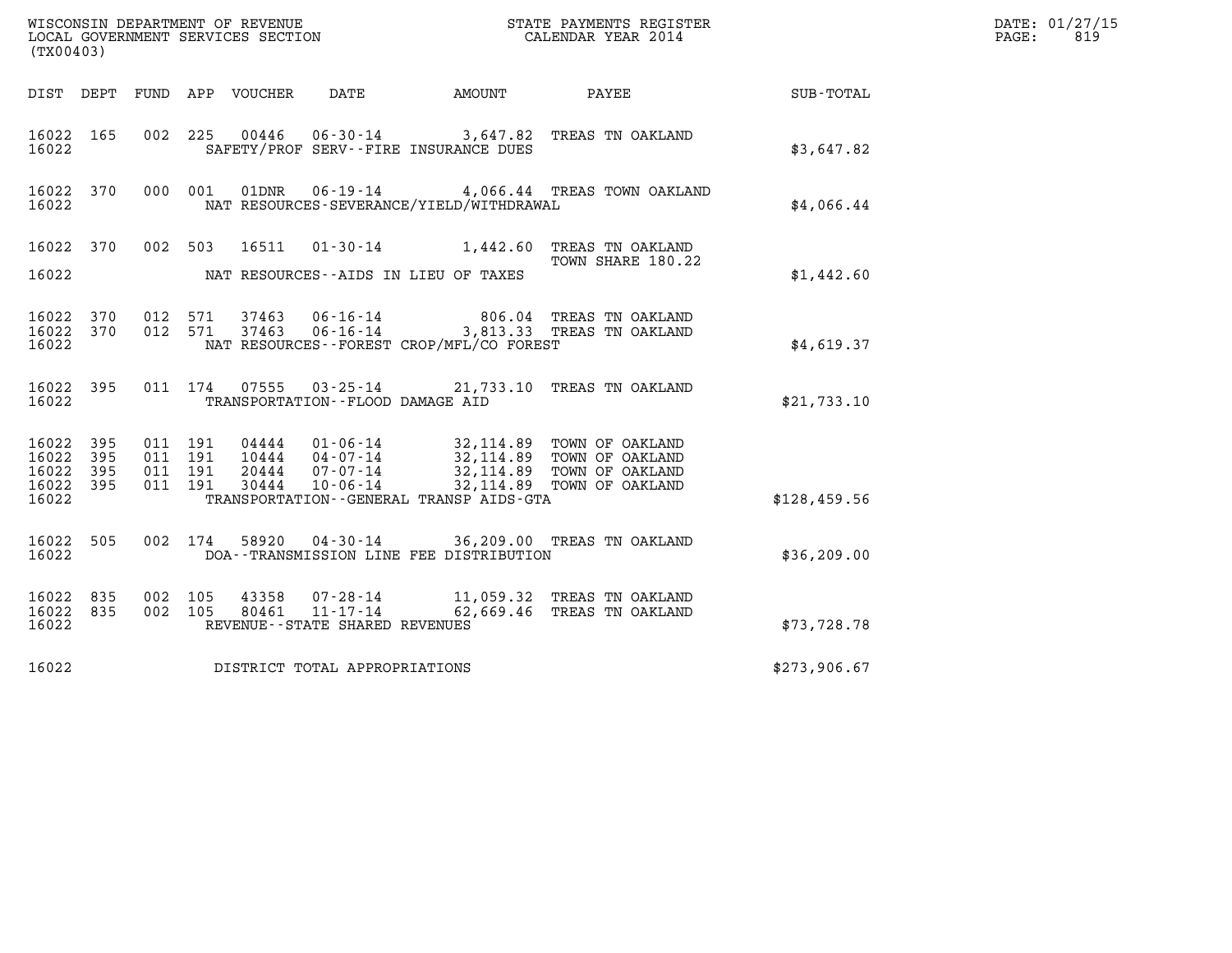| DATE: | 01/27/15 |
|-------|----------|
| PAGE: | 820      |

| (TX00403)                       |     |  |                    |                            |                                   |                                          |                                                                                                                                                                                          |               | DATE: 01/27/15<br>820<br>PAGE: |
|---------------------------------|-----|--|--------------------|----------------------------|-----------------------------------|------------------------------------------|------------------------------------------------------------------------------------------------------------------------------------------------------------------------------------------|---------------|--------------------------------|
|                                 |     |  |                    | DIST DEPT FUND APP VOUCHER | DATE                              | AMOUNT                                   | PAYEE                                                                                                                                                                                    | SUB-TOTAL     |                                |
| 16024 165<br>16024              |     |  |                    |                            |                                   | SAFETY/PROF SERV--FIRE INSURANCE DUES    | 002 225 00447 06-30-14 3,144.67 TREAS TN PARKLAND                                                                                                                                        | \$3,144.67    |                                |
|                                 |     |  |                    |                            |                                   |                                          | 16024 370 002 503 16512 01-30-14 2,731.03 TREAS TN PARKLAND<br>TOWN SHARE 184.60                                                                                                         |               |                                |
| 16024                           |     |  |                    |                            |                                   | NAT RESOURCES--AIDS IN LIEU OF TAXES     |                                                                                                                                                                                          | \$2,731.03    |                                |
| 16024 370<br>16024              |     |  |                    |                            |                                   | NAT RESOURCES--FOREST CROP/MFL/CO FOREST | 012 571 37464 06-16-14 159.50 TREAS TN PARKLAND                                                                                                                                          | \$159.50      |                                |
| 16024 395<br>16024              | 395 |  | 011 191<br>011 191 |                            |                                   |                                          |                                                                                                                                                                                          |               |                                |
| 16024 395<br>16024 395<br>16024 |     |  | 011 191<br>011 191 |                            |                                   | TRANSPORTATION--GENERAL TRANSP AIDS-GTA  | 04445  01-06-14  16,671.37 TOWN OF PARKLAND<br>10445  04-07-14  16,671.37 TOWN OF PARKLAND<br>20445  07-07-14  16,671.37 TOWN OF PARKLAND<br>30445  10-06-14  16,671.39 TOWN OF PARKLAND | \$66,685.50   |                                |
| 16024<br>16024                  | 505 |  |                    |                            |                                   | DOA--TRANSMISSION LINE FEE DISTRIBUTION  | 002 174 58920 04-30-14 34,464.00 TREAS TN PARKLAND                                                                                                                                       | \$34,464.00   |                                |
| 16024 835<br>16024 835          |     |  | 002 105<br>002 105 |                            |                                   |                                          | 43359  07-28-14   16,224.03   TREAS   TN PARKLAND<br>80462   11-17-14   91,936.15   TREAS   TN PARKLAND                                                                                  |               |                                |
| 16024                           |     |  |                    |                            | REVENUE - - STATE SHARED REVENUES |                                          |                                                                                                                                                                                          | \$108, 160.18 |                                |
| 16024 835<br>16024              |     |  |                    |                            | REVENUE--LOTTERY CREDIT -         |                                          | 021 363 36057 03-24-14 1,248.12 TREAS TN PARKLAND                                                                                                                                        | \$1,248.12    |                                |
| 16024 855<br>16024              |     |  |                    |                            |                                   | REVENUE--RAIL TERMINAL TAX DISTRIBUTION  | 011  461  01DOT  12-17-14  70,980.39 TREAS TOWN PARKLAND                                                                                                                                 | \$70,980.39   |                                |
| 16024                           |     |  |                    |                            | DISTRICT TOTAL APPROPRIATIONS     |                                          |                                                                                                                                                                                          | \$287,573.39  |                                |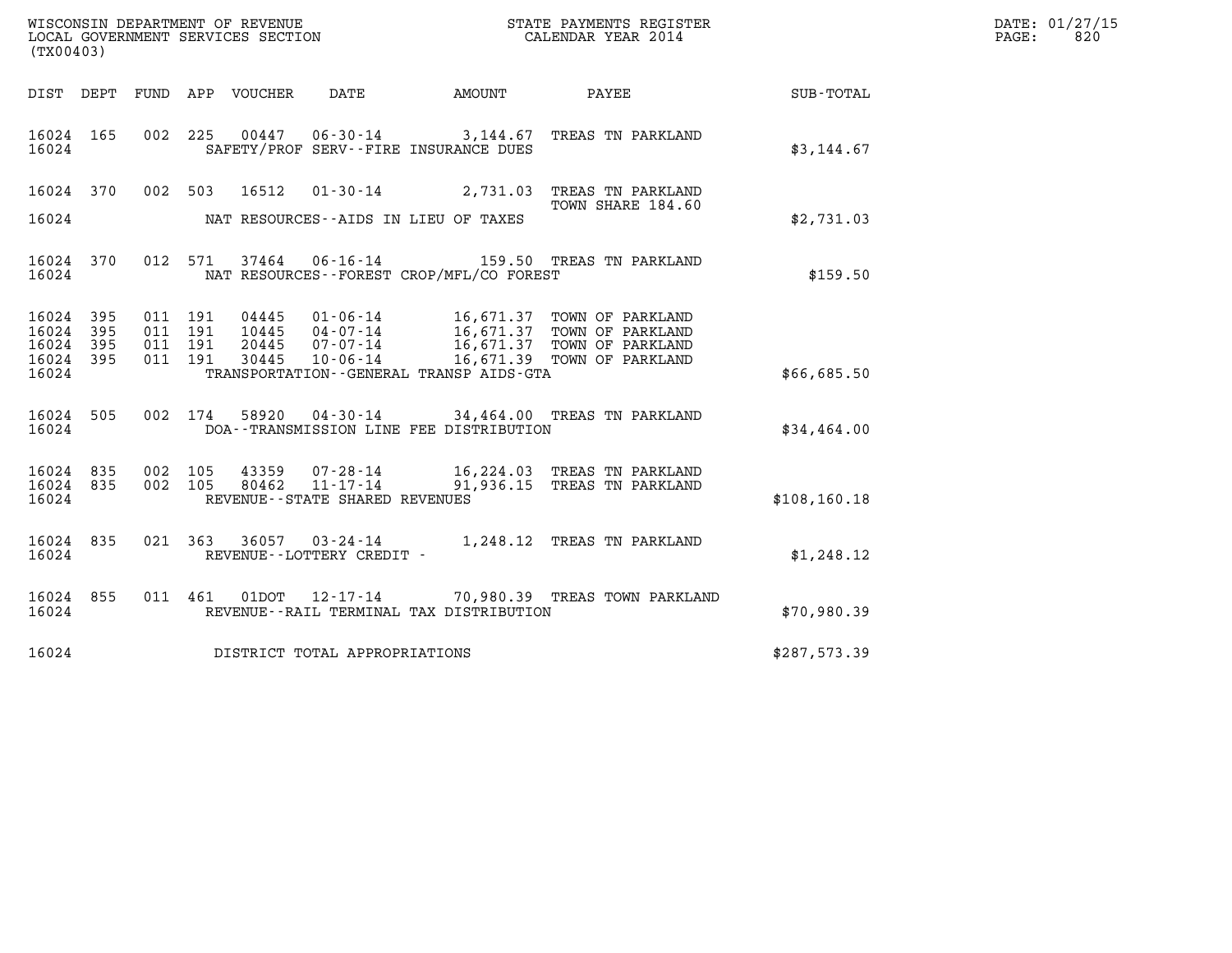| DATE: | 01/27/15 |
|-------|----------|
| PAGE: | 821      |

|                                                       | (TX00403)              |                                          |         |                                  |                                                                      |                                             | DATE: 01/27/15<br>PAGE:<br>821                                                                                                                                                                                                                     |              |  |
|-------------------------------------------------------|------------------------|------------------------------------------|---------|----------------------------------|----------------------------------------------------------------------|---------------------------------------------|----------------------------------------------------------------------------------------------------------------------------------------------------------------------------------------------------------------------------------------------------|--------------|--|
|                                                       |                        |                                          |         | DIST DEPT FUND APP VOUCHER       | DATE                                                                 | <b>AMOUNT</b>                               | PAYEE                                                                                                                                                                                                                                              | SUB-TOTAL    |  |
| 16026 165<br>16026                                    |                        |                                          |         |                                  | SAFETY/PROF SERV--FIRE INSURANCE DUES                                |                                             | 002 225 00448 06-30-14 3,845.49 TREAS TN SOLON SPRINGS                                                                                                                                                                                             | \$3,845.49   |  |
| 16026                                                 | 16026 370<br>16026 370 | 000 001<br>000 001                       |         |                                  |                                                                      | NAT RESOURCES-SEVERANCE/YIELD/WITHDRAWAL    | 01DNR  06-19-14  4,149.79  TREAS TOWN SOLON SPRINGS<br>02DNR  09-11-14  76.79  TREAS TOWN SOLON SPRINGS                                                                                                                                            | \$4,226.58   |  |
| 16026 370<br>16026 370                                |                        | 002 503<br>002 503                       |         | 17237<br>17237                   |                                                                      |                                             | 03-31-14 7,410.73 TREAS TN SOLON SPRINGS<br>03-31-14 2,405.58 TREAS TN SOLON SPRINGS                                                                                                                                                               |              |  |
| 16026                                                 |                        |                                          |         |                                  | NAT RESOURCES--AIDS IN LIEU OF TAXES                                 |                                             | TOWN SHARE 619.41                                                                                                                                                                                                                                  | \$9,816.31   |  |
| 16026 370<br>16026 370<br>16026                       |                        | 012 571<br>012 571                       |         | 37465<br>37465                   |                                                                      | NAT RESOURCES - - FOREST CROP/MFL/CO FOREST | 06-16-14 2,572.64 TREAS TN SOLON SPRINGS<br>06-16-14 4,388.03 TREAS TN SOLON SPRINGS                                                                                                                                                               | \$6,960.67   |  |
| 16026 370<br>16026<br>16026 370<br>16026 370<br>16026 | 370                    | 012 579<br>012 579<br>012 579<br>012 579 |         | 19268<br>19268<br>19268<br>19268 | NAT RESOURCES--AIDS IN LIEU OF TAXES                                 |                                             | 04-16-14<br>04-16-14<br>04-16-14<br>04-16-14<br>04-16-14<br>04-16-14<br>04-16-14<br>04-16-14<br>04-16-14<br>04-16-14<br>04-16-14<br>04-16-14<br>04-16-14<br>04-16-14<br>04-16-14<br>04-16-14<br>04-16-14<br>04-16-14<br>04-16-14<br>04-16-14<br>04 | \$5,038.75   |  |
| 16026 395<br>16026<br>16026 395<br>16026 395<br>16026 | 395                    | 011 191<br>011 191<br>011 191<br>011 191 |         | 04446<br>10446<br>20446<br>30446 |                                                                      | TRANSPORTATION--GENERAL TRANSP AIDS-GTA     | 01-06-14<br>04-07-14<br>07-07-14<br>07-07-14<br>07-06-14<br>09,717.74 TOWN OF SOLON SPRINGS<br>07-06-14<br>09,717.76 TOWN OF SOLON SPRINGS                                                                                                         | \$198,870.98 |  |
| 16026                                                 | 16026 505              |                                          | 002 174 | 58920                            |                                                                      | DOA--TRANSMISSION LINE FEE DISTRIBUTION     | 04-30-14 40,679.00 TREAS TN SOLON SPRINGS                                                                                                                                                                                                          | \$40,679.00  |  |
| 16026 835<br>16026 835<br>16026                       |                        | 002 105                                  |         | 43360                            | 07-28-14<br>002 105 80463 11-17-14<br>REVENUE--STATE SHARED REVENUES |                                             | 2,777.55 TREAS TN SOLON SPRINGS<br>15,739.44 TREAS TN SOLON SPRINGS                                                                                                                                                                                | \$18,516.99  |  |
| 16026 835<br>16026                                    |                        |                                          |         |                                  | 002 109 02415 07-28-14<br>REVENUE - - EXEMPT COMPUTER AID            |                                             | 5.00 TREAS TN SOLON SPRINGS                                                                                                                                                                                                                        | \$5.00       |  |
| 16026                                                 |                        |                                          |         |                                  | DISTRICT TOTAL APPROPRIATIONS                                        |                                             |                                                                                                                                                                                                                                                    | \$287,959.77 |  |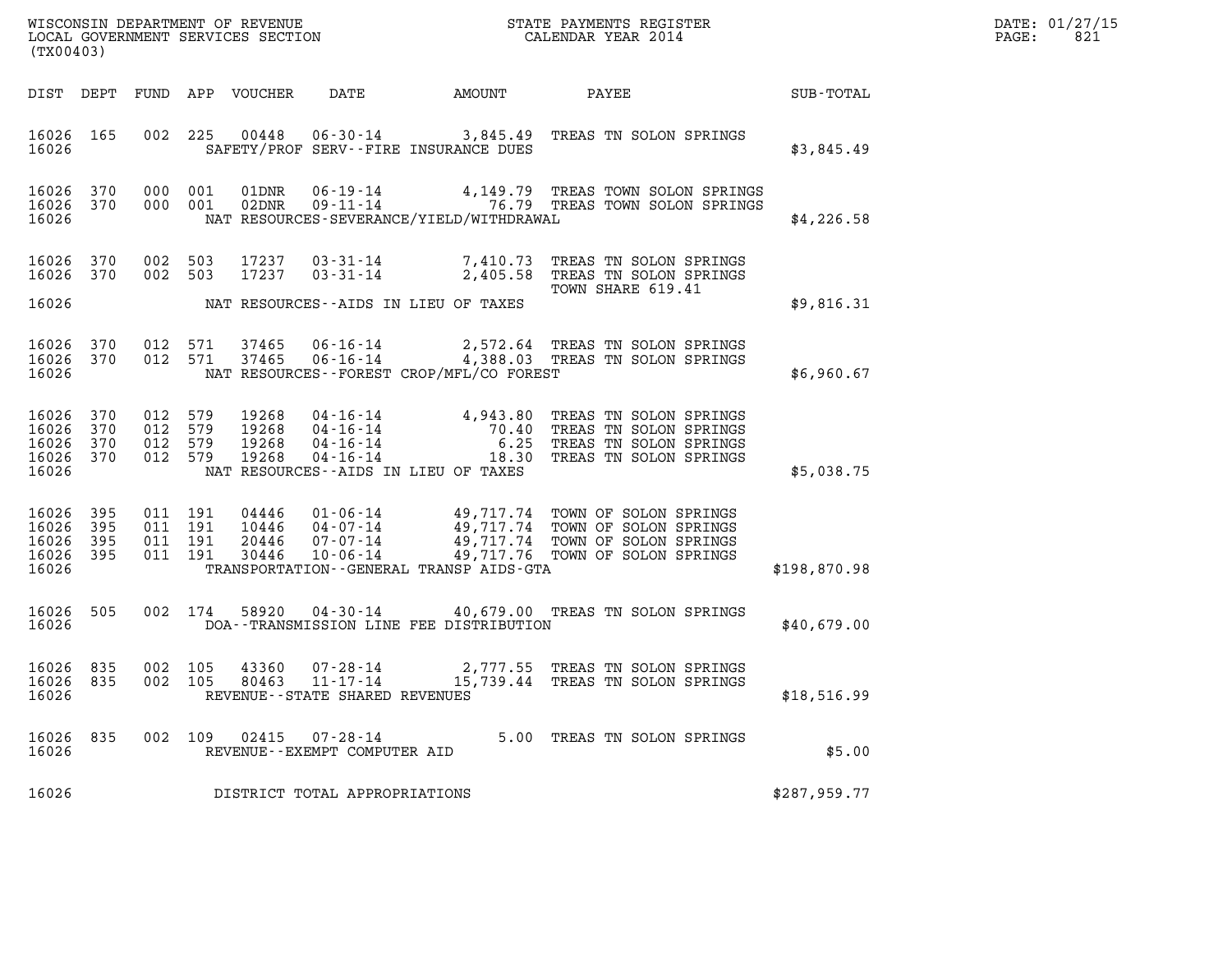| WISCONSIN DEPARTMENT OF REVENUE   | STATE PAYMENTS REGISTER | DATE: 01/27/15 |
|-----------------------------------|-------------------------|----------------|
| LOCAL GOVERNMENT SERVICES SECTION | CALENDAR YEAR 2014      | 822<br>PAGE:   |

|                                               | (TX00403)         |                    |                               |                |                                |                                                                                                                                                                                                                                 | DATE: 01/27/15<br>PAGE:<br>822                                                          |              |  |
|-----------------------------------------------|-------------------|--------------------|-------------------------------|----------------|--------------------------------|---------------------------------------------------------------------------------------------------------------------------------------------------------------------------------------------------------------------------------|-----------------------------------------------------------------------------------------|--------------|--|
| DIST DEPT                                     |                   |                    |                               |                |                                |                                                                                                                                                                                                                                 | FUND APP VOUCHER DATE AMOUNT PAYEE                                                      | SUB-TOTAL    |  |
| 16028 165<br>16028                            |                   |                    |                               |                |                                | SAFETY/PROF SERV--FIRE INSURANCE DUES                                                                                                                                                                                           | 002 225 00449 06-30-14 3,072.79 TREAS TN SUMMIT                                         | \$3,072.79   |  |
| 16028 370<br>16028 370                        |                   | 002 503<br>002 503 |                               | 16513<br>16513 |                                | 01-30-14 499.44<br>01-30-14 591.67                                                                                                                                                                                              | TREAS TN SUMMIT<br>TREAS TN SUMMIT                                                      |              |  |
| 16028                                         |                   |                    |                               |                |                                | NAT RESOURCES--AIDS IN LIEU OF TAXES                                                                                                                                                                                            | TOWN SHARE 51.46                                                                        | \$1,091.11   |  |
| 16028 370<br>16028 370<br>16028               |                   |                    | 012 571<br>012 571            |                |                                | NAT RESOURCES--FOREST CROP/MFL/CO FOREST                                                                                                                                                                                        | 37466  06-16-14  19,546.00 TREAS TN SUMMIT<br>37466  06-16-14  192.11 TREAS TN SUMMIT   | \$19,738.11  |  |
| 16028 370<br>16028 370<br>16028               |                   | 012 579<br>012 579 |                               | 19269<br>19269 |                                | NAT RESOURCES--AIDS IN LIEU OF TAXES                                                                                                                                                                                            | 04-16-14 21.25 TREAS TN SUMMIT<br>04-16-14 65.40 TREAS TN SUMMIT                        | \$86.65      |  |
| 16028<br>16028<br>16028<br>16028 395<br>16028 | 395<br>395<br>395 | 011 191            | 011 191<br>011 191<br>011 191 |                |                                | 04447  01-06-14  46,097.67  TOWN OF SUMMIT<br>10447  04-07-14  46,097.67  TOWN OF SUMMIT<br>20447  07-07-14  46,097.67  TOWN OF SUMMIT<br>30447  10-06-14  46,097.69  TOWN OF SUMMIT<br>TRANSPORTATION--GENERAL TRANSP AIDS-GTA |                                                                                         | \$184,390.70 |  |
| 16028 835<br>16028 835<br>16028               |                   |                    | 002 105<br>002 105            |                | REVENUE--STATE SHARED REVENUES |                                                                                                                                                                                                                                 | 43361  07-28-14  6,628.04 TREAS TN SUMMIT<br>80464  11-17-14  37,480.35 TREAS TN SUMMIT | \$44,108.39  |  |
| 16028 835<br>16028                            |                   |                    |                               |                | REVENUE--LOTTERY CREDIT -      |                                                                                                                                                                                                                                 | 021 363 36058 03-24-14 604.85 TREAS TN SUMMIT                                           | \$604.85     |  |
| 16028                                         |                   |                    |                               |                | DISTRICT TOTAL APPROPRIATIONS  |                                                                                                                                                                                                                                 |                                                                                         | \$253,092.60 |  |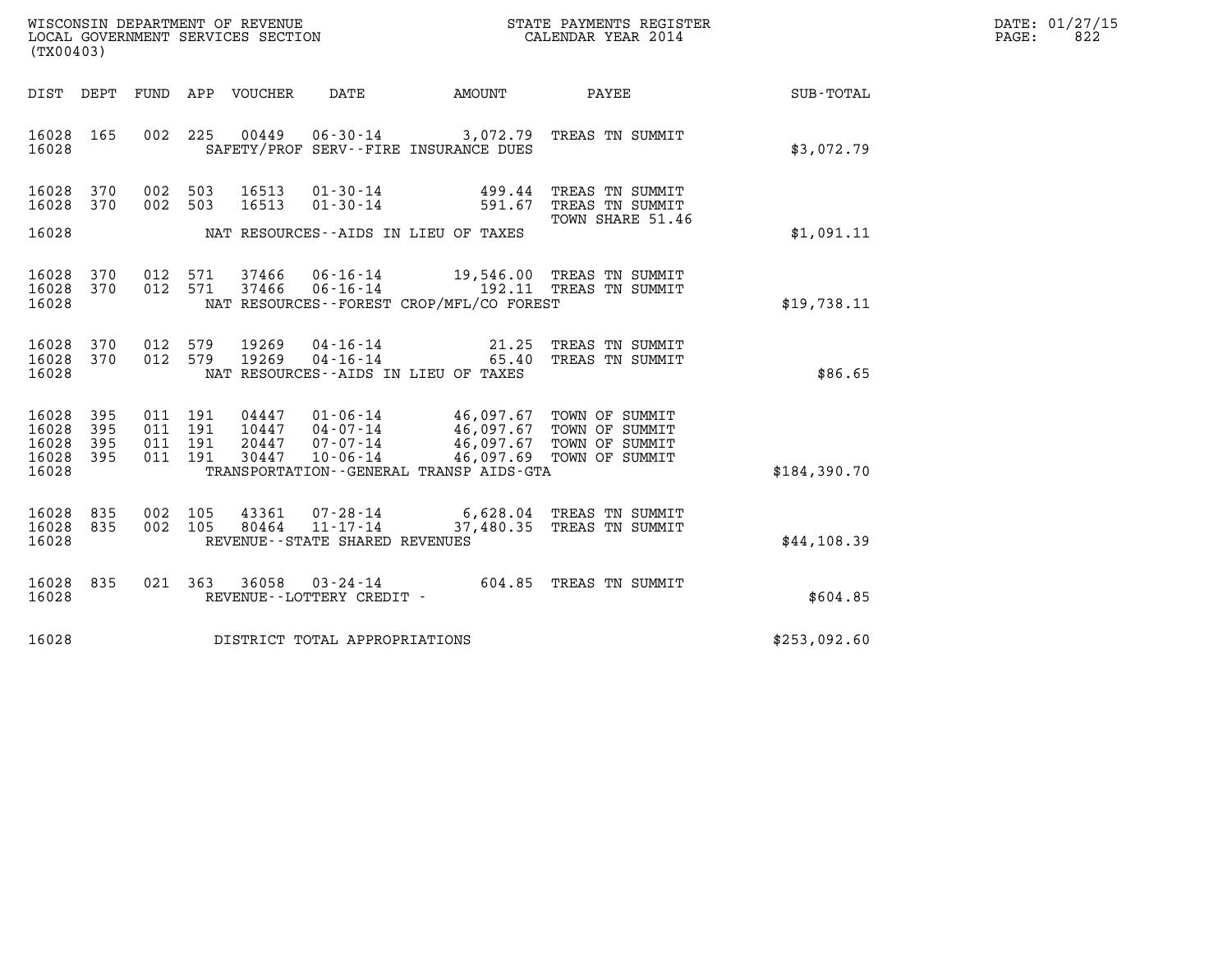| DATE: | 01/27/15 |
|-------|----------|
| PAGE: | 823      |

| STATE PAYMENTS REGISTER<br>CALENDAR YEAR 2014<br>WISCONSIN DEPARTMENT OF REVENUE<br>LOCAL GOVERNMENT SERVICES SECTION<br>(TX00403) |                          |                           |                                      |                                  |                                                                |                                                    |                                                                                                                         | DATE: 01/27/15<br>PAGE:<br>823 |  |
|------------------------------------------------------------------------------------------------------------------------------------|--------------------------|---------------------------|--------------------------------------|----------------------------------|----------------------------------------------------------------|----------------------------------------------------|-------------------------------------------------------------------------------------------------------------------------|--------------------------------|--|
| DIST DEPT                                                                                                                          |                          |                           |                                      | FUND APP VOUCHER                 | DATE                                                           | AMOUNT                                             | PAYEE                                                                                                                   | SUB-TOTAL                      |  |
| 16030 165<br>16030                                                                                                                 |                          | 002                       | 225                                  | 00450                            |                                                                | SAFETY/PROF SERV--FIRE INSURANCE DUES              | 06-30-14 6,540.92 TREAS TN SUPERIOR                                                                                     | \$6,540.92                     |  |
| 16030<br>16030 370<br>16030                                                                                                        | 370                      | 000 001                   | 000 001                              | 01DNR<br>02DNR                   | 06 - 19 - 14<br>09 - 11 - 14                                   | NAT RESOURCES-SEVERANCE/YIELD/WITHDRAWAL           | 410.70 TREAS TOWN SUPERIOR<br>465.50 TREAS TOWN SUPERIOR                                                                | \$876.20                       |  |
| 16030<br>16030<br>16030 370                                                                                                        | 370<br>370               | 002<br>002 503            | 503<br>002 503                       | 16514<br>16514<br>16514          | $01 - 30 - 14$<br>$01 - 30 - 14$                               |                                                    | 01-30-14 12,066.56 TREAS TN SUPERIOR<br>67,164.19 TREAS TN SUPERIOR<br>4,433.31 TREAS TN SUPERIOR<br>TOWN SHARE 3893.64 |                                |  |
| 16030                                                                                                                              |                          |                           |                                      |                                  |                                                                | NAT RESOURCES--AIDS IN LIEU OF TAXES               |                                                                                                                         | \$83,664.06                    |  |
| 16030 370<br>16030 370<br>16030                                                                                                    |                          | 012 571                   | 012 571                              | 37467<br>37467                   | 06-16-14                                                       | 545.06<br>NAT RESOURCES--FOREST CROP/MFL/CO FOREST | TREAS TN SUPERIOR<br>06-16-14 3,157.11 TREAS TN SUPERIOR                                                                | \$3,702.17                     |  |
| 16030<br>16030<br>16030<br>16030                                                                                                   | 370<br>370<br>370        | 012<br>012 579<br>012 579 | 579                                  | 19270<br>19270<br>19270          | 04-16-14<br>04-16-14<br>04 - 16 - 14                           | NAT RESOURCES--AIDS IN LIEU OF TAXES               | 1,036.72 TREAS TN SUPERIOR<br>308.21 TREAS TN SUPERIOR<br>52.54 TREAS TN SUPERIOR                                       | \$1,397.47                     |  |
| 16030<br>16030<br>16030<br>16030<br>16030                                                                                          | 395<br>395<br>395<br>395 | 011                       | 011 191<br>011 191<br>191<br>011 191 | 04448<br>10448<br>20448<br>30448 | $01 - 06 - 14$<br>04-07-14<br>$07 - 07 - 14$<br>$10 - 06 - 14$ | TRANSPORTATION--GENERAL TRANSP AIDS-GTA            | 38,598.20 TOWN OF SUPERIOR<br>38,598.20 TOWN OF SUPERIOR<br>38,598.20 TOWN OF SUPERIOR<br>38,598.21 TOWN OF SUPERIOR    | \$154,392.81                   |  |
| 16030 505<br>16030                                                                                                                 |                          |                           | 002 174                              | 58920                            | 04-30-14                                                       | DOA--TRANSMISSION LINE FEE DISTRIBUTION            | 29,630.00 TREAS TN SUPERIOR                                                                                             | \$29,630.00                    |  |
| 16030 835<br>16030 835<br>16030                                                                                                    |                          |                           | 002 105                              | 43362                            | 07-28-14<br>REVENUE--STATE SHARED REVENUES                     |                                                    | 10,819.23 TREAS TN SUPERIOR<br>002 105 80465 11-17-14 61,259.06 TREAS TN SUPERIOR                                       | \$72,078.29                    |  |
| 16030 835<br>16030                                                                                                                 |                          |                           |                                      |                                  | REVENUE--EXEMPT COMPUTER AID                                   |                                                    | 002 109 02416 07-28-14 12.00 TREAS TN SUPERIOR                                                                          | \$12.00                        |  |
| 16030 835<br>16030                                                                                                                 |                          |                           |                                      |                                  |                                                                | DOA-PAYMENT FOR MUNICIPAL SERVICES AID             | 002 501 00001 02-03-14 410.81 TREAS TN SUPERIOR                                                                         | \$410.81                       |  |
| 16030 855<br>16030                                                                                                                 |                          |                           |                                      |                                  |                                                                | REVENUE--RAIL TERMINAL TAX DISTRIBUTION            | 011 461 01DOT 12-17-14 88,092.44 TREAS TOWN SUPERIOR                                                                    | \$88,092.44                    |  |
| 16030                                                                                                                              |                          |                           |                                      |                                  | DISTRICT TOTAL APPROPRIATIONS                                  |                                                    |                                                                                                                         | \$440,797.17                   |  |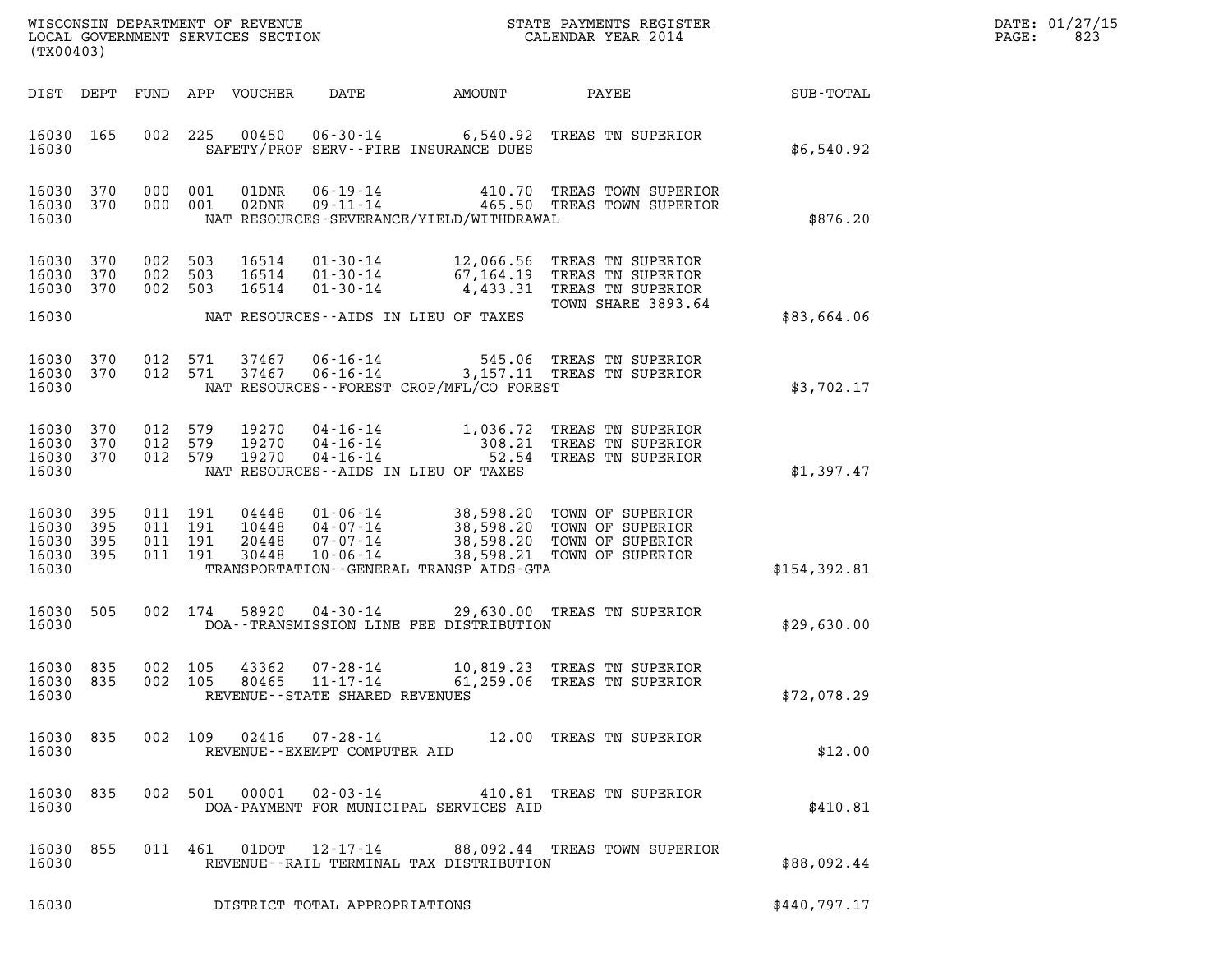| DATE: | 01/27/15 |
|-------|----------|
| PAGE: | 824      |

|                                               | STATE PAYMENTS REGISTER<br>CALENDAR YEAR 2014<br>WISCONSIN DEPARTMENT OF REVENUE<br>LOCAL GOVERNMENT SERVICES SECTION<br>(TX00403) |                                          |                                  |                                                    |                                                  |                                                                                                                      |              | DATE: 01/27/15<br>PAGE:<br>824 |
|-----------------------------------------------|------------------------------------------------------------------------------------------------------------------------------------|------------------------------------------|----------------------------------|----------------------------------------------------|--------------------------------------------------|----------------------------------------------------------------------------------------------------------------------|--------------|--------------------------------|
| DIST DEPT                                     |                                                                                                                                    |                                          | FUND APP VOUCHER                 | DATE                                               | AMOUNT                                           | PAYEE                                                                                                                | SUB-TOTAL    |                                |
| 16032 165<br>16032                            |                                                                                                                                    | 002                                      | 225<br>00451                     |                                                    | SAFETY/PROF SERV--FIRE INSURANCE DUES            | 06-30-14 6,612.80 TREAS TN WASCOTT                                                                                   | \$6,612.80   |                                |
| 16032 370<br>16032 370<br>16032               |                                                                                                                                    | 000 001<br>000 001                       |                                  |                                                    | NAT RESOURCES-SEVERANCE/YIELD/WITHDRAWAL         | 01DNR  06-19-14   10,143.63 TREAS TOWN WASCOTT<br>03DNR  11-04-14   888.47 TREAS TOWN WASCOTT                        | \$11,032.10  |                                |
| 16032<br>16032 370<br>16032 370               | 370                                                                                                                                | 002 503<br>002 503<br>002 503            | 16515<br>16515<br>16515          | $01 - 30 - 14$<br>$01 - 30 - 14$                   |                                                  | 01-30-14 2, 211.42 TREAS TN WASCOTT<br>738.14 TREAS TN WASCOTT<br>1,452.65 TREAS TN WASCOTT<br>TOWN SHARE 639.87     |              |                                |
| 16032                                         |                                                                                                                                    |                                          |                                  |                                                    | NAT RESOURCES--AIDS IN LIEU OF TAXES             |                                                                                                                      | \$4,402.21   |                                |
| 16032 370<br>16032 370<br>16032               |                                                                                                                                    | 012 571<br>012 571                       |                                  |                                                    | NAT RESOURCES--FOREST CROP/MFL/CO FOREST         | 37468  06-16-14  12,549.60  TREAS TN WASCOTT<br>37468  06-16-14  3,736.73  TREAS TN WASCOTT                          | \$16, 286.33 |                                |
| 16032<br>16032 370<br>16032 370<br>16032      | 370                                                                                                                                | 012 579<br>012 579<br>012 579            | 19271<br>19271<br>19271          | $04 - 16 - 14$<br>$04 - 16 - 14$<br>$04 - 16 - 14$ | 867.96<br>NAT RESOURCES -- AIDS IN LIEU OF TAXES | TREAS TN WASCOTT<br>2.18 TREAS TN WASCOTT<br>531.76 TREAS TN WASCOTT                                                 | \$1,401.90   |                                |
| 16032<br>16032<br>16032<br>16032 395<br>16032 | 395<br>395<br>395                                                                                                                  | 011 191<br>011 191<br>011 191<br>011 191 | 04449<br>10449<br>20449<br>30449 | 01-06-14<br>04-07-14<br>07-07-14<br>$10 - 06 - 14$ | TRANSPORTATION - - GENERAL TRANSP AIDS - GTA     | 106,659.75 TOWN OF WASCOTT<br>106,659.75 TOWN OF WASCOTT<br>106,659.75 TOWN OF WASCOTT<br>106,659.76 TOWN OF WASCOTT | \$426,639.01 |                                |
| 16032<br>16032                                | 505                                                                                                                                |                                          | 002 174                          |                                                    | DOA--TRANSMISSION LINE FEE DISTRIBUTION          | 58920  04-30-14  27,909.00 TREAS TN WASCOTT                                                                          | \$27,909.00  |                                |
| 16032 835<br>16032 835<br>16032               |                                                                                                                                    | 002 105                                  | 43363<br>002 105                 | 07-28-14<br>REVENUE - - STATE SHARED REVENUES      |                                                  | 2,229.92 TREAS TN WASCOTT<br>80466  11-17-14  12,656.04  TREAS TN WASCOTT                                            | \$14,885.96  |                                |
| 16032 835<br>16032                            |                                                                                                                                    |                                          |                                  | REVENUE--EXEMPT COMPUTER AID                       |                                                  | 002 109 02417 07-28-14 6.00 TREAS TN WASCOTT                                                                         | \$6.00       |                                |
| 16032 835<br>16032                            |                                                                                                                                    |                                          |                                  |                                                    | DOA-PAYMENT FOR MUNICIPAL SERVICES AID           | 002 501 00001 02-03-14 866.14 TREAS TN WASCOTT                                                                       | \$866.14     |                                |
| 16032                                         |                                                                                                                                    |                                          |                                  | DISTRICT TOTAL APPROPRIATIONS                      |                                                  |                                                                                                                      | \$510,041.45 |                                |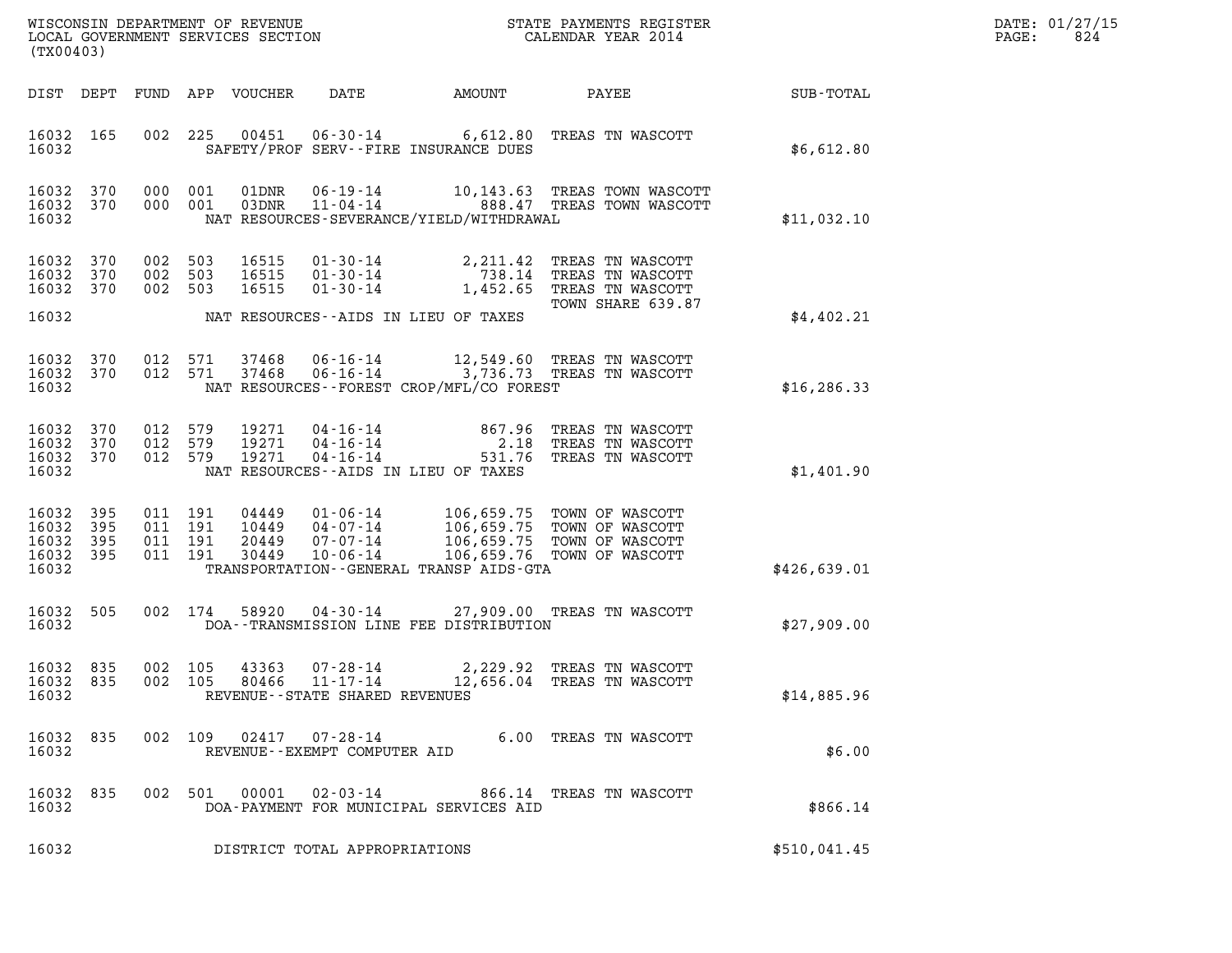| (TX00403)                                         |            |                               |         |                                      | WISCONSIN DEPARTMENT OF REVENUE<br>LOCAL GOVERNMENT SERVICES SECTION FOR THE STATE PAYMENTS REGISTER<br>(TX00403)                                                                                                                                                                |  | $\mathbb{R}^n$ | DATE: 01/27/15<br>PAGE: 825 |
|---------------------------------------------------|------------|-------------------------------|---------|--------------------------------------|----------------------------------------------------------------------------------------------------------------------------------------------------------------------------------------------------------------------------------------------------------------------------------|--|----------------|-----------------------------|
|                                                   |            |                               |         |                                      | DIST DEPT FUND APP VOUCHER DATE AMOUNT PAYEE TOTAL                                                                                                                                                                                                                               |  |                |                             |
| 16146                                             |            |                               |         |                                      | 16146  165  002  225  00452  06-30-14  4,654.12  TREAS VIL LAKE NEBAGAMON<br>SAFETY/PROF SERV--FIRE INSURANCE DUES                                                                                                                                                               |  | \$4,654.12     |                             |
| 16146                                             |            |                               |         |                                      | 16146 370 012 571 37469 06-16-14 45.40 TREAS VIL LAKE NEBAGAMON 16146 370 012 571 37469 06-16-14 252.00 TREAS VIL LAKE NEBAGAMON<br>NAT RESOURCES - - FOREST CROP/MFL/CO FOREST                                                                                                  |  | \$297.40       |                             |
| 16146                                             |            |                               |         |                                      | 16146 370 012 579 19272 04-16-14 3.20 TREAS VIL LAKE NEBAGAMON 16146 370 012 579 19272 04-16-14 32.00 TREAS VIL LAKE NEBAGAMON<br>NAT RESOURCES--AIDS IN LIEU OF TAXES                                                                                                           |  | \$35.20        |                             |
| 16146 395<br>16146<br>16146<br>16146 395<br>16146 | 395<br>395 | 011 191<br>011 191<br>011 191 | 011 191 |                                      | 04450  01-06-14  15,327.08  VILLAGE OF LAKE NEBAGAMON<br>10450  04-07-14  15,327.08  VILLAGE OF LAKE NEBAGAMON<br>20450  07-07-14  15,327.08  VILLAGE OF LAKE NEBAGAMON<br>30450  10-06-14  15,327.08  VILLAGE OF LAKE NEBAGAMON<br>TRANSPORTATION - - GENERAL TRANSP AIDS - GTA |  | \$61,308.32    |                             |
|                                                   |            |                               |         |                                      |                                                                                                                                                                                                                                                                                  |  |                |                             |
| 16146                                             |            |                               |         | JUSTICE - - LAW ENFORCEMENT TRAINING | 16146 455 002 231 01506 02-20-14 160.00 TREAS VIL LAKE NEBAGAMON                                                                                                                                                                                                                 |  | \$160.00       |                             |
| 16146                                             |            |                               |         | REVENUE--STATE SHARED REVENUES       | 16146 835 002 105 43364 07-28-14 2,263.08 TREAS VIL LAKE NEBAGAMON 16146 835 002 105 80467 11-17-14 12,824.14 TREAS VIL LAKE NEBAGAMON                                                                                                                                           |  | \$15,087.22    |                             |
| 16146                                             |            |                               |         | REVENUE--EXEMPT COMPUTER AID         | 16146 835 002 109 02418 07-28-14 2,114.00 TREAS VIL LAKE NEBAGAMON                                                                                                                                                                                                               |  | \$2,114.00     |                             |
| 16146                                             |            |                               |         | DISTRICT TOTAL APPROPRIATIONS        |                                                                                                                                                                                                                                                                                  |  | \$83,656.26    |                             |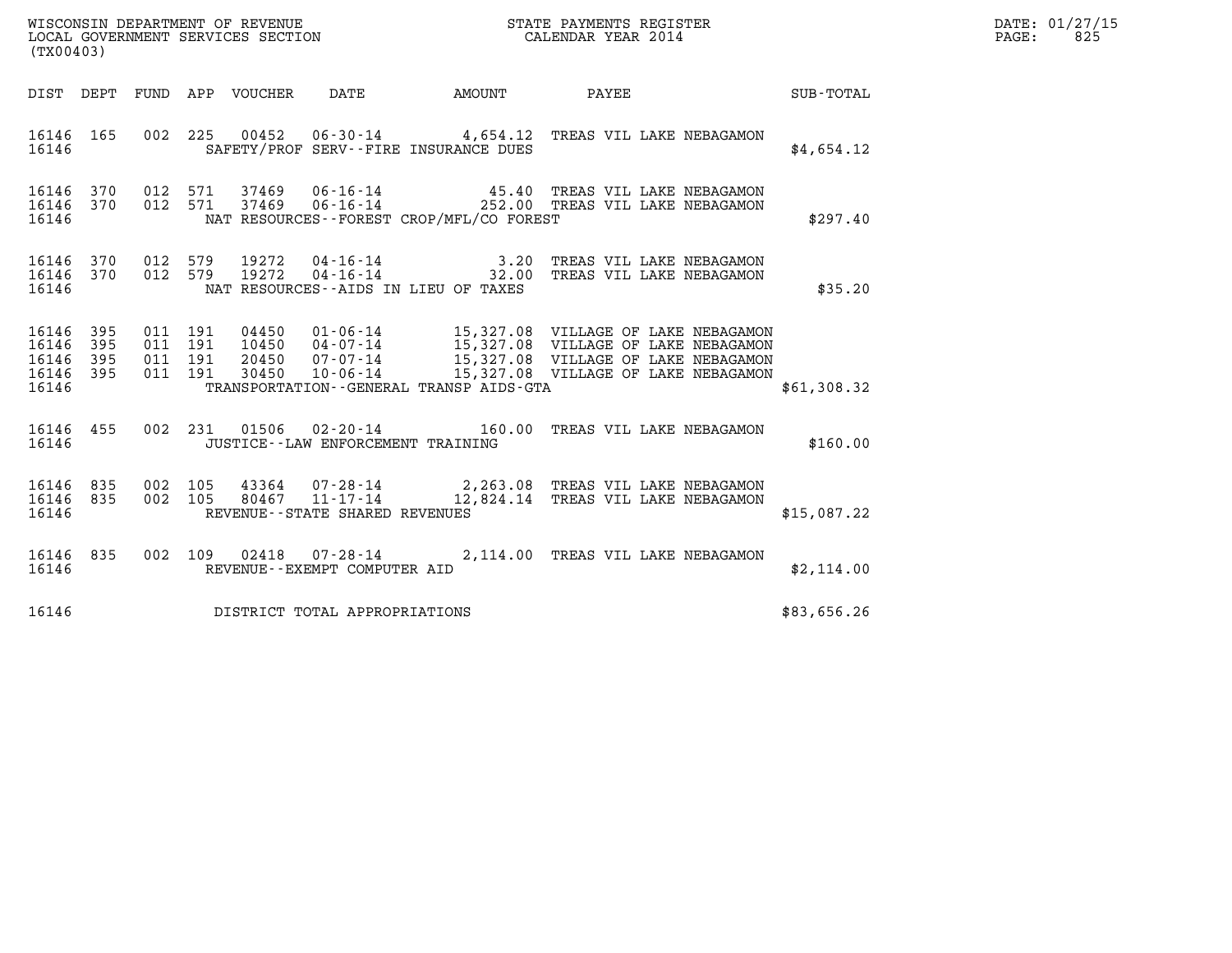| WISCONSIN DEPARTMENT OF REVENUE   | STATE PAYMENTS REGISTER | DATE: 01/27/15 |
|-----------------------------------|-------------------------|----------------|
| LOCAL GOVERNMENT SERVICES SECTION | CALENDAR YEAR 2014      | 826<br>PAGE:   |

|                                        | WISCONSIN DEPARTMENT OF REVENUE<br>STATE PAYMENTS REGISTER<br>LOCAL GOVERNMENT SERVICES SECTION<br>CALENDAR YEAR 2014<br>(TX00403) |            |            |                |                                   |                                                               |                                                                  |                  |  |
|----------------------------------------|------------------------------------------------------------------------------------------------------------------------------------|------------|------------|----------------|-----------------------------------|---------------------------------------------------------------|------------------------------------------------------------------|------------------|--|
| DIST                                   | DEPT                                                                                                                               | FUND       | APP        | VOUCHER        | DATE                              | <b>EXAMPLE THE PROPERTY OF AMOUNT</b>                         | PAYEE                                                            | <b>SUB-TOTAL</b> |  |
| 16165<br>16165                         | 165                                                                                                                                | 002        | 225        |                |                                   | SAFETY/PROF SERV--FIRE INSURANCE DUES                         | TREAS VIL OLIVER                                                 | \$934.42         |  |
| 16165                                  | 370                                                                                                                                | 002        | 503        | 17238          | $03 - 31 - 14$                    | 1,419.16                                                      | TREAS VIL OLIVER<br>VILL SHARE 242.78                            |                  |  |
| 16165                                  |                                                                                                                                    |            |            |                |                                   | NAT RESOURCES--AIDS IN LIEU OF TAXES                          |                                                                  | \$1,419.16       |  |
| 16165<br>16165                         | 370                                                                                                                                | 012        | 579        |                |                                   | 19273 04-16-14 3.69<br>NAT RESOURCES -- AIDS IN LIEU OF TAXES | TREAS VIL OLIVER                                                 | \$3.69           |  |
| 16165<br>16165                         | 395<br>395                                                                                                                         | 011<br>011 | 191<br>191 | 04451<br>10451 | $01 - 06 - 14$<br>04-07-14        |                                                               | 2,995.55 VILLAGE OF OLIVER<br>2,995.55 VILLAGE OF OLIVER         |                  |  |
| 16165<br>16165                         | 395<br>395                                                                                                                         | 011<br>011 | 191<br>191 | 20451<br>30451 | $07 - 07 - 14$<br>10-06-14        |                                                               | 2,995.55 VILLAGE OF OLIVER<br>2,995.57 VILLAGE OF OLIVER         |                  |  |
| 16165                                  |                                                                                                                                    |            |            |                |                                   | TRANSPORTATION - - GENERAL TRANSP AIDS - GTA                  |                                                                  | \$11,982.22      |  |
| 16165<br>16165                         | 505                                                                                                                                | 002        | 174        |                |                                   | DOA--TRANSMISSION LINE FEE DISTRIBUTION                       | 58920  04-30-14  7,985.00 TREAS VIL OLIVER                       | \$7,985.00       |  |
| 16165<br>16165                         | 835<br>835                                                                                                                         | 002<br>002 | 105<br>105 | 43365<br>80468 | $11 - 17 - 14$                    |                                                               | 07-28-14 6,859.22 TREAS VIL OLIVER<br>38,868.93 TREAS VIL OLIVER |                  |  |
| 16165                                  |                                                                                                                                    |            |            |                | REVENUE - - STATE SHARED REVENUES |                                                               |                                                                  | \$45,728.15      |  |
| 16165<br>DISTRICT TOTAL APPROPRIATIONS |                                                                                                                                    |            |            |                |                                   |                                                               | \$68,052.64                                                      |                  |  |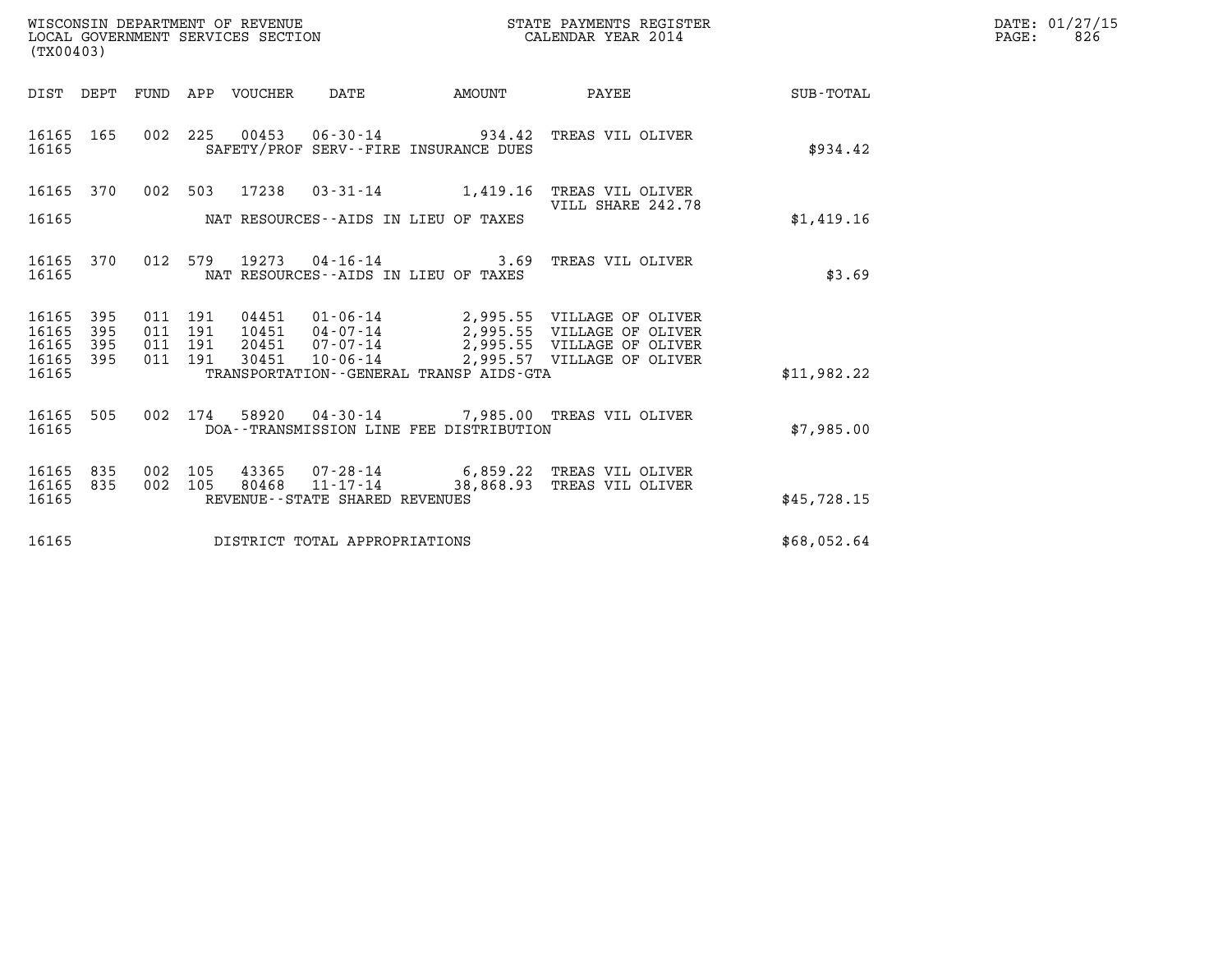| (TX00403)                                 |                          |                                          |     | WISCONSIN DEPARTMENT OF REVENUE<br>LOCAL GOVERNMENT SERVICES SECTION |                                                     |                                         | STATE PAYMENTS REGISTER<br>CALENDAR YEAR 2014                |              | DATE: 01/27/15<br>PAGE:<br>827 |
|-------------------------------------------|--------------------------|------------------------------------------|-----|----------------------------------------------------------------------|-----------------------------------------------------|-----------------------------------------|--------------------------------------------------------------|--------------|--------------------------------|
| DIST DEPT                                 |                          |                                          |     | FUND APP VOUCHER                                                     | DATE                                                | AMOUNT                                  | PAYEE                                                        | SUB-TOTAL    |                                |
| 16171 165<br>16171                        |                          |                                          |     |                                                                      |                                                     | SAFETY/PROF SERV--FIRE INSURANCE DUES   | 002 225 00454 06-30-14 1,689.14 TREAS VIL POPLAR             | \$1,689.14   |                                |
| 16171 395<br>16171                        |                          |                                          |     |                                                                      | TRANSPORTATION--FLOOD DAMAGE AID                    |                                         | 011 174 29965 11-06-14 4,905.00 TREAS VIL POPLAR             | \$4,905.00   |                                |
| 16171<br>16171<br>16171<br>16171<br>16171 | 395<br>395<br>395<br>395 | 011 191<br>011 191<br>011 191<br>011 191 |     | 04452<br>10452<br>20452<br>30452                                     | $07 - 07 - 14$<br>10-06-14                          | TRANSPORTATION--GENERAL TRANSP AIDS-GTA | 14,125.68 VILLAGE OF POPLAR<br>14,125.69 VILLAGE OF POPLAR   | \$56,502.73  |                                |
| 16171 835<br>16171<br>16171               | 835                      | 002 105<br>002 105                       |     |                                                                      | 80469 11-17-14<br>REVENUE - - STATE SHARED REVENUES | 35,081.68                               | 43366 07-28-14 6,190.83 TREAS VIL POPLAR<br>TREAS VIL POPLAR | \$41, 272.51 |                                |
| 16171<br>16171                            | 835                      | 002                                      | 109 |                                                                      | REVENUE - - EXEMPT COMPUTER AID                     |                                         | 72.00 TREAS VIL POPLAR                                       | \$72.00      |                                |
| 16171                                     |                          |                                          |     |                                                                      | DISTRICT TOTAL APPROPRIATIONS                       |                                         |                                                              | \$104,441.38 |                                |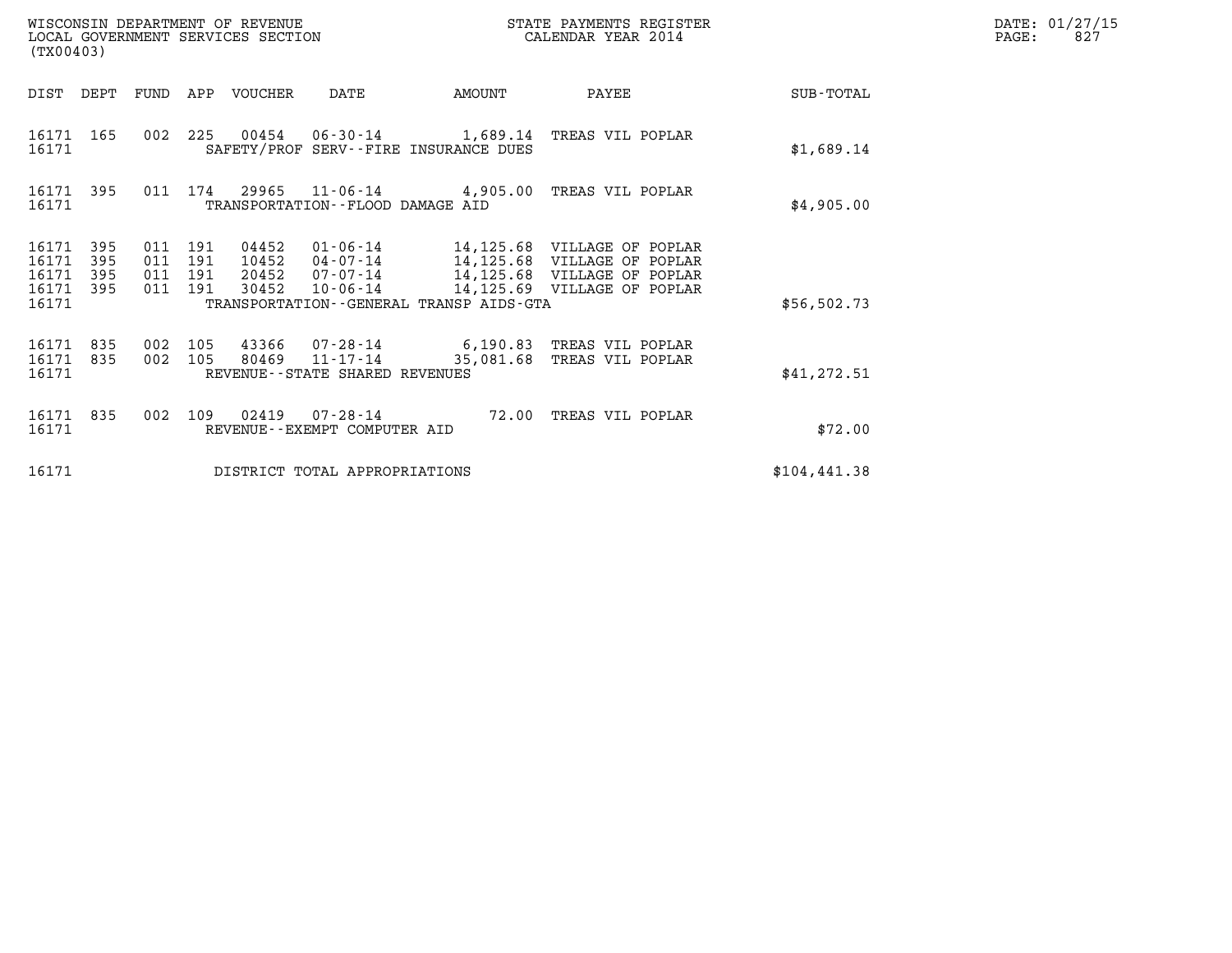| WISCONSIN DEPARTMENT OF REVENUE   | STATE PAYMENTS REGISTER | DATE: 01/27/15 |
|-----------------------------------|-------------------------|----------------|
| LOCAL GOVERNMENT SERVICES SECTION | CALENDAR YEAR 2014      | 828<br>PAGE:   |

|                                           | (TX00403)                  |                          |                          |                                  |                                                    |                                         |                                                                                                                                                           |               |
|-------------------------------------------|----------------------------|--------------------------|--------------------------|----------------------------------|----------------------------------------------------|-----------------------------------------|-----------------------------------------------------------------------------------------------------------------------------------------------------------|---------------|
| DIST                                      | DEPT                       | FUND                     | APP                      | VOUCHER                          | DATE                                               | AMOUNT                                  | PAYEE                                                                                                                                                     | SUB-TOTAL     |
| 16181<br>16181                            | 165                        | 002                      | 225                      |                                  |                                                    | SAFETY/PROF SERV--FIRE INSURANCE DUES   | 00455  06-30-14   1,689.14   TREAS VIL SOLON SPRINGS                                                                                                      | \$1,689.14    |
| 16181<br>16181<br>16181<br>16181<br>16181 | 395<br>395<br>395<br>- 395 | 011<br>011<br>011<br>011 | 191<br>191<br>191<br>191 | 04453<br>10453<br>20453<br>30453 | $01 - 06 - 14$<br>$07 - 07 - 14$<br>$10 - 06 - 14$ | TRANSPORTATION--GENERAL TRANSP AIDS-GTA | 7,748.22 VILLAGE OF SOLON SPRINGS<br>04-07-14 7,748.22 VILLAGE OF SOLON SPRINGS<br>7,748.22 VILLAGE OF SOLON SPRINGS<br>7,748.22 VILLAGE OF SOLON SPRINGS | \$30,992.88   |
| 16181<br>16181<br>16181                   | 835<br>835                 | 002<br>002               | 105<br>105               | 80470                            | REVENUE--STATE SHARED REVENUES                     |                                         | 43367 07-28-14 16,983.44 TREAS VIL SOLON SPRINGS<br>11-17-14 88,919.10 TREAS VIL SOLON SPRINGS                                                            | \$105,902.54  |
| 16181<br>16181<br>16181                   | 835<br>835                 | 002<br>002               | 109<br>109               | 02420<br>05099                   | $07 - 28 - 14$<br>REVENUE--EXEMPT COMPUTER AID     | 340.00                                  | 07-28-14 69.00 TREAS VIL SOLON SPRINGS<br>TREAS VIL SOLON SPRINGS                                                                                         | \$409.00      |
| 16181<br>16181                            | 835                        | 021                      | 363                      | 36059                            | $03 - 24 - 14$<br>REVENUE - - LOTTERY CREDIT -     | 1,155.87                                | TREAS VIL SOLON SPRINGS                                                                                                                                   | \$1,155.87    |
| 16181                                     |                            |                          |                          |                                  | DISTRICT TOTAL APPROPRIATIONS                      |                                         |                                                                                                                                                           | \$140, 149.43 |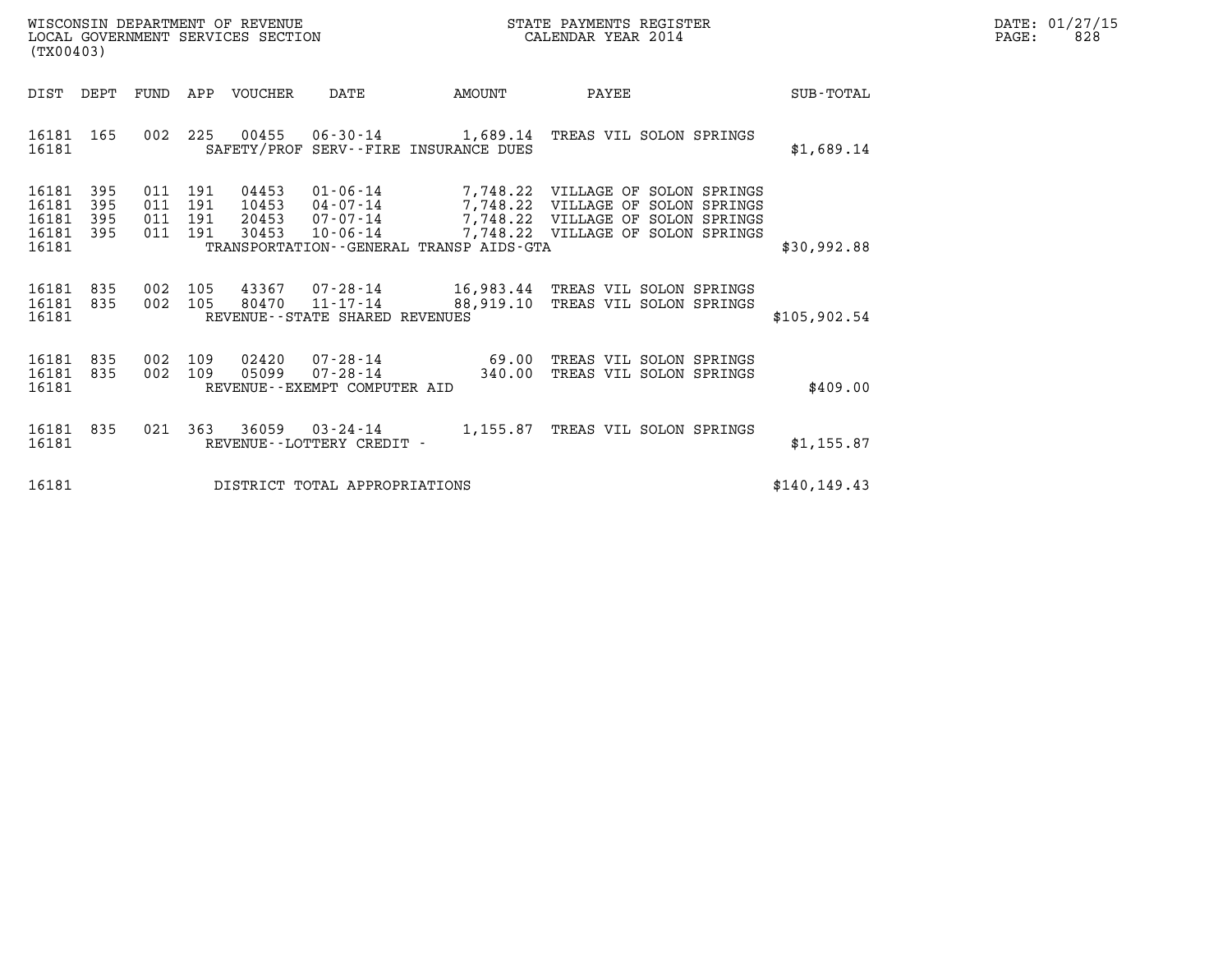| WISCONSIN DEPARTMENT OF REVENUE   | STATE PAYMENTS REGISTER | DATE: 01/27/15 |
|-----------------------------------|-------------------------|----------------|
| LOCAL GOVERNMENT SERVICES SECTION | CALENDAR YEAR 2014      | 829<br>PAGE:   |

| WISCONSIN DEPARTMENT OF REVENUE<br>LOCAL GOVERNMENT SERVICES SECTION<br>(TX00403) |            |                                  |                                  |                                                                |                                                     | STATE PAYMENTS REGISTER<br>CALENDAR YEAR 2014                                                                       |             | DATE: 01/27/15<br>PAGE:<br>829 |
|-----------------------------------------------------------------------------------|------------|----------------------------------|----------------------------------|----------------------------------------------------------------|-----------------------------------------------------|---------------------------------------------------------------------------------------------------------------------|-------------|--------------------------------|
| DIST DEPT                                                                         |            |                                  | FUND APP VOUCHER                 | DATE                                                           | AMOUNT                                              | PAYEE                                                                                                               | SUB-TOTAL   |                                |
| 16182<br>165<br>16182                                                             | 002        |                                  | 225 00456                        |                                                                | SAFETY/PROF SERV--FIRE INSURANCE DUES               | 06-30-14 1,940.71 TREAS VIL SUPERIOR                                                                                | \$1,940.71  |                                |
| 16182<br>395<br>395<br>16182<br>16182<br>395<br>16182<br>395<br>16182             | 011<br>011 | 191<br>191<br>011 191<br>011 191 | 04454<br>10454<br>20454<br>30454 | $01 - 06 - 14$<br>$04 - 07 - 14$<br>07-07-14<br>$10 - 06 - 14$ | 3,334.27<br>TRANSPORTATION--GENERAL TRANSP AIDS-GTA | 3,334.27 VILLAGE OF SUPERIOR<br>VILLAGE OF SUPERIOR<br>3,334.27 VILLAGE OF SUPERIOR<br>3,334.29 VILLAGE OF SUPERIOR | \$13,337.10 |                                |
| 16182<br>835<br>16182<br>835<br>16182                                             | 002        | 105<br>002 105                   | 80471                            | 11-17-14<br>REVENUE--STATE SHARED REVENUES                     | 44,476.97                                           | TREAS VIL SUPERIOR<br>TREAS VIL SUPERIOR                                                                            | \$52,325.85 |                                |
| 16182<br>835<br>16182                                                             | 002        | 109                              | 02421                            | REVENUE--EXEMPT COMPUTER AID                                   | 07-28-14 187.00                                     | TREAS VIL SUPERIOR                                                                                                  | \$187.00    |                                |
| 16182                                                                             |            |                                  |                                  | DISTRICT TOTAL APPROPRIATIONS                                  | \$67,790.66                                         |                                                                                                                     |             |                                |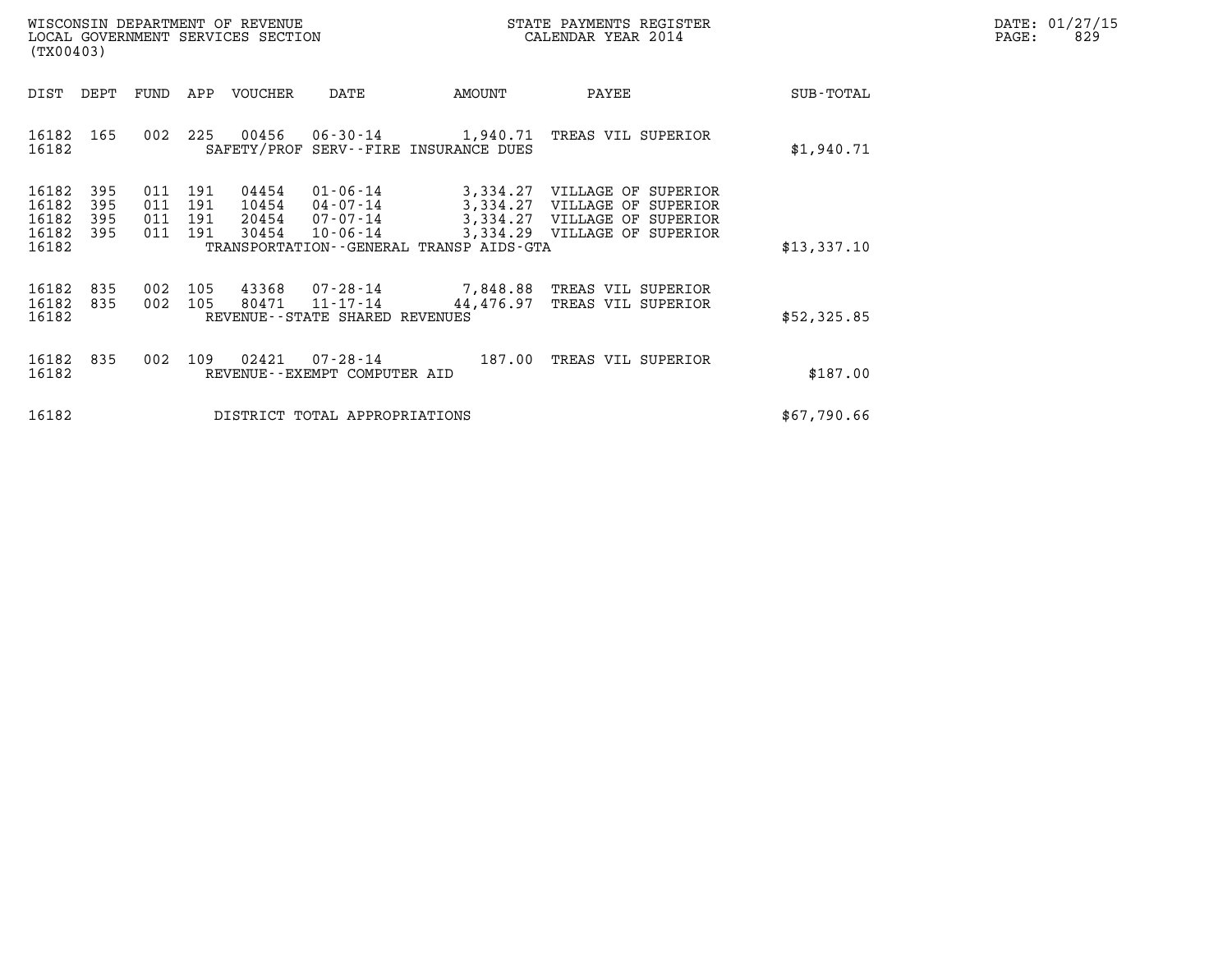| (TX00403)                                                              |                    |                                                     |         |                         |                                                    |                                                       |                                                                                                                                                                                              |              | DATE: 01/27/15<br>$\mathtt{PAGE}$ :<br>830 |
|------------------------------------------------------------------------|--------------------|-----------------------------------------------------|---------|-------------------------|----------------------------------------------------|-------------------------------------------------------|----------------------------------------------------------------------------------------------------------------------------------------------------------------------------------------------|--------------|--------------------------------------------|
|                                                                        |                    |                                                     |         |                         |                                                    |                                                       | DIST DEPT FUND APP VOUCHER DATE AMOUNT PAYEE TOTAL                                                                                                                                           |              |                                            |
|                                                                        | 16281              |                                                     |         |                         |                                                    | SAFETY/PROF SERV--FIRE INSURANCE DUES                 | 16281 165 002 225 00457 06-30-14 65,157.63 TREAS CITY SUPERIOR                                                                                                                               | \$65,157.63  |                                            |
|                                                                        |                    |                                                     |         |                         |                                                    |                                                       | 16281 370 002 503 16516 01-30-14 35,017.43 TREAS CITY SUPERIOR<br>CITY SHARE 11130.15                                                                                                        |              |                                            |
|                                                                        |                    |                                                     |         |                         |                                                    | 16281 NAT RESOURCES--AIDS IN LIEU OF TAXES            |                                                                                                                                                                                              | \$35,017.43  |                                            |
|                                                                        |                    |                                                     |         |                         |                                                    | 16281 NAT RESOURCES--FOREST CROP/MFL/CO FOREST        | 16281 370 012 571 37470 06-16-14 12.42 TREAS CITY SUPERIOR                                                                                                                                   | \$12.42      |                                            |
|                                                                        |                    |                                                     |         |                         |                                                    | 16281 NAT RESOURCES--INVASIVE AQUATICE SPECIES        | 16281 370 012 678 01790 03-04-14 7,312.50 TREAS CITY SUPERIOR                                                                                                                                | \$7,312.50   |                                            |
|                                                                        |                    |                                                     |         |                         | 16281 NAT RESOURCES--RU RECYCLING GRANT            |                                                       | 16281 370 074 670 41470 05-23-14 93,867.27 TREAS CITY SUPERIOR                                                                                                                               | \$93,867.27  |                                            |
|                                                                        |                    |                                                     |         |                         |                                                    | 16281 NAT RESOURCES--RU CONSOLIDATED GRANT            | 16281 370 074 673 41470 05-23-14 7,088.55 TREAS CITY SUPERIOR                                                                                                                                | \$7,088.55   |                                            |
| 16281 395<br>16281 395<br>16281 395                                    | 16281 395<br>16281 | 011 162<br>011 162<br>011 162                       | 011 162 |                         |                                                    | TRANSPORTATION -- CONNECTING HIGHWAY AIDS             | 06022  01-06-14  77,022.08  CITY OF SUPERIOR<br>12022  04-07-14  77,022.08  CITY OF SUPERIOR<br>22022  07-07-14  77,022.08  CITY OF SUPERIOR<br>32022  10-06-14  77,022.10  CITY OF SUPERIOR | \$308,088.34 |                                            |
|                                                                        | 16281              |                                                     |         |                         |                                                    | TRANSPORTATION -- PARATRANSIT AIDS, STATE             | 16281 395 011 175 05664 03-06-14 16,881.00 TREAS CITY SUPERIOR                                                                                                                               | \$16,881.00  |                                            |
| 16281 395<br>16281 395<br>16281 395<br>16281 395<br>16281 395<br>16281 |                    | 011 176<br>011 176<br>011 176<br>011 176<br>011 176 |         | 24482<br>26015<br>42015 | 09-18-14<br>$09 - 30 - 14$<br>$12 - 30 - 14$       | TRANSPORTATION--BICYCLE & PEDESTRIAN AID              | 16015  06-04-14  83,604.00  CITY OF SUPERIOR<br>24015  07-07-14  83,604.00  CITY OF SUPERIOR<br>89,947.00 TREAS CITY SUPERIOR<br>83,603.00 CITY OF SUPERIOR<br>50,162.00 CITY OF SUPERIOR    | \$390,920.00 |                                            |
| 16281 395<br>16281<br>16281 395<br>16281                               | 395                | 011 185<br>011 185<br>011 185                       |         | 04104<br>08048<br>28616 | 02-18-14<br>$03 - 31 - 14$<br>$10 - 24 - 14$       | 425.12<br>TRANSPORTATION - - HIGHWAY SAFETY - FEDERAL | 408.71 TREAS CITY SUPERIOR<br>TREAS CITY SUPERIOR<br>1,082.07 TREAS CITY SUPERIOR                                                                                                            | \$1,915.90   |                                            |
| 16281 395<br>16281<br>16281 395                                        | 395                | 011 191<br>011 191<br>011 191                       |         | 04455<br>10455<br>20455 | $01 - 06 - 14$<br>$04 - 07 - 14$<br>$07 - 07 - 14$ |                                                       | 288,609.79 CITY OF SUPERIOR<br>288,609.79 CITY OF SUPERIOR<br>288,609.79 CITY OF SUPERIOR                                                                                                    |              |                                            |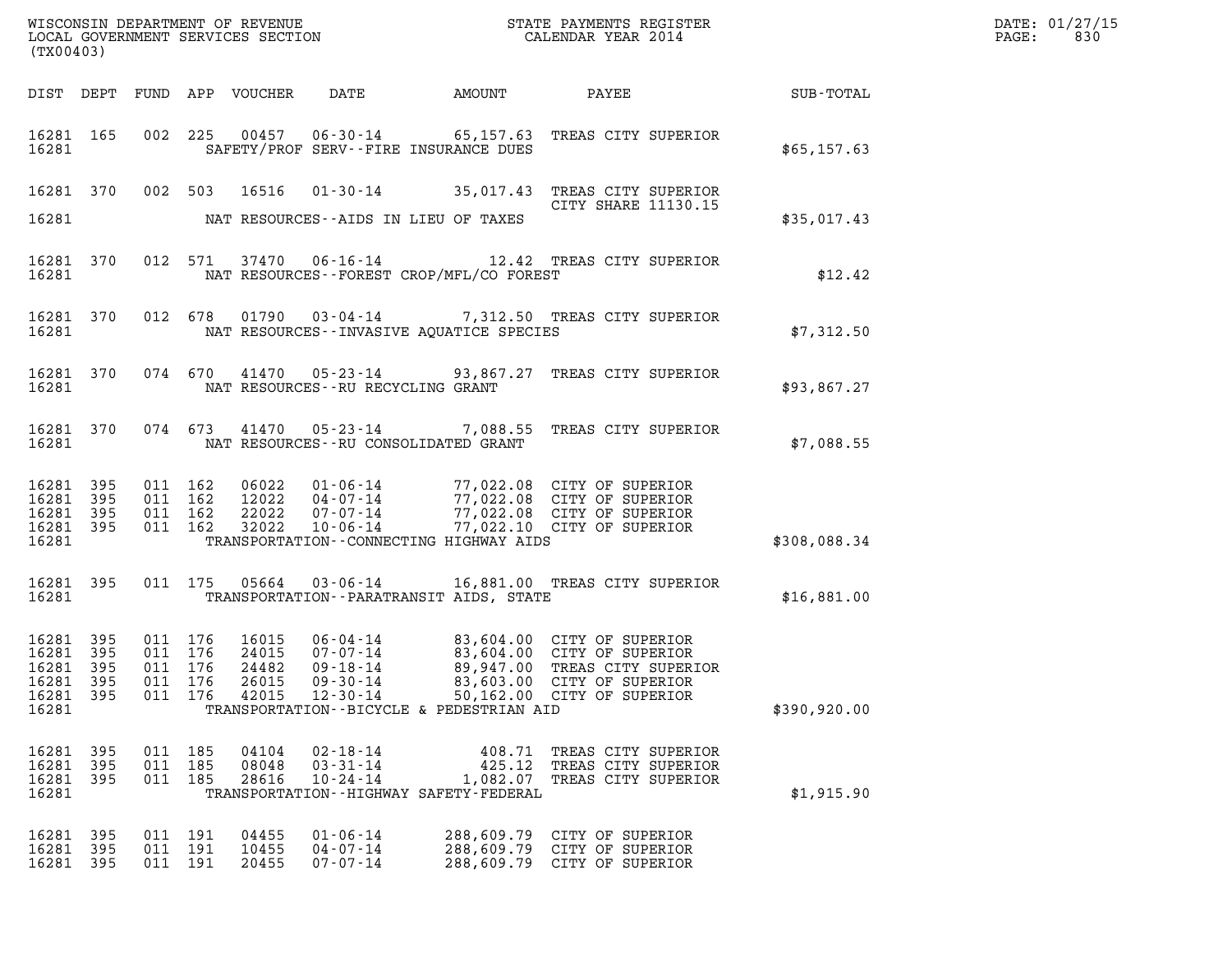| (TX00403)                                                              |     |                                          |                            |                                                                       |                                                                                                                                                                                                                                                 |                                                                                     |                | DATE: 01/27/15<br>$\mathtt{PAGE}$ :<br>831 |
|------------------------------------------------------------------------|-----|------------------------------------------|----------------------------|-----------------------------------------------------------------------|-------------------------------------------------------------------------------------------------------------------------------------------------------------------------------------------------------------------------------------------------|-------------------------------------------------------------------------------------|----------------|--------------------------------------------|
|                                                                        |     |                                          | DIST DEPT FUND APP VOUCHER | DATE                                                                  | AMOUNT PAYEE SUB-TOTAL                                                                                                                                                                                                                          |                                                                                     |                |                                            |
| 16281 395<br>16281                                                     |     |                                          |                            |                                                                       | 011 191 30455 10-06-14 288,609.79 CITY OF SUPERIOR<br>TRANSPORTATION - - GENERAL TRANSP AIDS - GTA                                                                                                                                              |                                                                                     | \$1,154,439.16 |                                            |
| 16281 395<br>16281                                                     |     |                                          |                            |                                                                       | 011 905 12189 05-14-14 1,314,836.23 TREAS CITY SUPERIOR<br>TRANSPORTATION-HARBOR BOND CLEARING ACCT                                                                                                                                             |                                                                                     | \$1,314,836.23 |                                            |
| 16281 455<br>16281 455<br>16281 455<br>16281                           |     |                                          |                            |                                                                       | 002 231 00842 01-07-14 13,089.99 TREAS CITY SUPERIOR<br>002 231 01767 02-26-14 8,320.00 TREAS CITY SUPERIOR<br>002 231 02372 11-10-14 7,883.80 TREAS CITY SUPERIOR<br>JUSTICE--LAW ENFORCEMENT TRAINING                                         |                                                                                     | \$29,293.79    |                                            |
| 16281 455<br>16281 455<br>16281 455<br>16281 455<br>16281 455<br>16281 |     |                                          |                            | JUSTICE - - VICTIM ASSISTANCE                                         | 002 542 01252 09-18-14 11,440.35 TREAS CITY SUPERIOR<br>002 542 02184 04-04-14 13,946.34 TREAS CITY SUPERIOR<br>002 542 02184 04-04-14 14,215.48 TREAS CITY SUPERIOR<br>002 542 02864 05-14-14 10,072.21 TREAS CITY SUPERIOR<br>002 54          |                                                                                     | \$54,662.00    |                                            |
| 16281 465<br>16281                                                     |     |                                          |                            |                                                                       | 002 305 01374 04-22-14 94,285.71 TREAS CITY SUPERIOR<br>MILITARY AFFAIRS-EMER MGMT-DISASTER RECO                                                                                                                                                |                                                                                     | \$94,285.71    |                                            |
| 16281 465<br>16281 465<br>16281 465<br>16281 465<br>16281              |     | 002 306<br>002 306<br>002 306<br>002 306 |                            |                                                                       | 00060  10-29-14  23,220.64 TREAS CITY SUPERIOR<br>00800  02-25-14  23,220.64 TREAS CITY SUPERIOR<br>00998  04-14-14  23,220.64 TREAS CITY SUPERIOR<br>01402  07-25-14  23,220.64 TREAS CITY SUPERIOR<br>MILITARY AFFAIRS-EMER MGMT--HAZMAT AIDS |                                                                                     | \$92,882.56    |                                            |
| 16281 465                                                              |     |                                          |                            |                                                                       | 002 309 00970 04-04-14 1,213.93 TREAS CITY SUPERIOR<br>MILITARY AFFAIRS--HAZARD MATERIAL SPILL                                                                                                                                                  |                                                                                     | \$1, 213.93    |                                            |
| 16281 465<br>16281                                                     |     |                                          |                            | 002 342 01374 04-22-14                                                | MILITARY AFFAIRS-EMERGENCY MGMT-FED FUND                                                                                                                                                                                                        | 565,714.29 TREAS CITY SUPERIOR                                                      | \$565,714.29   |                                            |
| 16281 465<br>16281 465<br>16281 465<br>16281                           | 002 | 350<br>002 350<br>002 350                | 00430<br>00978<br>01351    | $11 - 21 - 14$<br>04-08-14<br>$07 - 15 - 14$                          | 36,815.50<br>MILITARY AFFAIRS--HOMELAND SEC GRANT                                                                                                                                                                                               | 1,500.00 TREAS CITY SUPERIOR<br>6,000.00 TREAS CITY SUPERIOR<br>TREAS CITY SUPERIOR | \$44,315.50    |                                            |
| 16281 835<br>16281 835<br>16281                                        | 002 | 105<br>002 105                           | 43369<br>80472             | $07 - 28 - 14$<br>$11 - 17 - 14$<br>REVENUE - - STATE SHARED REVENUES | 1,431,038.56 TREAS CITY SUPERIOR                                                                                                                                                                                                                | 6,477,744.73 TREAS CITY SUPERIOR                                                    | \$7,908,783.29 |                                            |
| 16281 835                                                              |     | 002 109                                  | 02422                      | 07-28-14                                                              |                                                                                                                                                                                                                                                 | 35,763.00 TREAS CITY SUPERIOR                                                       |                |                                            |